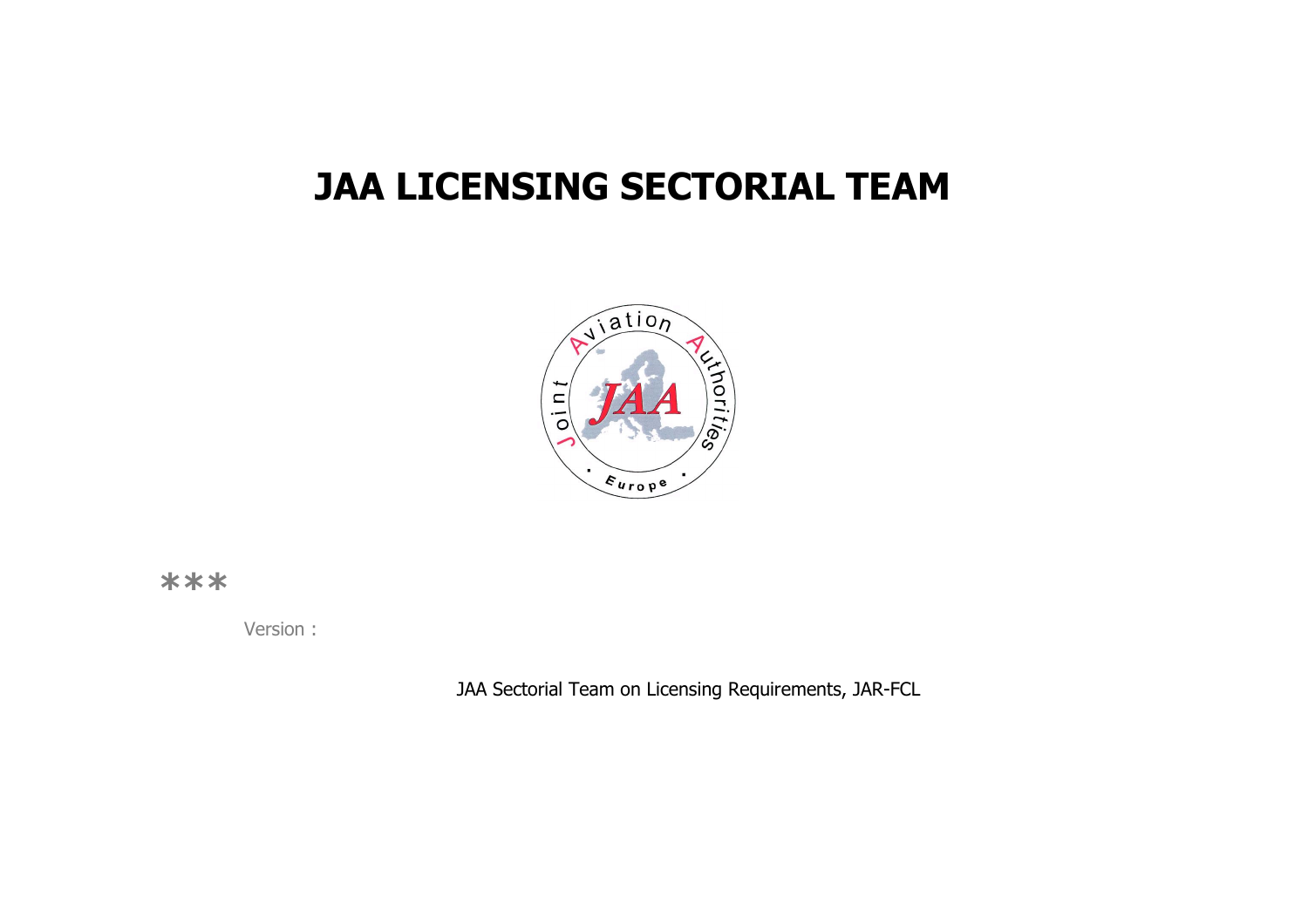| <b>Comment</b><br>number | <b>Commentator</b>               | <b>Proposed text/comment</b>                                                                                                                                                                                                                                                                                                                                                                        | Reason(s) for proposed<br>text/comment | <b>Response</b> |
|--------------------------|----------------------------------|-----------------------------------------------------------------------------------------------------------------------------------------------------------------------------------------------------------------------------------------------------------------------------------------------------------------------------------------------------------------------------------------------------|----------------------------------------|-----------------|
| <b>General</b>           |                                  |                                                                                                                                                                                                                                                                                                                                                                                                     |                                        |                 |
| 002                      | CAA - Denmark                    | This NPA does not give rise to any<br>comments from the CAA -Denmark                                                                                                                                                                                                                                                                                                                                |                                        | Noted.          |
| 024                      | CAA - Sweden                     | Having concluded a national<br>consultation procedure, we are<br>pleased to inform you that we are<br>in favour of the proposed<br>amendments. However we would<br>like to point out and draw to your<br>attention that there are<br>discrepancies between the<br>justification text and the draft text<br>to the amendment of Appendix 1 to<br>JAR-FCL 1.005. (see Appendix 1 to<br>JAR-FCL 1.005) |                                        | Noted.          |
| 025                      | Cessna Aircraft<br>Company - USA | No comment                                                                                                                                                                                                                                                                                                                                                                                          |                                        | Noted.          |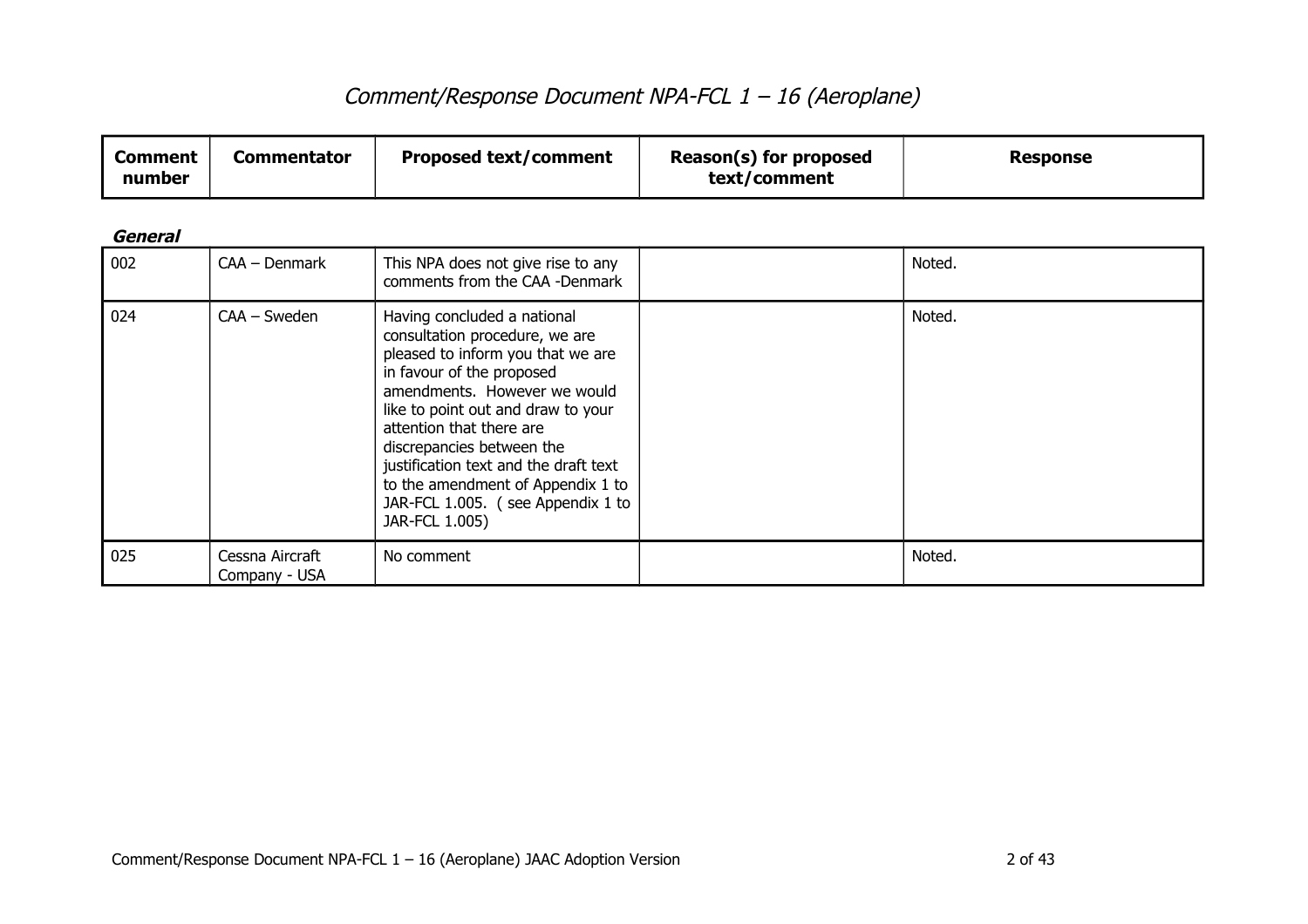| <b>Comment</b><br>number | <b>Commentator</b>                                                                                                                                                                                                                                                                                                                                                                                                                                                                                                                                                                                                                                                                                                                                                                                                                                                                                                                                                                                                                                                  | <b>Proposed text/comment</b>                                                                                                                                                                                                                                                                                                                                   | Reason(s) for proposed<br>text/comment                                                                | <b>Response</b>                                                |  |
|--------------------------|---------------------------------------------------------------------------------------------------------------------------------------------------------------------------------------------------------------------------------------------------------------------------------------------------------------------------------------------------------------------------------------------------------------------------------------------------------------------------------------------------------------------------------------------------------------------------------------------------------------------------------------------------------------------------------------------------------------------------------------------------------------------------------------------------------------------------------------------------------------------------------------------------------------------------------------------------------------------------------------------------------------------------------------------------------------------|----------------------------------------------------------------------------------------------------------------------------------------------------------------------------------------------------------------------------------------------------------------------------------------------------------------------------------------------------------------|-------------------------------------------------------------------------------------------------------|----------------------------------------------------------------|--|
|                          | Appendix 1 to JAR-FCL 1.005                                                                                                                                                                                                                                                                                                                                                                                                                                                                                                                                                                                                                                                                                                                                                                                                                                                                                                                                                                                                                                         |                                                                                                                                                                                                                                                                                                                                                                |                                                                                                       |                                                                |  |
| 024                      | CAA - Sweden                                                                                                                                                                                                                                                                                                                                                                                                                                                                                                                                                                                                                                                                                                                                                                                                                                                                                                                                                                                                                                                        | Having concluded a national<br>consultation procedure, we are<br>pleased to inform you that we are<br>in favour of the proposed<br>amendments. However we would<br>like to point out and draw to your<br>attention that there are<br>discrepancies between the<br>justification text and the draft text<br>to the amendment of Appendix 1 to<br>JAR-FCL 1.005. | See also text below.                                                                                  | Noted.                                                         |  |
|                          | The proposed amendment is meant to be an alleviation for pilots, holding a national CPL(A)/IR with ATPL(A) theoretical knowledge, applying for a JAR-FCL<br>licence. However, when reading the two texts in conjunction, it gives the impression that the justification is made more stringent than the amended rule. The<br>justification on page 5 of the explanatory note mentions pilots employed in the General Aviation sector flying single-pilot multi-engine aeroplanes in approved<br>multi-pilot systems with less than 500 hours on multi-pilot aeroplanes. The draft text on the other hand specifies multi-pilot operations on single-pilot<br>aeroplanes in accordance with JAR-OPS 1 or equivalent national operational requirements. We believe that the justification must be wrong, as the number of<br>engines on the aeroplane is not an issue to be considered when judging if an applicant is qualified to obtain a JAR-FCL licence. The relevant criteria must be<br>whether a pilot has the required experience of multi-pilot operations. |                                                                                                                                                                                                                                                                                                                                                                |                                                                                                       |                                                                |  |
| 031                      | <b>Marduc Aeronautical</b><br>Consultancy $-$ The<br><b>Netherlands</b>                                                                                                                                                                                                                                                                                                                                                                                                                                                                                                                                                                                                                                                                                                                                                                                                                                                                                                                                                                                             | Proposed different text, add in<br>column (3) : Any further JAA<br>requirement (iii) Demonstrate to<br>the satisfaction of the Authority a<br>knowledge of the relevant parts of<br>JAR-FCL 1 (aeroplane) and JAR-<br>OPS as set out in AMC FCL 1.005 &<br>1.015.                                                                                              | To prevent the possibility that a<br>SFI(A) will instruct without this JAR-<br>FCL and OPS knowledge. | Rejected, not included in this NPA.<br>Working Paper required. |  |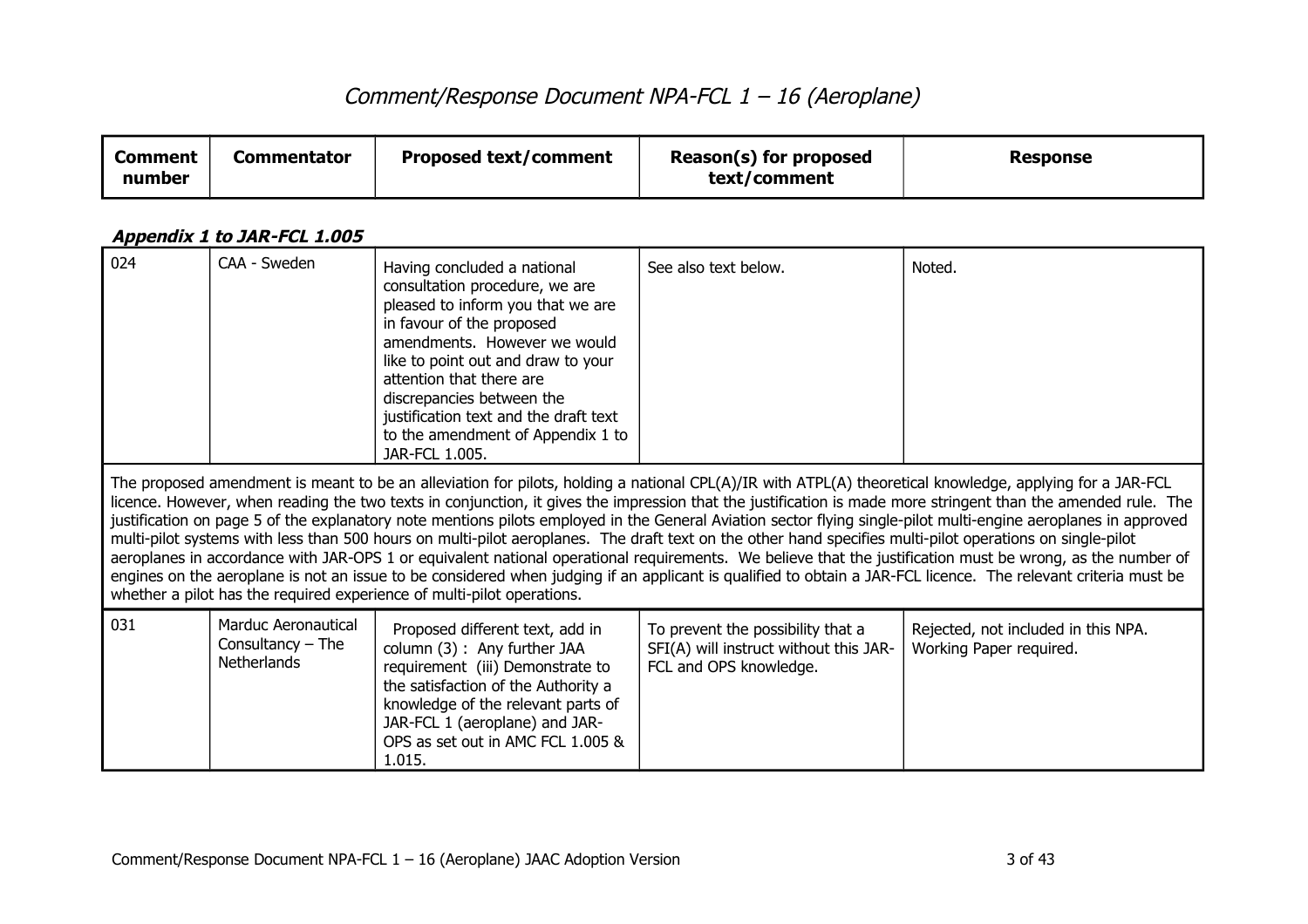| <b>Comment</b><br>number | <b>Commentator</b> | <b>Proposed text/comment</b>                                                                                                                                                                                                                                                                                   | Reason(s) for proposed<br>text/comment                                                                                                | <b>Response</b> |
|--------------------------|--------------------|----------------------------------------------------------------------------------------------------------------------------------------------------------------------------------------------------------------------------------------------------------------------------------------------------------------|---------------------------------------------------------------------------------------------------------------------------------------|-----------------|
| 062                      | DGAC - France      | Propose different text :<br>In boxes $(d)$ $(2)$ and $(e)(2)$ the<br>wording would be:<br>>500 on multi-pilot aeroplanes, or<br>in multi-pilot operations on single-<br>pilot aeroplanes JAR/FAR 23<br>commuter category in<br>accordance with JAR-OPS 1 or<br>equivalent national operational<br>requirements | This wording is consistent with the<br>JAR-FCL 1.280 (a) (1) and the new<br>JAR-FCL 1.250 (a) (3)(ii) in this<br>NPA-FCL 1-16 page 23 | Accepted.       |

| $\vert$ 012 | CAA - Belgium | Delete paragraph (d) | When an Authority issues a licence<br>which deviates from JAR-FCL, any<br>statement or reference to JAA<br>should be deleted. Such licence<br>must be issued as 'national<br>restricted" licences. This is the only<br>way to avoid any equivocation. | Rejected. |
|-------------|---------------|----------------------|-------------------------------------------------------------------------------------------------------------------------------------------------------------------------------------------------------------------------------------------------------|-----------|
|-------------|---------------|----------------------|-------------------------------------------------------------------------------------------------------------------------------------------------------------------------------------------------------------------------------------------------------|-----------|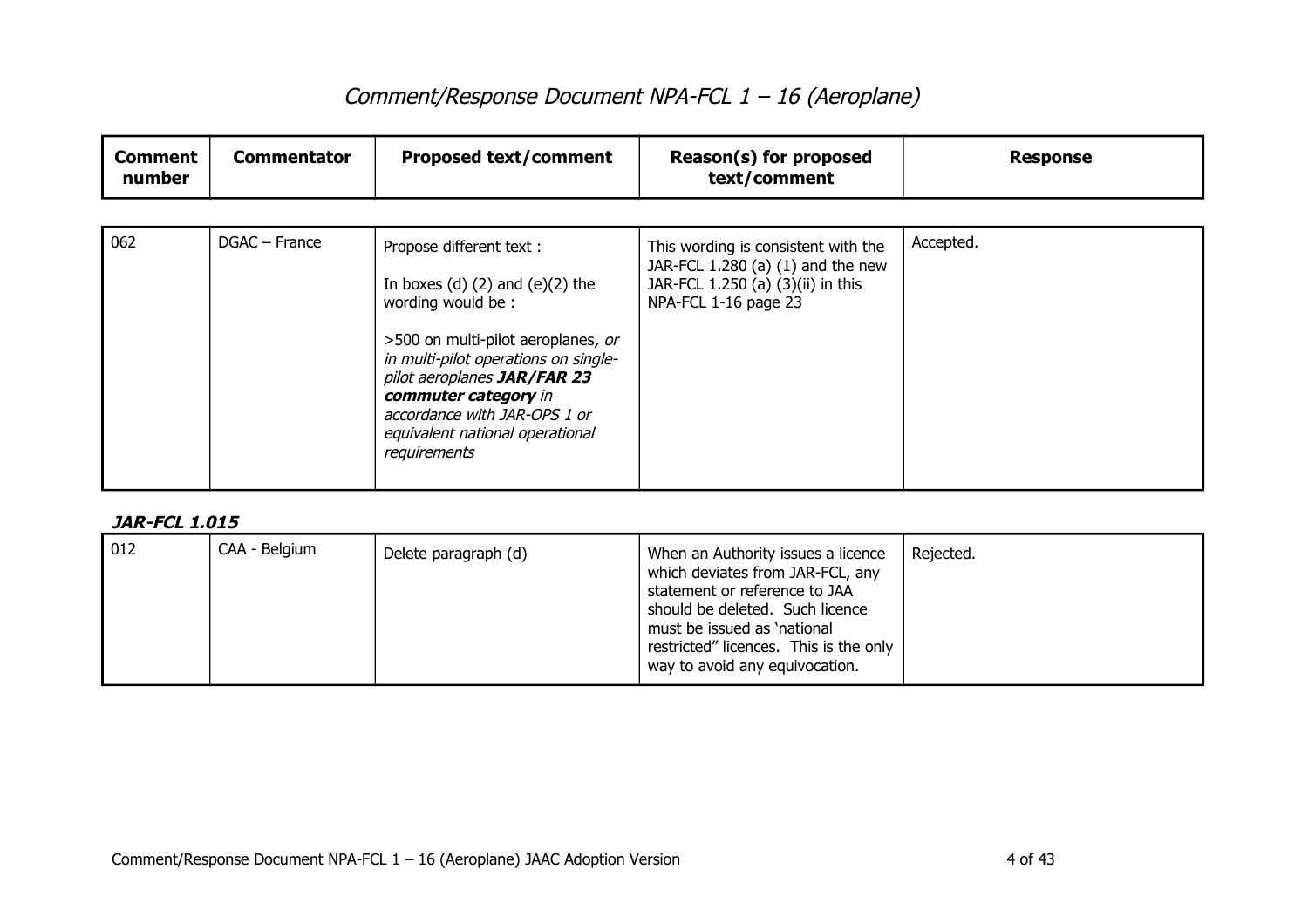| <b>Comment</b><br>number | <b>Commentator</b> | <b>Proposed text/comment</b> | Reason(s) for proposed<br>text/comment | <b>Response</b> |
|--------------------------|--------------------|------------------------------|----------------------------------------|-----------------|
|--------------------------|--------------------|------------------------------|----------------------------------------|-----------------|

| <b>JAR-FCL 1.025</b> |
|----------------------|
|----------------------|

| 013 | CAA - Belgium             | (1) Delete the word "renewal" at<br>the end of the sentence.<br>(2) Should this paragraph (b) be<br>added or is this paragraph replacing<br>old paragraph (b).                                                                                          | We propose to delete renewal.<br>Once you renew your rating you<br>obtain a new expiry date.<br>We<br>believe this paragraph is to be<br>added.                                                                                                                                                                                                                                                                                                                                                                                                                                                                                                                                 | Rejected.<br>(1)<br>New text paragraph (b) added to<br>(2)<br>existing paragraph.                                                                                                                                                                                                                                                                                                                                                                                                                                                                                    |
|-----|---------------------------|---------------------------------------------------------------------------------------------------------------------------------------------------------------------------------------------------------------------------------------------------------|---------------------------------------------------------------------------------------------------------------------------------------------------------------------------------------------------------------------------------------------------------------------------------------------------------------------------------------------------------------------------------------------------------------------------------------------------------------------------------------------------------------------------------------------------------------------------------------------------------------------------------------------------------------------------------|----------------------------------------------------------------------------------------------------------------------------------------------------------------------------------------------------------------------------------------------------------------------------------------------------------------------------------------------------------------------------------------------------------------------------------------------------------------------------------------------------------------------------------------------------------------------|
| 039 | $CAA -$<br>United Kingdom | Replace proposed text in paragraph<br>(b) with:<br>"When issuing or<br>revalidating/renewing a rating, the<br>Authority may extend the validity<br>period of the rating until the end of<br>the month in which the validity<br>would otherwise expire." | $1$ ]<br>First, the text in the NPA<br>proposal does not explicitly define<br>which month is being referred to:<br>the text above does.<br>2]<br>Second, the qualifying<br>clause in the text in the NPA<br>proposal is confusing and<br>superfluous. There is no need to<br>refer to a date which:- "remains the<br>expiry date of the rating as long<br>as". Once the date of expiry of<br>the validity period is established it<br>cannot be changed. The licence<br>holder will simply revalidate the<br>rating privileges before the expiry<br>date or renew the privileges<br>afterwards in accordance with the<br>standard requirements set out<br>elsewhere in JAR-FCL. | Accepted, but with the following text<br>change:<br>Validity of the licence and<br>(b)<br>revalidation of a rating.<br>(1) The validity of the licence is<br>determined by the validity of<br>the<br>ratings contained therein and<br>the<br>medical<br>certificate (see<br>IEM<br>FCL<br>$1.025$ ).<br>(2) When issuing or revalidating /<br>renewing a rating, the Authority may<br>extend the validity period of the rating<br>until the end of the month in which the<br>validity would otherwise expire, that<br>date remains the expiry date of the<br>rating. |
| 033 | ENAC - Italy              | Propose different text.                                                                                                                                                                                                                                 | The principle of validity established                                                                                                                                                                                                                                                                                                                                                                                                                                                                                                                                                                                                                                           | Accepted, see also response to comment                                                                                                                                                                                                                                                                                                                                                                                                                                                                                                                               |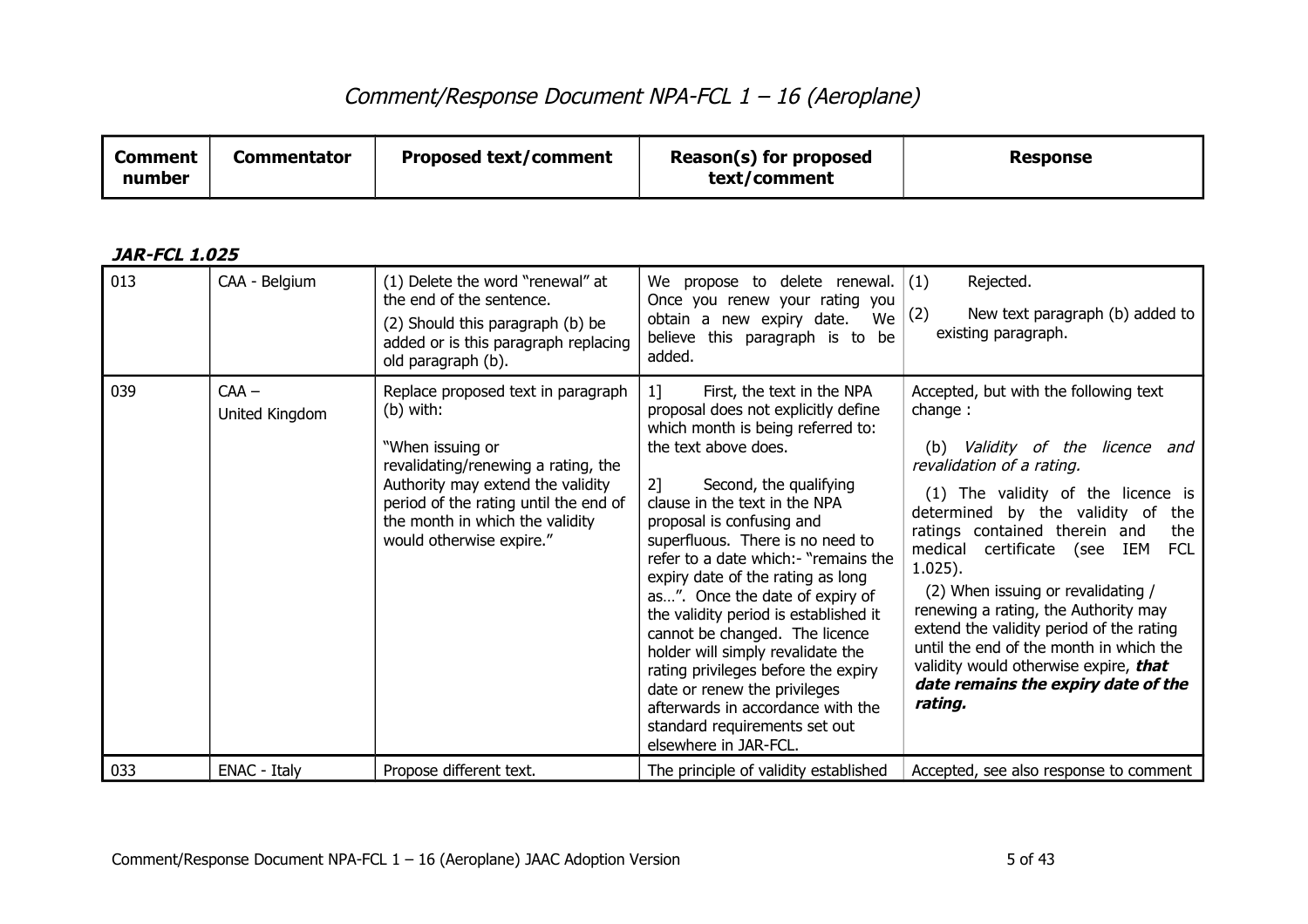| <b>Comment</b><br>number | <b>Commentator</b> | <b>Proposed text/comment</b>                                                                                                                        | Reason(s) for proposed<br>text/comment                                                                                                                                  | <b>Response</b> |
|--------------------------|--------------------|-----------------------------------------------------------------------------------------------------------------------------------------------------|-------------------------------------------------------------------------------------------------------------------------------------------------------------------------|-----------------|
|                          |                    | This new paragraph should be<br>added at the end of previous old<br>paragraph and the word "renewal"<br>must be deleted at the end of<br>paragraph. | by JAR-FCL 1.025 should be valid<br>as general concept as it appears in<br>the old paragraph. The new<br>paragraph (b) of NPA should be<br>integrated at the end of old | 039.            |

### **Appendix 1a to JAR-FCL 1.055**

| 040                                                                                                                                                         | CAA - United<br>Kingdom                                                                                                                                                                                                                                                                                               | Replace proposed paragraph 11,<br>new text in 3rd sub paragraph text<br>with:-                                                                                                                                                                                                                                                                                                         | See text below ! | Accepted. |  |
|-------------------------------------------------------------------------------------------------------------------------------------------------------------|-----------------------------------------------------------------------------------------------------------------------------------------------------------------------------------------------------------------------------------------------------------------------------------------------------------------------|----------------------------------------------------------------------------------------------------------------------------------------------------------------------------------------------------------------------------------------------------------------------------------------------------------------------------------------------------------------------------------------|------------------|-----------|--|
|                                                                                                                                                             |                                                                                                                                                                                                                                                                                                                       | "At FTOs conducting theoretical<br>knowledge instruction only, the<br>positions of HT and CGI may be<br>combined. The nominated person<br>shall have a sound managerial<br>capability, hold or have held a<br>professional pilot licence related to<br>the course to be conducted with<br>ratings as appropriate and shall<br>meet the requirements set out in<br>paragraph 19 below." |                  |           |  |
| All FTOs, even those conducting theoretical knowledge instruction only, should have a Head of Training. The HT is responsible to the Authority for ensuring |                                                                                                                                                                                                                                                                                                                       |                                                                                                                                                                                                                                                                                                                                                                                        |                  |           |  |
| that the FTO complies with JAR-FCL requirements and is the principal contact between the FTO and the Authority.                                             |                                                                                                                                                                                                                                                                                                                       |                                                                                                                                                                                                                                                                                                                                                                                        |                  |           |  |
|                                                                                                                                                             | So, where the position of HT is combined with one of the other management positions, the nominated person must satisfy JAR-FCL requirements for both<br>positions in so far as they are applicable to the courses being offered by the FTO. In this particular case the requirement for the HT to hold or have held a |                                                                                                                                                                                                                                                                                                                                                                                        |                  |           |  |
|                                                                                                                                                             |                                                                                                                                                                                                                                                                                                                       | professional pilot licence ensures that the FTO has someone with a background in the practical application of the knowledge being taught on courses.                                                                                                                                                                                                                                   |                  |           |  |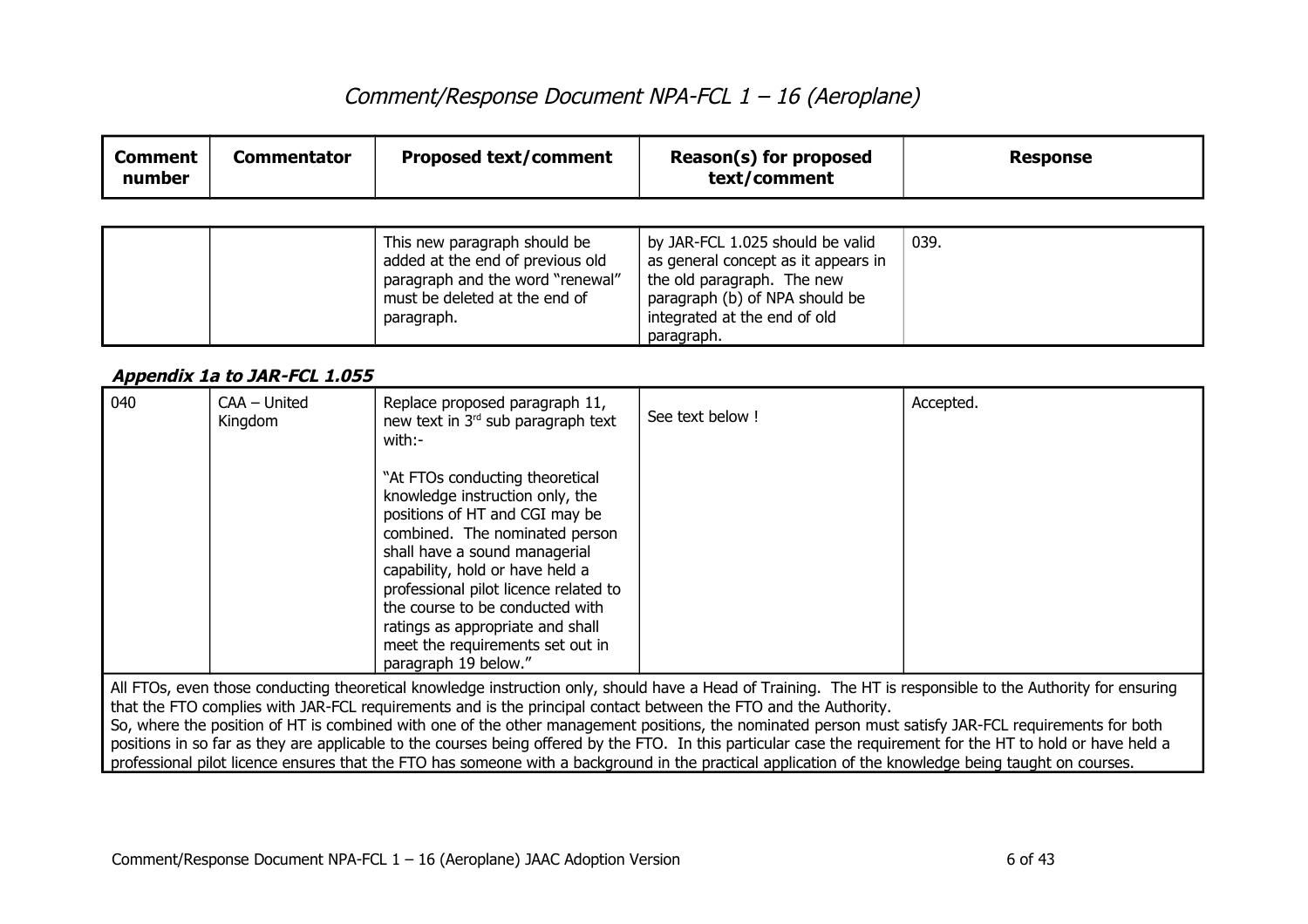| <b>Comment</b><br>number | <b>Commentator</b> | <b>Proposed text/comment</b>                                                                                                                                          | Reason(s) for proposed<br>text/comment | <b>Response</b>                                                                              |
|--------------------------|--------------------|-----------------------------------------------------------------------------------------------------------------------------------------------------------------------|----------------------------------------|----------------------------------------------------------------------------------------------|
|                          |                    |                                                                                                                                                                       |                                        |                                                                                              |
| 063                      | DGAC – France      | The wording must be as follows<br>(if I may)!<br>- Paragraph 2 :<br>A FTO needs only to meet<br>- Paragraph 11 :<br>[] and the nominated person<br>needs only to meet | Editorial                              | Accepted. Editorial to paragraph 11<br>covered with amendment as proposed in<br>comment 040. |

### **Appendix 3 to JAR-FCL 1.055**

| 041 | CAA - United<br>Kingdom                                                                                                                                                                                                                                                                                                                                                                                                                                                                                         | Propose different text<br>See text below ! | See text below !                                                                                                                              | Accepted, with addition of PPL(A) in (i).<br>And the addition of a reference to<br>Appendix 1 to JAR-FCL 1.130 & 1.135 in<br>the title.                                                                                                                                                                                      |
|-----|-----------------------------------------------------------------------------------------------------------------------------------------------------------------------------------------------------------------------------------------------------------------------------------------------------------------------------------------------------------------------------------------------------------------------------------------------------------------------------------------------------------------|--------------------------------------------|-----------------------------------------------------------------------------------------------------------------------------------------------|------------------------------------------------------------------------------------------------------------------------------------------------------------------------------------------------------------------------------------------------------------------------------------------------------------------------------|
| 21  | Underneath title add:- "[see Appendix 1 to JAR-FCL 1.251 and<br>AMC FCL 1.251]"<br>Add new paragraph 6 as follows:<br>"Training Courses<br>Distance Learning will only be approved as a component of a course of<br>theoretical knowledge instruction for the following courses:-<br>modular courses of theoretical knowledge instruction for the<br>$CPL(A)$ , IR(A) and ATPL(A).<br>courses of additional theoretical knowledge for a class or type<br>rating for a single pilot high performance aeroplane." |                                            | the completion of the instruction is a pre-requisite for training for the<br>class/type rating for a single pilot high performance aeroplane. | For the avoidance of doubt. See proposed Appendix 1 to JAR-FCL 1.160 and<br>1.165(a)(4), 1.205 and 1.285 and Appendix 1 to JAR-FCL 1.251. The latter is<br>included because the instruction covers topics that are part of the theoretical<br>knowledge syllabus content for the grant of a professional licence and because |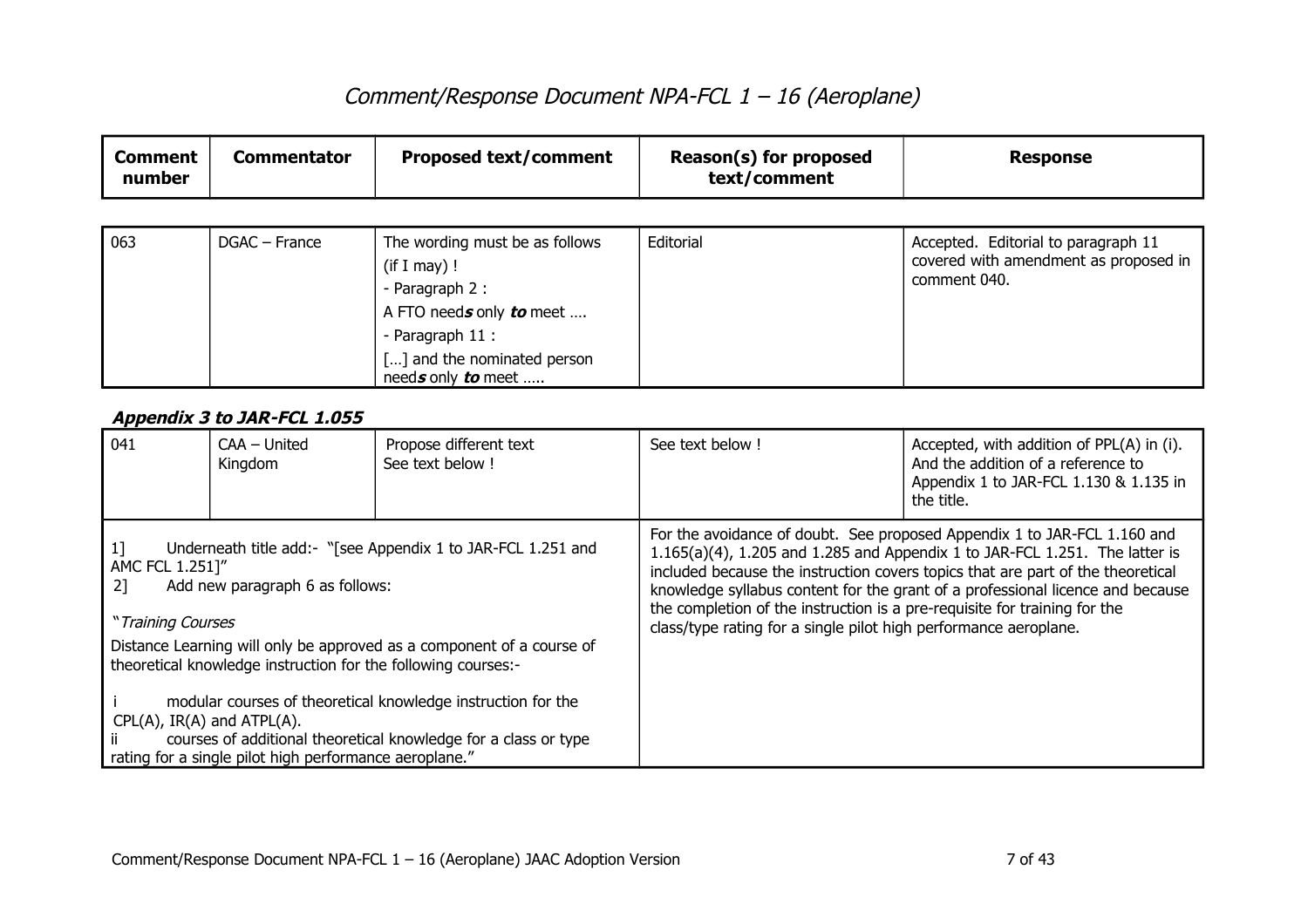| <b>Comment</b><br>number | <b>Commentator</b>        | <b>Proposed text/comment</b>                                                                                                                                                                                                   | Reason(s) for proposed<br>text/comment                                                                                                                                                                                                                                                                                                                                                                                                                                                                                                                                                                                                                                                                                                                                                                                                            | <b>Response</b> |
|--------------------------|---------------------------|--------------------------------------------------------------------------------------------------------------------------------------------------------------------------------------------------------------------------------|---------------------------------------------------------------------------------------------------------------------------------------------------------------------------------------------------------------------------------------------------------------------------------------------------------------------------------------------------------------------------------------------------------------------------------------------------------------------------------------------------------------------------------------------------------------------------------------------------------------------------------------------------------------------------------------------------------------------------------------------------------------------------------------------------------------------------------------------------|-----------------|
|                          |                           |                                                                                                                                                                                                                                |                                                                                                                                                                                                                                                                                                                                                                                                                                                                                                                                                                                                                                                                                                                                                                                                                                                   |                 |
| 042                      | $CAA -$<br>United Kingdom | Propose different text<br>paragraph 4, last sentence<br>Replace existing sentence with:<br>'The amount of time spent in actual<br>classroom instruction shall be not<br>less than 10% of the total duration<br>of the course.' | The reference to a requirement for<br>at least 65 hours or 10 days<br>classroom time is not sensible. The<br>hours requirement for the CPL, IR<br>and ATPL modular courses are<br>different. The 65 hour/10 day<br>requirement does not seem to take<br>account of this nor the fact that the<br>ATPL modular course can be<br>reduced for holders of CPLs and<br>IRs nor the fact that holders of<br>helicopter licences and ratings get<br>credit under JAR-FCL #.050 for<br>aeroplane licences and ratings. Nor<br>does it recognise the new<br>requirements for part professional<br>licence knowledge for single pilot<br>high performance aeroplane<br>class/type ratings.<br>The amount of classroom time<br>required should reflect the needs of<br>each specific course. Specifying a<br>percentage of course duration<br>achieves this. | Accepted.       |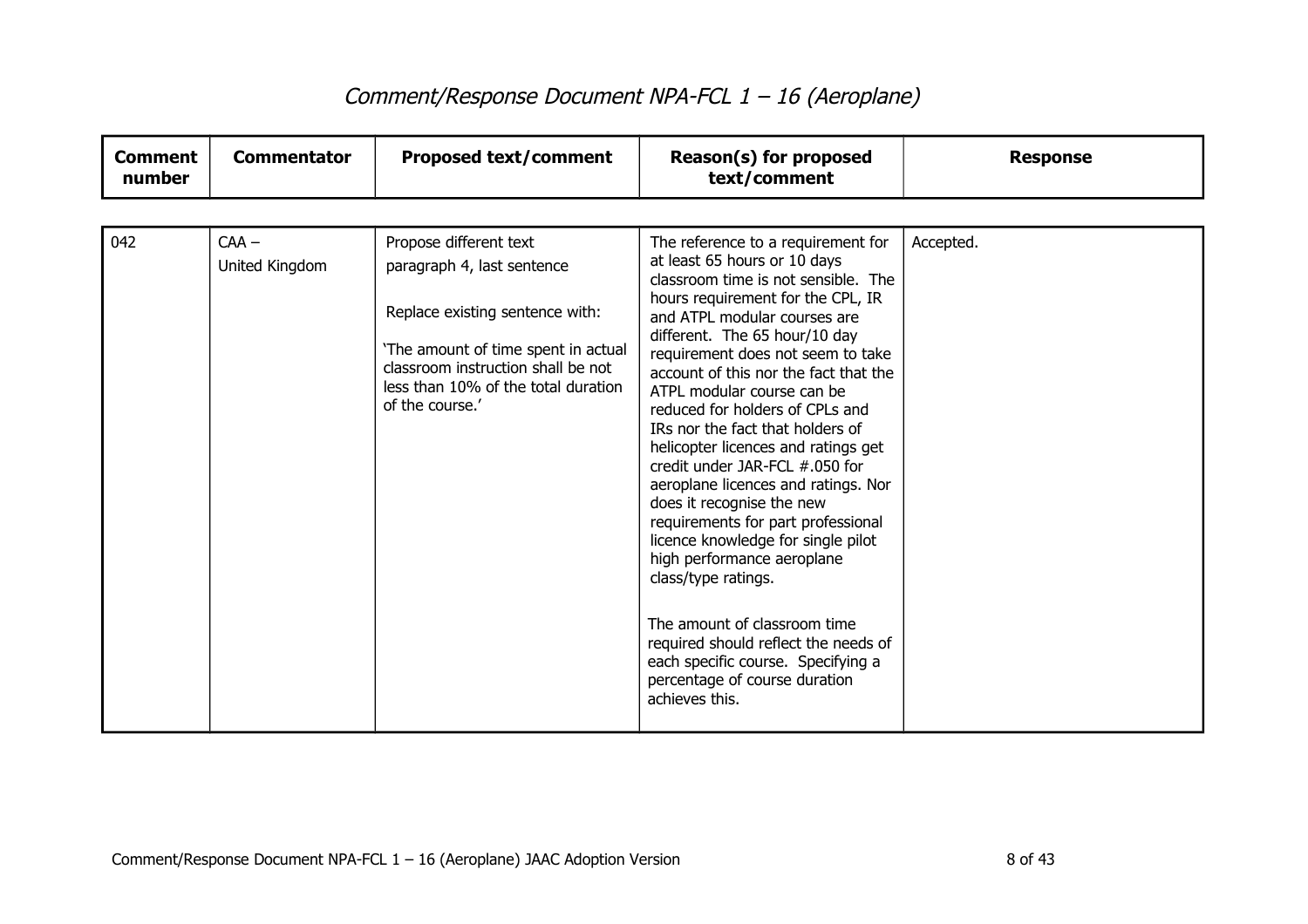| <b>Comment</b><br>number | <b>Commentator</b> | <b>Proposed text/comment</b>                                                                                                                                                                                                                                                                                                                                                                                                                                               | Reason(s) for proposed<br>text/comment                                                                                                                                                                                                                                                                                                                                                                                                                                                                                                                                                                                    | <b>Response</b>                           |
|--------------------------|--------------------|----------------------------------------------------------------------------------------------------------------------------------------------------------------------------------------------------------------------------------------------------------------------------------------------------------------------------------------------------------------------------------------------------------------------------------------------------------------------------|---------------------------------------------------------------------------------------------------------------------------------------------------------------------------------------------------------------------------------------------------------------------------------------------------------------------------------------------------------------------------------------------------------------------------------------------------------------------------------------------------------------------------------------------------------------------------------------------------------------------------|-------------------------------------------|
| <b>JAR-FCL 1.065</b>     |                    |                                                                                                                                                                                                                                                                                                                                                                                                                                                                            |                                                                                                                                                                                                                                                                                                                                                                                                                                                                                                                                                                                                                           |                                           |
| 014                      | CAA - Belgium      | Propose different text to paragraph<br>$(b)$ :<br>(b) In exceptional circumstances an<br>applicant for a licence can ask to<br>continue his training or to accept<br>his medical assessment in another<br>JAA Member State. This State will,<br>together with the State where he<br>started his training or he<br>undergone his medical examination<br>consider if the circumstances are<br>acceptable and decide on the credit<br>which can be given to the<br>applicant. | - As long as paragraph (a) stays in<br>this paragraph (a) is the general<br>rule and only in exceptional case<br>must be deviated from this general<br>rule. We can easily accept cases as<br>given in the justification document.<br>- As long as we are mot REALLY<br>harmonised (see deviations list +<br>all other cases brought up in the<br>LST) we should not allow (and<br>make a regulation for that)<br>shopping around different countries<br>(most cases presented up to now<br>are not like this mentioned in the<br>justification document).<br>- Even the EU directive didn't allow<br>"shopped" licences. | Rejected. See response to comment<br>064. |
| 034                      | $ENAC - Italy$     | Propose different text to paragraph<br>(b) : " In exceptional circumstances<br>and where the requirements of<br>paragraph (a) above cannot be<br>completed under the Authority of<br>one JAA Member State,"                                                                                                                                                                                                                                                                | The content of paragraph (a) is the<br>general rule and only in exceptional<br>circumstances must be deviated<br>from this general rule. The<br>paragraph (a) of NPA is too generic<br>and indefinite.                                                                                                                                                                                                                                                                                                                                                                                                                    | Rejected. See response to comment<br>064. |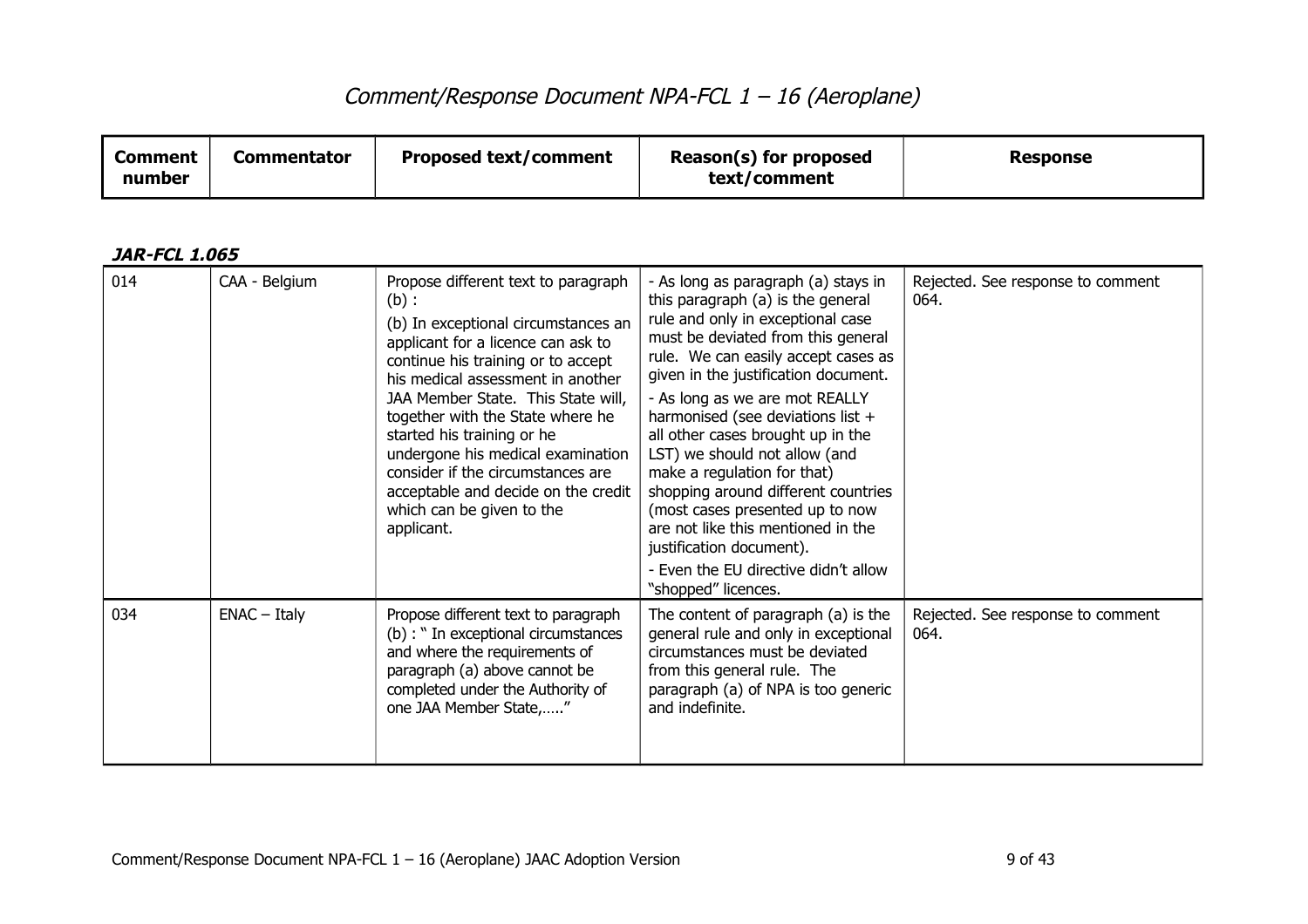| <b>Comment</b><br>number                                                                                                                       | <b>Commentator</b>                                                                                                                                                                                                                                                                                   | <b>Proposed text/comment</b>               | Reason(s) for proposed<br>text/comment                                                                                                                                | <b>Response</b>                                                                                                                                                                                                                                                             |
|------------------------------------------------------------------------------------------------------------------------------------------------|------------------------------------------------------------------------------------------------------------------------------------------------------------------------------------------------------------------------------------------------------------------------------------------------------|--------------------------------------------|-----------------------------------------------------------------------------------------------------------------------------------------------------------------------|-----------------------------------------------------------------------------------------------------------------------------------------------------------------------------------------------------------------------------------------------------------------------------|
|                                                                                                                                                |                                                                                                                                                                                                                                                                                                      |                                            |                                                                                                                                                                       |                                                                                                                                                                                                                                                                             |
| 064                                                                                                                                            | DGAC - France                                                                                                                                                                                                                                                                                        | Propose different text<br>See text below ! | The previous wording was unclear.                                                                                                                                     | Accepted, with the following amendment<br>to JAR-FCL 1.065 as mentioned below.<br>The LST agreed during the review of this<br>comment to amend paragraph (a) to<br>remove the inconsistency that would<br>otherwise exist with the agreed final<br>wording in paragraph (b) |
|                                                                                                                                                | (b) In circumstances acceptable by the authority of one JAA Member State,<br>and when the requirements of paragraph (a) above are not completed<br>under the authority of that State by an applicant, an agreement may be<br>made with another JAA Member State to complete the training and testing |                                            | (a) An applicant shall demonstrate the satisfactory completion of<br>all requirements for licence issue to the Authority of the "State of<br>licence issue'           |                                                                                                                                                                                                                                                                             |
|                                                                                                                                                | under the authority of that other member state.                                                                                                                                                                                                                                                      |                                            | (b) In circumstances agreed by both Authorities, an applicant who                                                                                                     |                                                                                                                                                                                                                                                                             |
|                                                                                                                                                | Any such agreement shall allow credit for:                                                                                                                                                                                                                                                           |                                            | has commenced training under the responsibility of one Authority<br>may be permitted to complete the requirements under the<br>responsibility of the other Authority. |                                                                                                                                                                                                                                                                             |
| theoretical knowledge training and examinations;<br>(i)<br>(i)<br>medical examination and assessment;<br>(iii)<br>flight training and testing, |                                                                                                                                                                                                                                                                                                      | The agreement shall allow for :            |                                                                                                                                                                       |                                                                                                                                                                                                                                                                             |
|                                                                                                                                                | This credit must be acceptable by that other Member State to complete the<br>required training and testing for this applicant in order to issue the licence.                                                                                                                                         |                                            | (2) medical examination and assessment;<br>(3) flight training and testing,                                                                                           | (1) theoretical knowledge training and examinations;                                                                                                                                                                                                                        |
|                                                                                                                                                |                                                                                                                                                                                                                                                                                                      |                                            | The Authorities shall agree the State of Licence issue.                                                                                                               |                                                                                                                                                                                                                                                                             |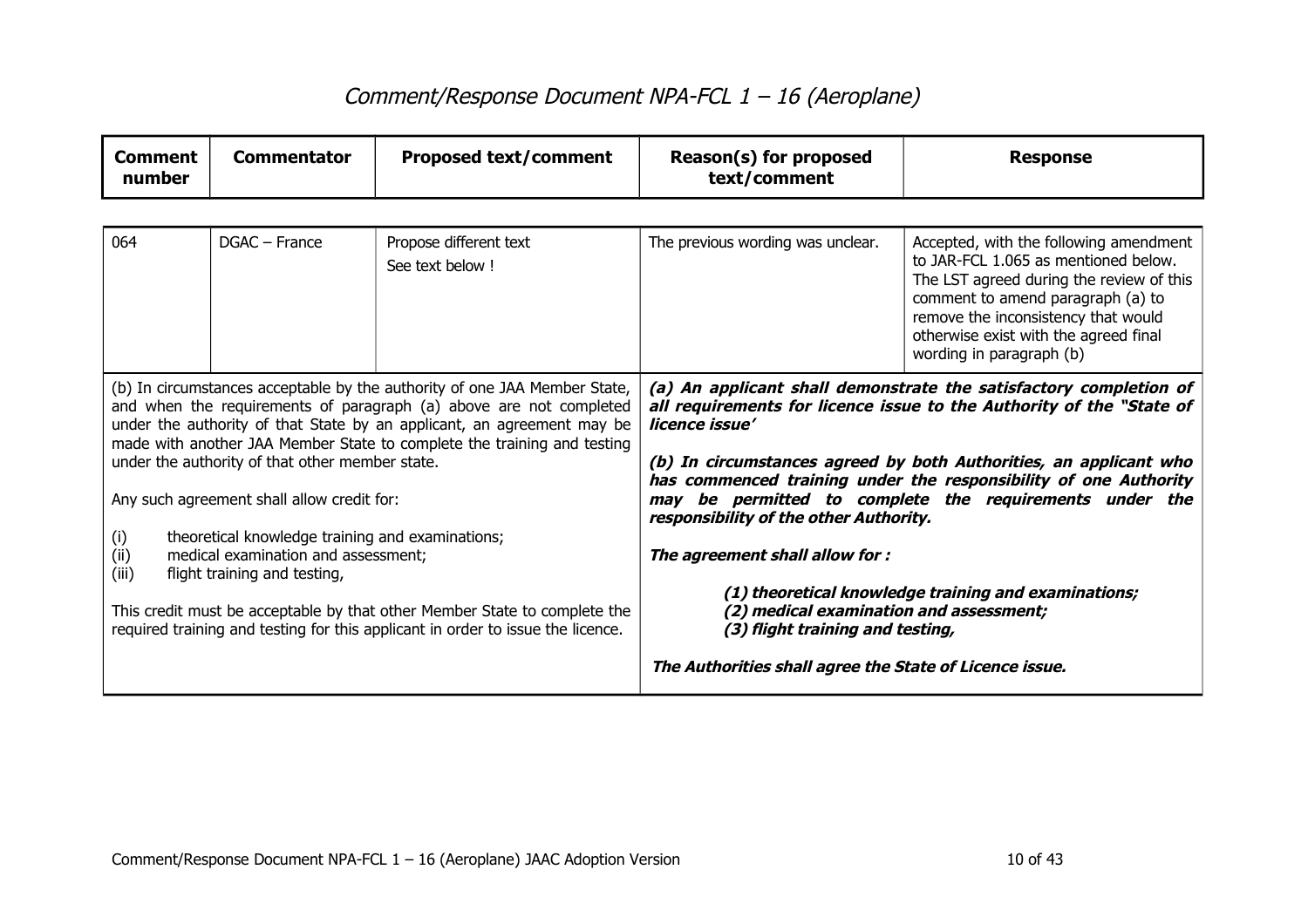| <b>Proposed text/comment</b><br><b>Comment</b><br>Commentator<br>number | Reason(s) for proposed<br>text/comment | <b>Response</b> |
|-------------------------------------------------------------------------|----------------------------------------|-----------------|
|-------------------------------------------------------------------------|----------------------------------------|-----------------|

### **JAR-FCL 1.080**

| $\overline{006}$ | Marduc Aeronautical<br>Consultancy $-$ The<br>Netherlands                   | Propose different text in paragraph<br>(b) $4$ (iv) : | To keep record, track, and proof of<br>the activity during training | Rejected, not in NPA. Working Paper<br>reguired. |
|------------------|-----------------------------------------------------------------------------|-------------------------------------------------------|---------------------------------------------------------------------|--------------------------------------------------|
|                  | (iv) Flight Instructors / Synthetic<br>Flight Instructor / Flight Examiner. |                                                       |                                                                     |                                                  |

### **AMC FCL 1.125**

| 015 | CAA - Belgium             | General comment :<br>What happens with point 107 & 108<br>of the syllabus. |                                                                                                                                                                                                                                                                                                                                              | Noted, no changes to items 107 and<br>108. |
|-----|---------------------------|----------------------------------------------------------------------------|----------------------------------------------------------------------------------------------------------------------------------------------------------------------------------------------------------------------------------------------------------------------------------------------------------------------------------------------|--------------------------------------------|
| 043 | $CAA -$<br>United Kingdom | Retain original text                                                       | The proposed text eliminates<br>specific communications skills that<br>must be tested theoretically and<br>practically, replacing them with<br>general requirements that have<br>little useful meaning. The<br>proposed changes to the syllabus<br>do not meet the ITU requirements<br>for the issue of Flight<br>Radiotelephony privileges. | Accepted.                                  |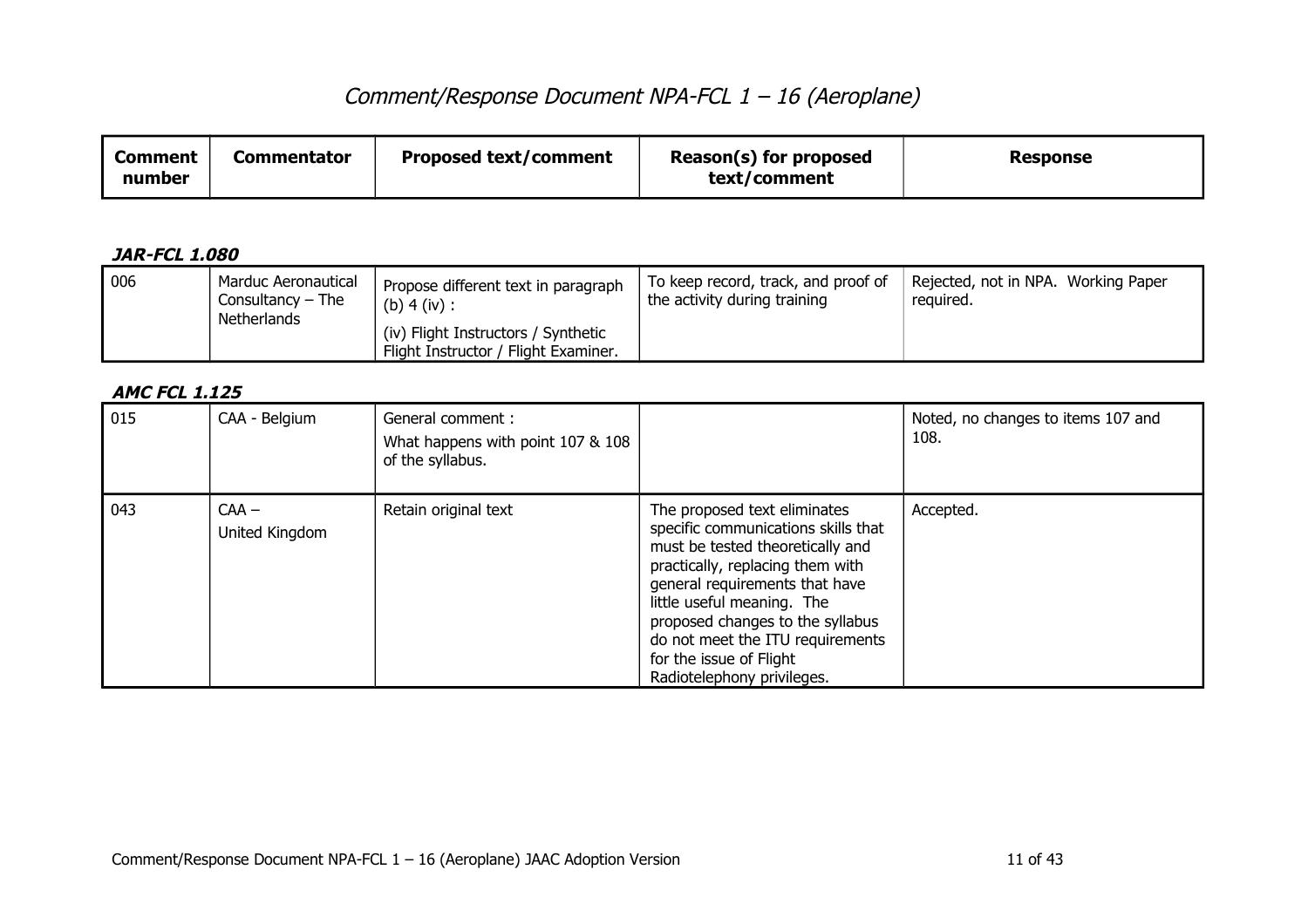| <b>Proposed text/comment</b><br><b>Commentator</b><br>Comment<br>number | Reason(s) for proposed<br>text/comment | Response |
|-------------------------------------------------------------------------|----------------------------------------|----------|
|-------------------------------------------------------------------------|----------------------------------------|----------|

#### **AMC FCL 1.160 & 1.165(a)(2)**

| 065                                                                                                                                                                                                                                                                                                                                                                                   | DGAC - France | Add "aeroplane" and 2 comma for<br>clarification<br>See text below! |  | Accepted. |  |
|---------------------------------------------------------------------------------------------------------------------------------------------------------------------------------------------------------------------------------------------------------------------------------------------------------------------------------------------------------------------------------------|---------------|---------------------------------------------------------------------|--|-----------|--|
| operation of either a single-engine or a multi-engine aeroplane in the exercises of 5(e), including, in the case of a multi-engine aeroplane, operation of the<br>aeroplane solely by reference to instruments with one engine simulated inoperative and engine shut down and restart; (the latter exercise at a safe altitude<br>unless carried out in a synthetic training device). |               |                                                                     |  |           |  |

### **AMC FCL 1.160 & 1.165(a)(4), 1.205 and 1.285**

| 045 | $CAA -$<br>United Kingdom | General comment<br>This AMC should be referenced to<br>JAR-FCL 1.055. | See text below! | Accepted, will become AMC FCL 1.055(d) |
|-----|---------------------------|-----------------------------------------------------------------------|-----------------|----------------------------------------|
|-----|---------------------------|-----------------------------------------------------------------------|-----------------|----------------------------------------|

This AMC contains information specifically about the approval of training organisations and the courses they would be approved to run. It is not about CPL, IR or ATPL issue requirements. It should therefore be referenced to JAR-FCL 1.055.

Paragraph 1 of this proposed AMC should also include a reference to meeting requirements for the issue of the first class or type rating for a single pilot high performance aeroplane because one of the pre-requisites for training for such a rating is completion of theoretical knowledge instruction that covers topics from the theoretical knowledge syllabus for a professional licence. There is no reason why this instruction cannot be given by an FTO already approved to run modular ATPL theoretical knowledge instruction courses. Appendix 1 to JAR-FCL 1.251 should also be added to the other JAR-FCL provisions listed under the title of the AMC.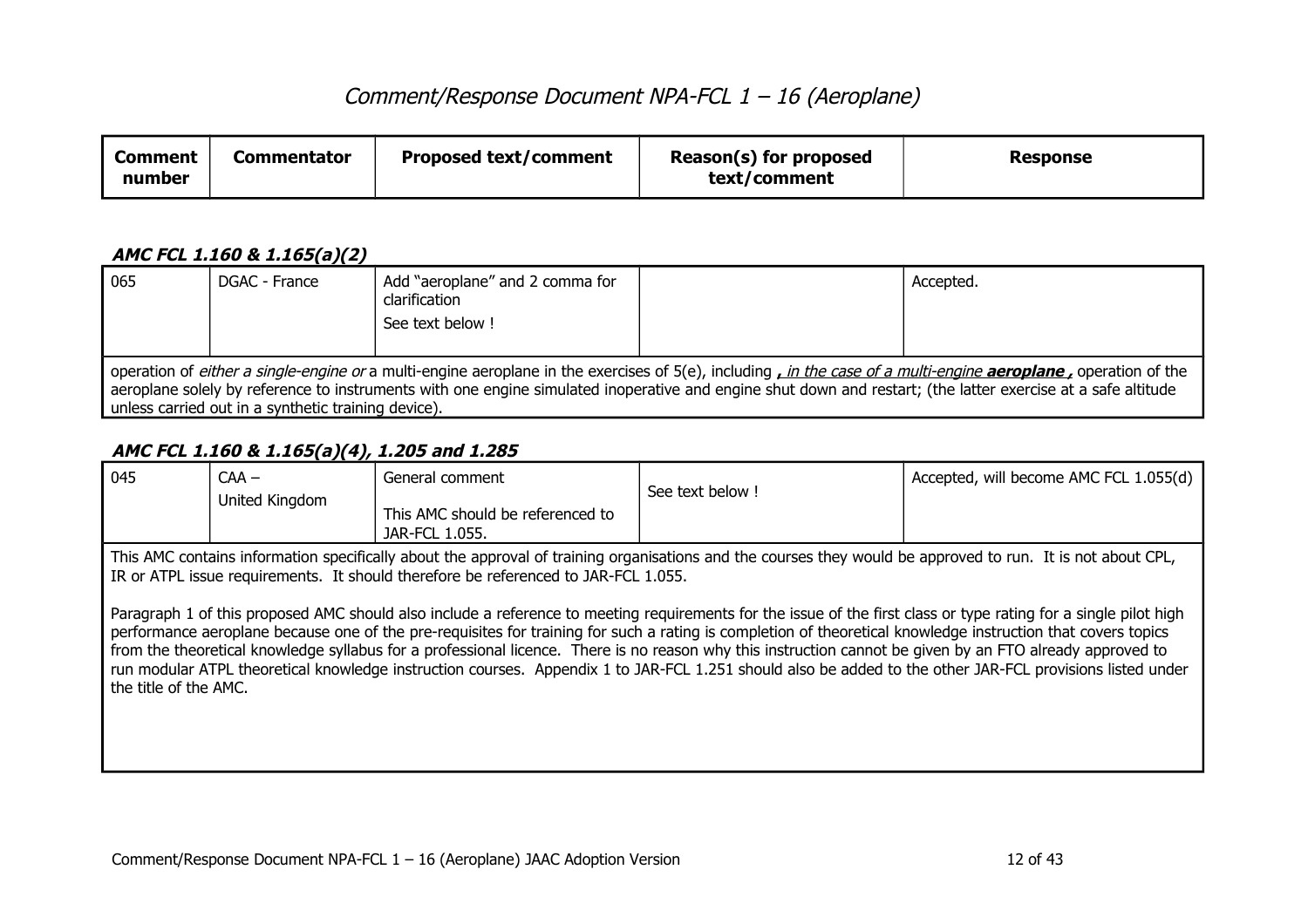| <b>Comment</b><br>number | <b>Commentator</b>        | <b>Proposed text/comment</b>                                                                                                                                                                                                                                        | Reason(s) for proposed<br>text/comment                                                                                                                                                                                                                                                                                                                                                                                   | <b>Response</b>                                                                                         |
|--------------------------|---------------------------|---------------------------------------------------------------------------------------------------------------------------------------------------------------------------------------------------------------------------------------------------------------------|--------------------------------------------------------------------------------------------------------------------------------------------------------------------------------------------------------------------------------------------------------------------------------------------------------------------------------------------------------------------------------------------------------------------------|---------------------------------------------------------------------------------------------------------|
|                          |                           |                                                                                                                                                                                                                                                                     |                                                                                                                                                                                                                                                                                                                                                                                                                          |                                                                                                         |
| 044                      | $CAA -$<br>United Kingdom | Propose different text in paragraph<br>1, $1st$ sentence after "CPL, IR or<br>ATPL" insert " or first single<br>pilot high performance aeroplane<br>class/type rating."<br>Under the title of Appendix 1 to<br>JAR-FCL 1.251 add "[See AMC FCL<br>1.160 etc., etc.] | The theoretical knowledge required<br>as a pre-requisite for training for<br>the first single pilot high<br>performance aeroplane class/type<br>rating is taken from the<br>professional aeroplane licence<br>theoretical knowledge syllabus so<br>there is no reason why an FTO<br>approved to run such courses<br>following this syllabus could not<br>provide the training to applicants<br>for the aeroplane rating. | Accepted, add also PPL(A) and add<br>reference to Appendix 1 to 1.130 &<br>1.135. See also comment 041. |
| 046                      | $CAA -$<br>United Kingdom | Propose different text<br>in paragraph 3.g delete: 'at least<br>every second working day.'                                                                                                                                                                          | This is excessively prescriptive.<br>The means of monitoring student<br>progress should be acceptable to<br>the approving authority and be<br>stipulated in the training manual.<br>Effectiveness of these monitoring<br>arrangements can themselves then<br>be monitored through the quality<br>system.                                                                                                                 | Accepted.                                                                                               |

| $\vert$ 035 | $ENAC - Italy$ | add at the end of paragraph (a)<br>Course " the course should be<br>combined with a theoretical knowledge<br>training course" the sentence : as set $\vert$<br>out in JAR FCL 1.160 | For uniformity with the sentence of<br><b>JAR FCL 1.160</b> | Rejected, not in NPA. Working Paper<br>reguired. |
|-------------|----------------|-------------------------------------------------------------------------------------------------------------------------------------------------------------------------------------|-------------------------------------------------------------|--------------------------------------------------|
|-------------|----------------|-------------------------------------------------------------------------------------------------------------------------------------------------------------------------------------|-------------------------------------------------------------|--------------------------------------------------|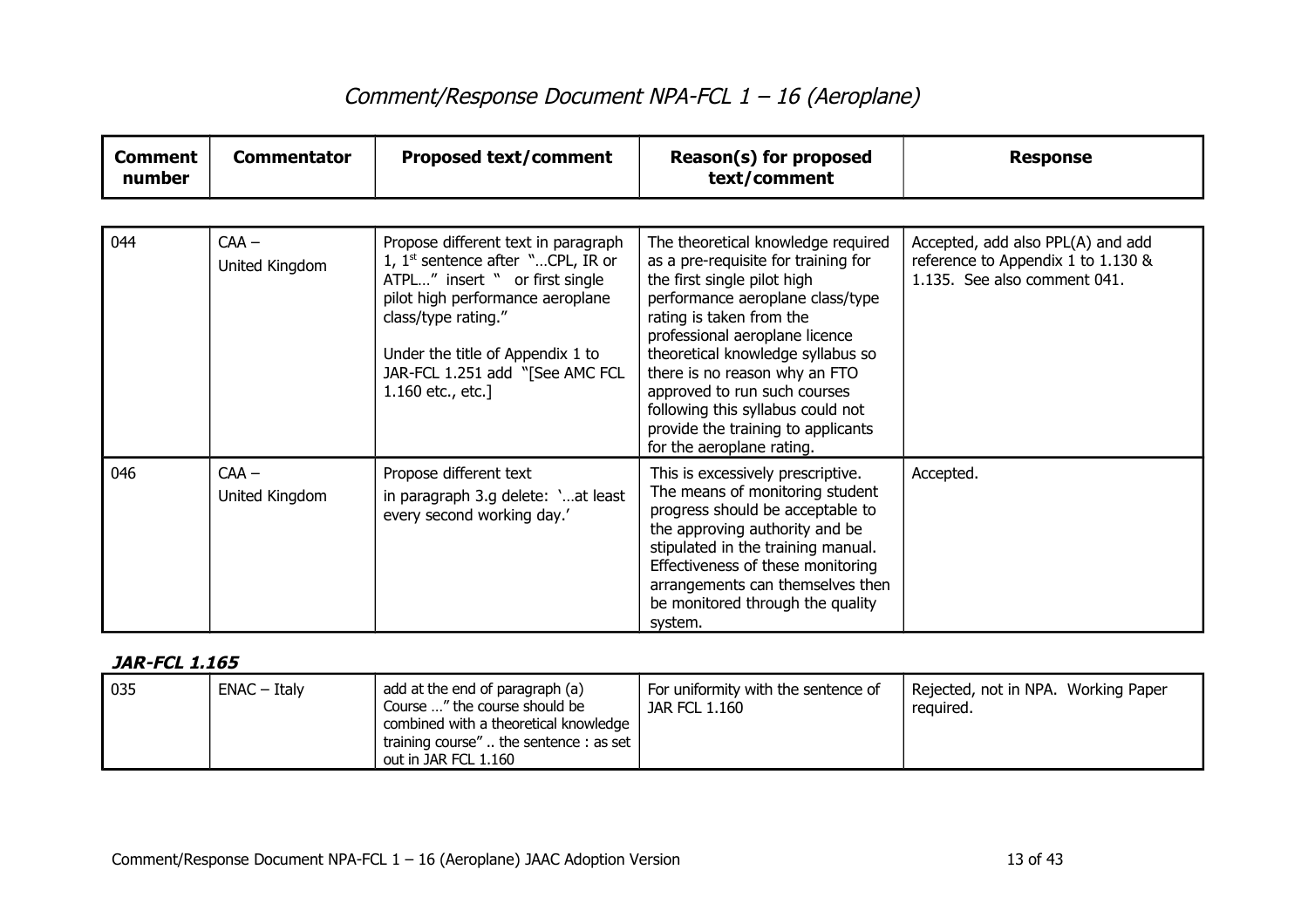| <b>Comment</b><br>number | <b>Commentator</b> | <b>Proposed text/comment</b> | Reason(s) for proposed<br>text/comment | Response |
|--------------------------|--------------------|------------------------------|----------------------------------------|----------|
|--------------------------|--------------------|------------------------------|----------------------------------------|----------|

#### **JAR-FCL 1.195**

|  | 036 | $ENAC - Italy$ | add at the end of paragraph (a)<br>Course " the course should be<br>combined with a theoretical<br>knowledge training course" the<br>sentence : as set out in JAR FCL<br>1.160 | For uniformity with the sentence of<br>JAR FCL 1.160 | Rejected. |
|--|-----|----------------|--------------------------------------------------------------------------------------------------------------------------------------------------------------------------------|------------------------------------------------------|-----------|
|--|-----|----------------|--------------------------------------------------------------------------------------------------------------------------------------------------------------------------------|------------------------------------------------------|-----------|

| 047 | $CAA -$<br>United Kingdom | The proposed additional text to<br>paragraphs $1.240(a)(2)$ and $(a)(3)$<br>should be added to $(a)(5)$ , $(a)(6)$<br>and $(a)(7)$ as well. | JAR-FCL already requires the holder<br>of a non JAA State licence to satisfy<br>the applicable conditions set out in<br>JAR-FCL 1.250, JAR-FCL 1.255 and<br>JAR-FCL 1.260 to transfer class and<br>type ratings from the non JAA State<br>licence to a JAR-FCL licence. JAR-<br>FCL 1.251 contains another albeit<br>new set of conditions. The addition<br>of the requirement to comply with<br>JAR-FCL 1.251 when transferring a<br>class/type rating from a non JAA<br>State licence ensures that the<br>rating can only be transferred to a<br>JAR-FCL licence when all JAR-FCL | Accepted. |
|-----|---------------------------|---------------------------------------------------------------------------------------------------------------------------------------------|-------------------------------------------------------------------------------------------------------------------------------------------------------------------------------------------------------------------------------------------------------------------------------------------------------------------------------------------------------------------------------------------------------------------------------------------------------------------------------------------------------------------------------------------------------------------------------------|-----------|
|     |                           |                                                                                                                                             | conditions are met.                                                                                                                                                                                                                                                                                                                                                                                                                                                                                                                                                                 |           |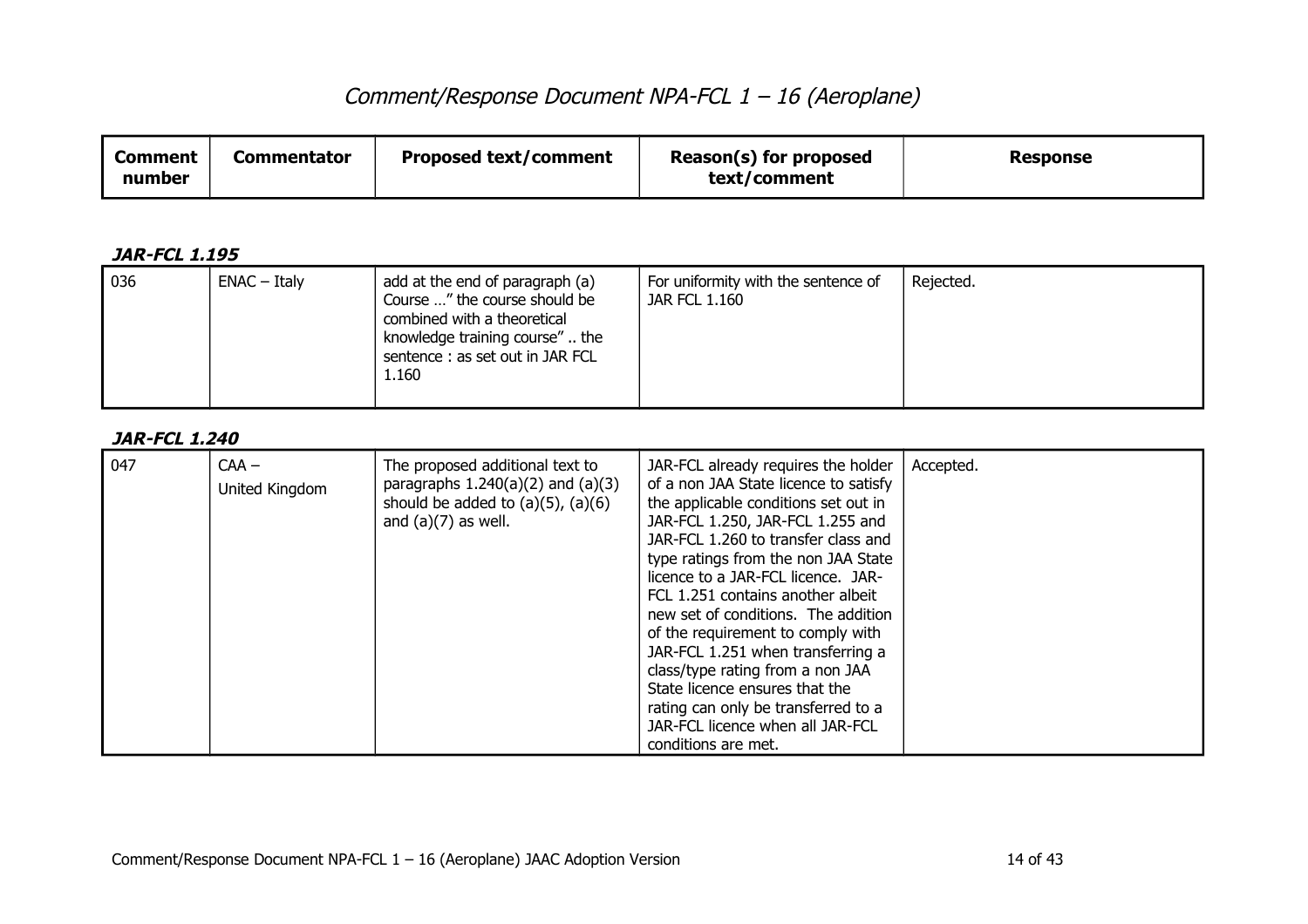| Reason(s) for proposed<br><b>Proposed text/comment</b><br><b>Commentator</b><br><b>Comment</b><br>Response<br>text/comment<br>number |  |
|--------------------------------------------------------------------------------------------------------------------------------------|--|
|--------------------------------------------------------------------------------------------------------------------------------------|--|

### **JAR-FCL 1.245**

| $\sqrt{079}$ | $CAA -$<br>The Netherlands | General Comment | In (iii) is spoken about a mixture.<br>What do they mean with a mixture.<br>In tolly 24 hours and is a<br>combination possible ! f.i. 10 hours | Noted. Interpretation is correct. But only<br>a total of 12 hours are required. |
|--------------|----------------------------|-----------------|------------------------------------------------------------------------------------------------------------------------------------------------|---------------------------------------------------------------------------------|
|              |                            |                 | SEP and 14 hours TMG ?                                                                                                                         |                                                                                 |

| 003 | $CATS - England$<br>United Kingdom                        | Propose to delete paragraph (a)(3)<br>(ii).<br>Do not implement this new<br>paragraph.                      | Very non-standard SOPs and<br>operating environments are bound<br>to occur in part JAR 23 OPS. For<br>this reason I believe it to be less<br>disciplines than FAR 25 aircraft.<br>Therefore, it is even more<br>important for these pilots to receive<br>MCC training.                                          | Noted, proposed text transferred to NPA-<br>FCL $1 - 19$ and current Long Term<br>Exemption remains in force. |
|-----|-----------------------------------------------------------|-------------------------------------------------------------------------------------------------------------|-----------------------------------------------------------------------------------------------------------------------------------------------------------------------------------------------------------------------------------------------------------------------------------------------------------------|---------------------------------------------------------------------------------------------------------------|
| 005 | Marduc Aeronautical<br>Consultancy $-$<br>The Netherlands | Propose to delete paragraph (a)(3)<br>(ii).<br>- Shall not be considered to meet<br>the requirements of MCC | About this group of pilots it is very<br>well possible that none of them<br>ever received any CRM training, an<br>operation where it is needed badly.<br>If the pilot now commence his type<br>training on a MPA(A) he is lacking<br>all the basic MCC subjects. During<br>MPA training, CRM should be a skill. | Noted, proposed text transferred to NPA-<br>FCL $1 - 19$ and current Long Term<br>Exemption remains in force. |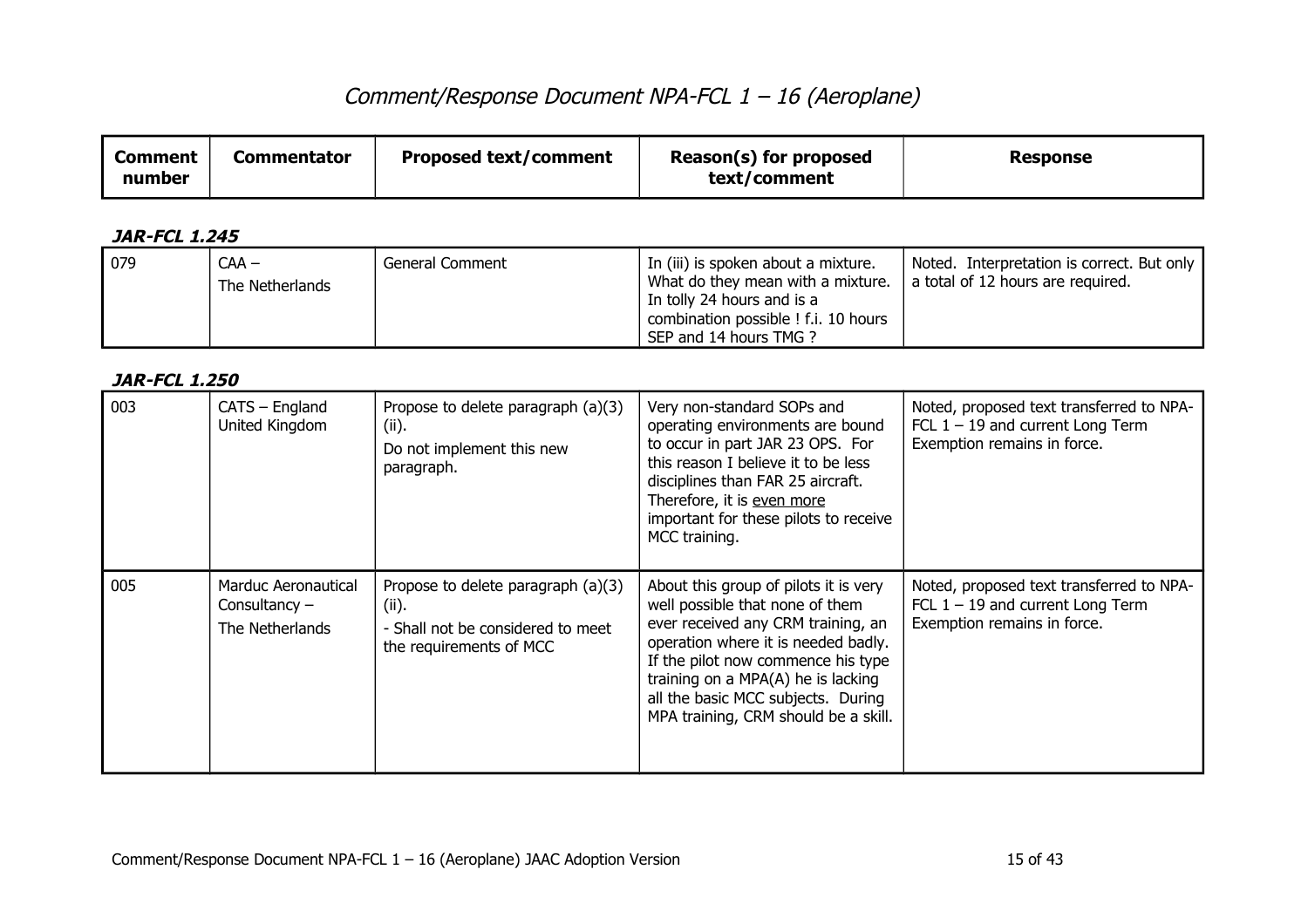| <b>Comment</b><br>number | <b>Commentator</b>                    | <b>Proposed text/comment</b>                                                                                                                                                                                                                                                                                                                                                                                                                                                              | Reason(s) for proposed<br>text/comment                                                                                                                                                                                                                                                                                                                                                                                                                                                                               | <b>Response</b>                                                                                               |
|--------------------------|---------------------------------------|-------------------------------------------------------------------------------------------------------------------------------------------------------------------------------------------------------------------------------------------------------------------------------------------------------------------------------------------------------------------------------------------------------------------------------------------------------------------------------------------|----------------------------------------------------------------------------------------------------------------------------------------------------------------------------------------------------------------------------------------------------------------------------------------------------------------------------------------------------------------------------------------------------------------------------------------------------------------------------------------------------------------------|---------------------------------------------------------------------------------------------------------------|
|                          |                                       |                                                                                                                                                                                                                                                                                                                                                                                                                                                                                           |                                                                                                                                                                                                                                                                                                                                                                                                                                                                                                                      |                                                                                                               |
| 029                      | Flight Safety Boeing<br>$-$ France    | Propose to delete paragraph (a)(3)<br>(ii).<br>- Shall not be considered to meet<br>the requirements of MCC                                                                                                                                                                                                                                                                                                                                                                               | Pilots without MCC certificate need<br>too much extra introductions in<br>crew co-ordination during the MPA<br>type qualification course ref. AMC<br>FCL 1.261(d).                                                                                                                                                                                                                                                                                                                                                   | Noted, proposed text transferred to NPA-<br>FCL $1 - 19$ and current Long Term<br>Exemption remains in force. |
| 030                      | Global Solutions -<br>The Netherlands | Propose to delete paragraph (a)(3)<br>(ii).<br>- Shall not be considered to meet<br>the requirements of MCC                                                                                                                                                                                                                                                                                                                                                                               | Pilots flying in a Multi-Pilot<br>Operation on Single Pilot<br>Aeroplanes were never proper<br>introduced to the Lifeware-Lifeware<br>interface. Therefore, missing all<br>the basic multi-crew co-operation<br>elements, normally introduced in<br>the AMC FCL 1.261(d).                                                                                                                                                                                                                                            | Noted, proposed text transferred to NPA-<br>FCL $1 - 19$ and current Long Term<br>Exemption remains in force. |
| 060                      | European Cockpit<br>Association       | Propose different text to paragraph<br>$(a)(3)(ii)$ :<br>Applicants Holders of a JAR FCL<br><b>CPL IR licence issued in</b><br>accordance with Appendix 1 to<br>JAR-FCL 1.005 having with an<br>experience of at least 500 hours as<br>pilot in multi-pilot operation in<br>accordance with JAR-OPS 1 on<br>single pilot aeroplanes JAR/FAR 23<br>Commuter category, shall be<br>considered to meet the requirement<br>of MCC when he has at least<br><b>500 hours in this condition;</b> | If this paragraph is maintained in<br>the NPA version, all new holders of<br>a JAR-FCL pilot licence who fly on a<br>single pilot aeroplane commuter will<br>never have to pass an MCC course.<br>The MCC course in that case would<br>only apply for pilots following an<br>ATP course and wanting to obtain a<br>multi pilot aeroplane rating.<br>The ECA proposal limits the<br>exemption to national licence<br>holders before implementation date<br>(grand father right).<br>Complementary action: add in JAR- | Noted, proposed text transferred to NPA-<br>FCL $1 - 19$ and current Long Term<br>Exemption remains in force. |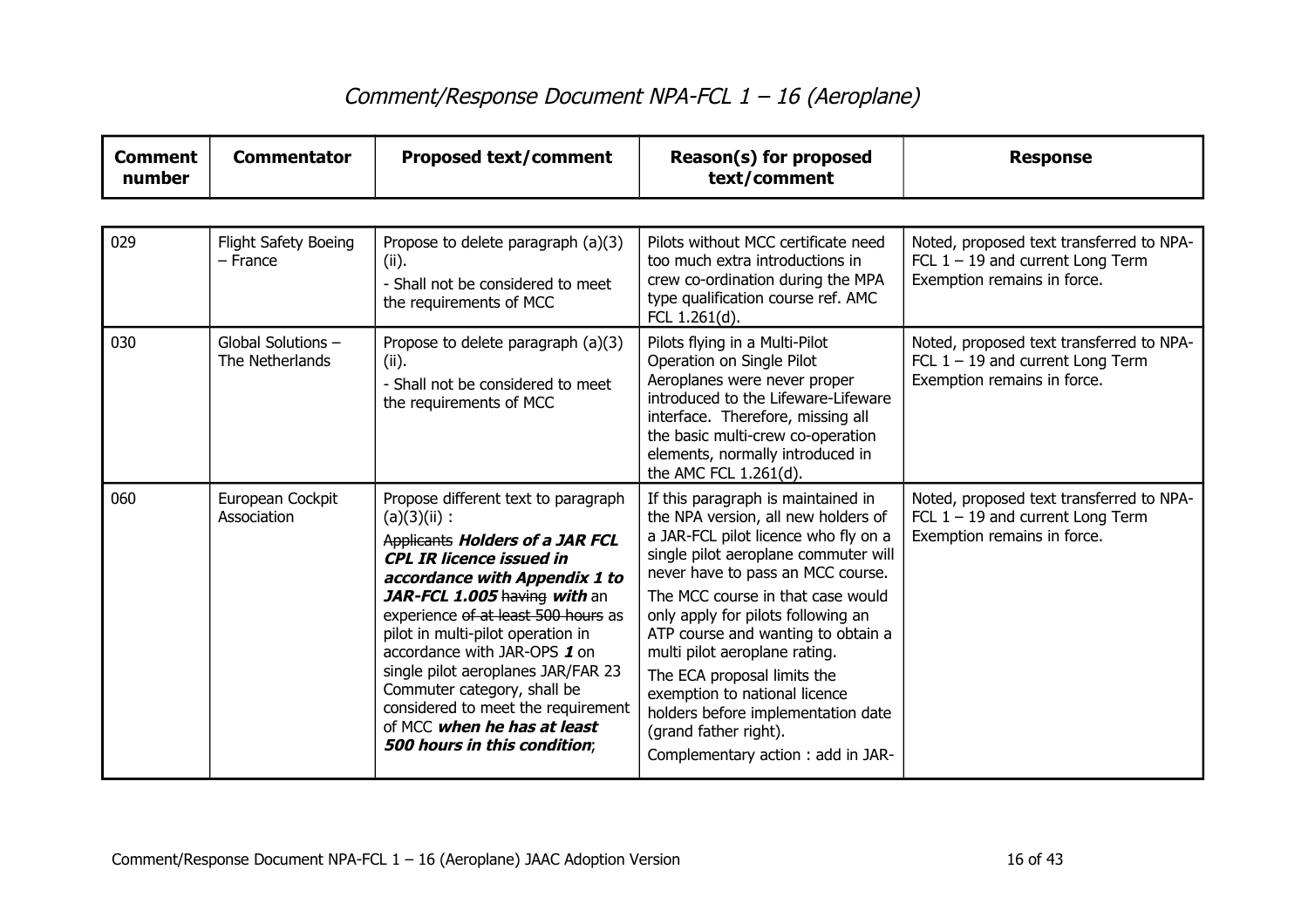| <b>Comment</b><br>number                                                                                                                                                                                                                                                                                                                                                                                                                                                                                                                                                                                                                                                                                                              | <b>Commentator</b>         | <b>Proposed text/comment</b>                                                                                                                                                                                                                                                                                                                  | Reason(s) for proposed<br>text/comment                                                                                                                                                                                                                                                                                                                            | <b>Response</b>                                                                                               |  |
|---------------------------------------------------------------------------------------------------------------------------------------------------------------------------------------------------------------------------------------------------------------------------------------------------------------------------------------------------------------------------------------------------------------------------------------------------------------------------------------------------------------------------------------------------------------------------------------------------------------------------------------------------------------------------------------------------------------------------------------|----------------------------|-----------------------------------------------------------------------------------------------------------------------------------------------------------------------------------------------------------------------------------------------------------------------------------------------------------------------------------------------|-------------------------------------------------------------------------------------------------------------------------------------------------------------------------------------------------------------------------------------------------------------------------------------------------------------------------------------------------------------------|---------------------------------------------------------------------------------------------------------------|--|
|                                                                                                                                                                                                                                                                                                                                                                                                                                                                                                                                                                                                                                                                                                                                       |                            |                                                                                                                                                                                                                                                                                                                                               |                                                                                                                                                                                                                                                                                                                                                                   |                                                                                                               |  |
|                                                                                                                                                                                                                                                                                                                                                                                                                                                                                                                                                                                                                                                                                                                                       |                            |                                                                                                                                                                                                                                                                                                                                               | OPS 1 a requisite MCC course for<br>flying on multi-pilot operation on<br>single-pilot aeroplane Commuter<br>category for the same safety<br>reasons it is necessary on multi-<br>pilot aeroplane.                                                                                                                                                                |                                                                                                               |  |
| 066                                                                                                                                                                                                                                                                                                                                                                                                                                                                                                                                                                                                                                                                                                                                   | DGAC - France              | Propose different text for paragraph<br>(a)(3)(ii)<br>Applicants having an experience of<br>at least 500 hours as a pilot in<br>multi-pilot operation in accordance<br>with JAR-OPS on single pilot-<br>aeroplanes JAR/FAR 23 Commuter<br>under<br>national<br>category<br>regulation, shall be considered to<br>meet the requirement of MCC; | This credit is acceptable for the<br>transition period and must not be<br>the rule in the future the normal<br>way to get all the necessary skills to<br>operate an aircraft under multi-<br>operation task share is to follow the<br>MCC course. That means that also<br>for single pilot-aeroplanes operated<br>under JAR OPS the MCC course<br>must be seated. | Noted, proposed text transferred to NPA-<br>FCL $1 - 19$ and current Long Term<br>Exemption remains in force. |  |
| 077                                                                                                                                                                                                                                                                                                                                                                                                                                                                                                                                                                                                                                                                                                                                   | $CAA -$<br>The Netherlands | Propose to delete paragraph 3 (ii).                                                                                                                                                                                                                                                                                                           | See text below !                                                                                                                                                                                                                                                                                                                                                  | Noted, proposed text transferred to NPA-<br>FCL $1 - 19$ and current Long Term<br>Exemption remains in force. |  |
| Initial JAR-FCL requires a high level of experience for a MCC Instructor. (Have or have held a MP type rating, 1500 hours on a MP type, have completed a<br>MCC course and finally conducted 3 hours MCC instruction under supervision.)<br>This indicates the importance of the required quality that should be reached during a MCC Course. Instruction can only be given by highly experienced pilots.<br>Now, according this NPA, the MCC requirement for a type rating can be replaced by 500 hours experience in a multi-pilot environment on a single-pilot multi<br>engine aircraft. (For instance a Piper Seminole !) This means that a very simple air operation on a very simple single aircraft and replace a MCC course. |                            |                                                                                                                                                                                                                                                                                                                                               |                                                                                                                                                                                                                                                                                                                                                                   |                                                                                                               |  |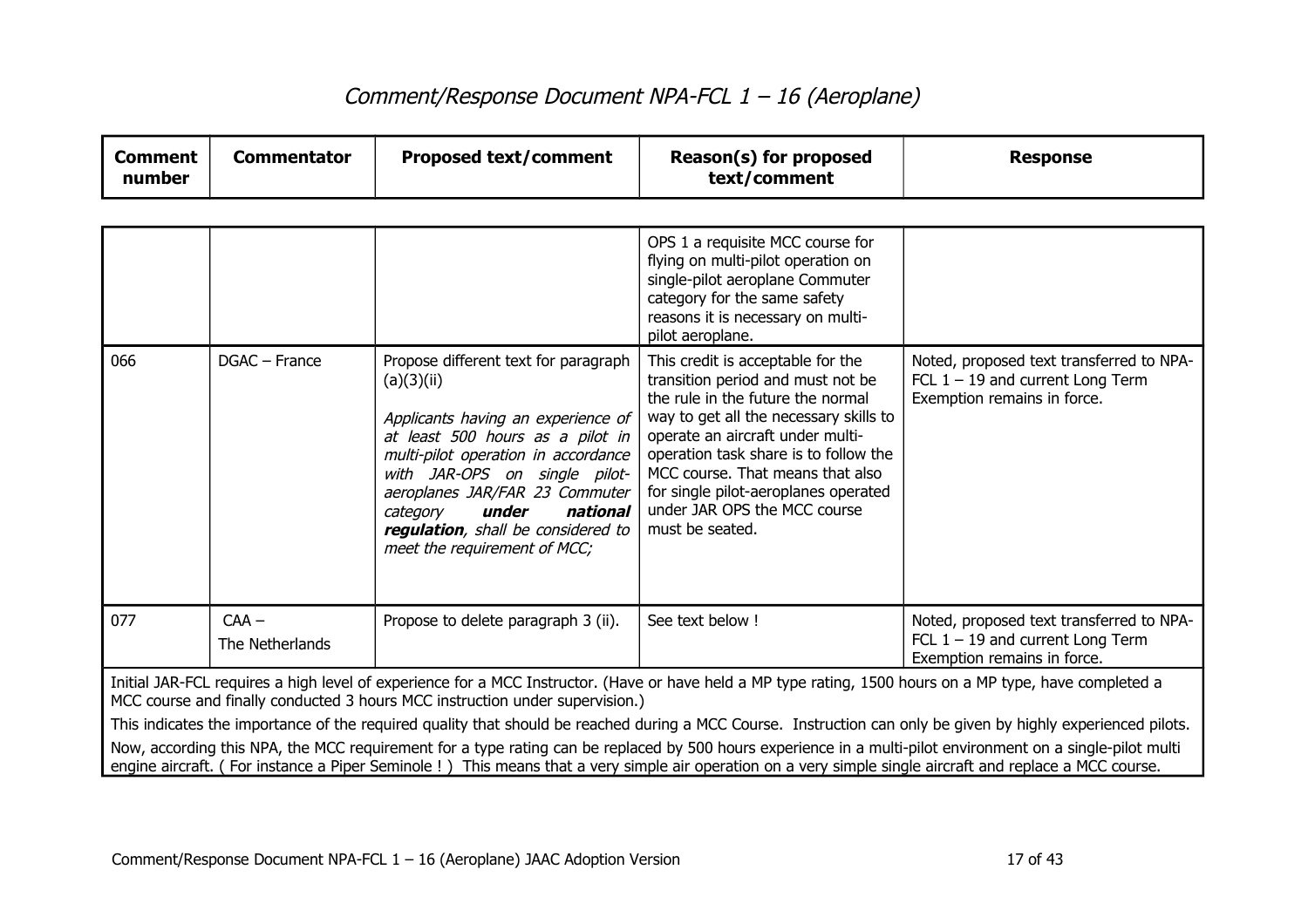| <b>Comment</b><br>number | <b>Commentator</b> | <b>Proposed text/comment</b> | Reason(s) for proposed<br>text/comment | Response |
|--------------------------|--------------------|------------------------------|----------------------------------------|----------|
|--------------------------|--------------------|------------------------------|----------------------------------------|----------|

This is totally in contradiction with the philosophy of JAR-FCL.

Further more regarding the 500 hours there is no bases and time frame mentioned.

If this is accepted it also should be concluded that a MCC course has to be required before commencing flying in any kind of multi pilot operation, multi-pilot and single pilot aeroplanes. Finally, the JAR-FCL logbook doesn't facilitated the possibility to log time flown in multi-pilot operation in accordance with JAR-OPS on single-pilot aeroplanes Jar/FAR 23 commuter category.

| 011 | CAE / NLS Maastricht<br>$-$ The Netherlands | Propose to add a credit to the<br>existing procedure.<br>I CPL holders already holding a<br>Type Rating on (pressured) high<br>performance aeroplanes and/or<br>Multi-pilot aeroplanes are not<br>required to take the theoretical<br>knowledge test for a first Type or<br>Class Rating for single pilot high<br>performance (HPA) aircraft. | As lot of pilots are already flying on<br>an CPL and IR on turbo propos and<br>even on MPA, there should be a<br>credit for this category of pilots<br>similar to other grandfather rights.<br>They are flying in congested and<br>complex high altitude airspace for<br>years and have gained a lot of<br>experience. | Rejected, covered by paragraph (a) it is<br>only applicable for 'a first type or class<br>rating for a single-pilot high performance<br>aeroplane. |
|-----|---------------------------------------------|-----------------------------------------------------------------------------------------------------------------------------------------------------------------------------------------------------------------------------------------------------------------------------------------------------------------------------------------------|------------------------------------------------------------------------------------------------------------------------------------------------------------------------------------------------------------------------------------------------------------------------------------------------------------------------|----------------------------------------------------------------------------------------------------------------------------------------------------|
| 048 | $CAA -$<br>United Kingdom                   | Propose different text paragraph<br>$(a)(3)$ :<br>After "demonstrate appropriate<br>theoretical knowledge" insert<br>"by having passed the written<br>examination'.                                                                                                                                                                           | For the avoidance of doubt. It is<br>evident from the appendix and AMC<br>FCL related to this new requirement<br>that a written examination must be<br>passed and the ATPL examinations<br>are written examinations anyway.                                                                                            | Accepted, see response to comment 067.                                                                                                             |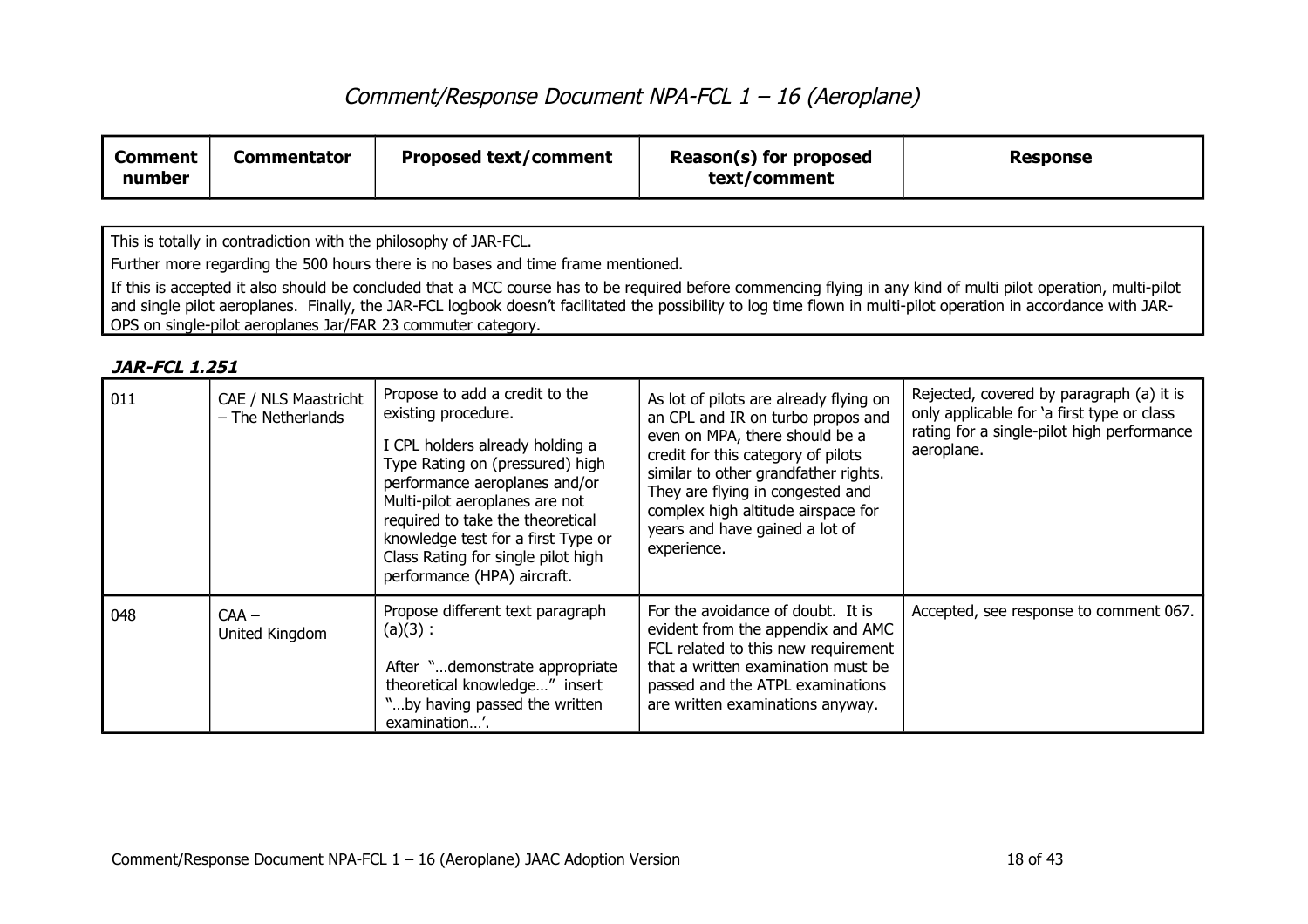| <b>Proposed text/comment</b><br><b>Commentator</b><br><b>Comment</b><br>number | Reason(s) for proposed<br>text/comment | <b>Response</b> |
|--------------------------------------------------------------------------------|----------------------------------------|-----------------|
|--------------------------------------------------------------------------------|----------------------------------------|-----------------|

| $\mid$ 067 | DGAC - France | Propose different text paragraph<br>(a)(3):<br>See text below ! | Accepted, with and addition to Appendix<br>1 to JAR-FCL 1.251 under<br>EXAMINATION, " The written<br>examination" And amendment to<br>paragraph (b) |
|------------|---------------|-----------------------------------------------------------------|-----------------------------------------------------------------------------------------------------------------------------------------------------|
|            |               |                                                                 |                                                                                                                                                     |

New wording in consistency with the helicopter wording in the NPA-FCL 2-17 page 30 the helicopter wording could also be harmonised with this new lay out !

**(3) (i) hold a certificate of satisfactory completion of an pre-entry approved course in accordance with Appendix 1 to JAR-FCL 1.251 to be conducted by a FTO or a TRTO; or**

**(ii) have passed at least the ATPL(A) theoretical knowledge examinations in accordance with JAR-FCL 1.285;or**

**(iii) hold a valid ICAO ATPL(A) or CPL/IR with theoretical knowledge credit for ATPL(A);**

**(b) The holder of a licence issued by a JAA Member State which includes a class or type rating for a high performance single pilot aeroplane shall be credited with the theoretical knowledge requirement of paragraph (a)(3) above when that rating is transferred to a JAR-FCL licence issued by that State**.

#### **Appendix 1 to JAR-FCL 1.251**

| 016 | CAA - Belgium | Propose different text.<br>(1) Point 4 is missing<br>(2) 5. Theoretical knowledge<br>instruction for the HPA must be<br>provided by an FTO approved to<br>conduct theoretical knowledge<br>training for the ATPL $(A)$ or by a<br>TRTO offering training for HPA | By using may in the proposed text<br>there is no obligation to follow the<br>course. | (1)<br>Accepted, renumbering is<br>reguired.<br>Rejected.<br>(2) |
|-----|---------------|------------------------------------------------------------------------------------------------------------------------------------------------------------------------------------------------------------------------------------------------------------------|--------------------------------------------------------------------------------------|------------------------------------------------------------------|
|-----|---------------|------------------------------------------------------------------------------------------------------------------------------------------------------------------------------------------------------------------------------------------------------------------|--------------------------------------------------------------------------------------|------------------------------------------------------------------|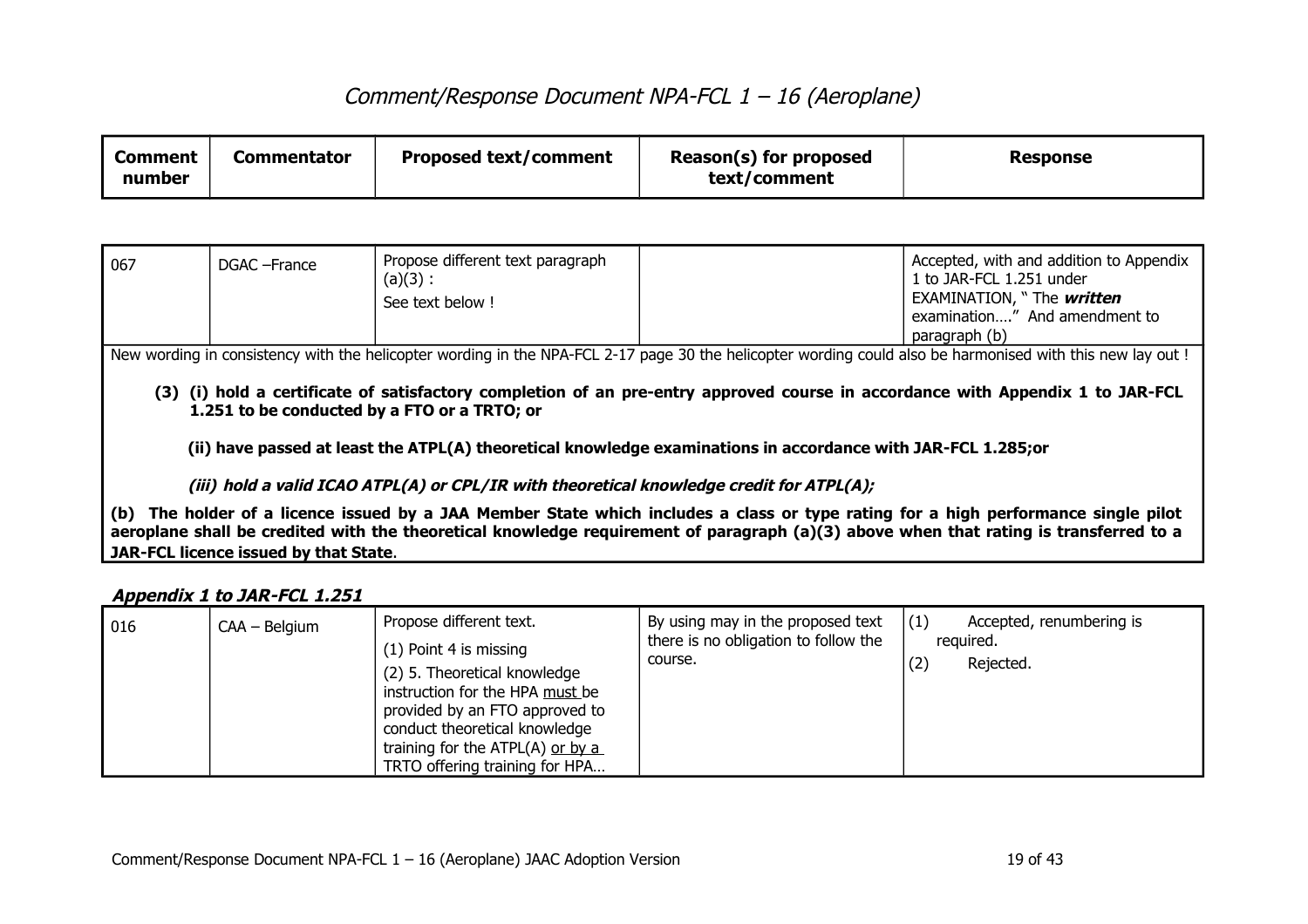| <b>Comment</b><br>number | <b>Commentator</b>        | <b>Proposed text/comment</b>                                                                                                                                                                                                                                                                                                          | Reason(s) for proposed<br>text/comment                                                                                                                                                                                                                    | <b>Response</b>                                                                                                                                                                                                                                                                                                                                                                                |
|--------------------------|---------------------------|---------------------------------------------------------------------------------------------------------------------------------------------------------------------------------------------------------------------------------------------------------------------------------------------------------------------------------------|-----------------------------------------------------------------------------------------------------------------------------------------------------------------------------------------------------------------------------------------------------------|------------------------------------------------------------------------------------------------------------------------------------------------------------------------------------------------------------------------------------------------------------------------------------------------------------------------------------------------------------------------------------------------|
|                          |                           |                                                                                                                                                                                                                                                                                                                                       |                                                                                                                                                                                                                                                           |                                                                                                                                                                                                                                                                                                                                                                                                |
| 050                      | $CAA -$<br>United Kingdom | Propose different text in 3rd<br>sentence delete "application"<br>and insert "training".                                                                                                                                                                                                                                              | Alignment with JAR-FCL 1.251(a)<br>Pre-requisite Conditions for<br>Training. This assumes that the<br>intention is for the additional<br>theoretical knowledge to be gained<br>before the class/type rating training<br>required by JAR-FCL 1.261 begins. | Accepted, with the following<br>amendments in paragraph 4:<br>"Training <i>Course</i> providers will be<br>required to certify completion of the<br>training and demonstration of knowledge<br>by the applicant as a pre-requisite for<br>application <i>training</i> for the addition to a<br>licence of an initial type or class rating<br>for aeroplanes designated as high<br>performance. |
| 049                      | $CAA -$<br>United Kingdom | In paragraph 6 replace existing first<br>sub paragraph with:<br>'There is no mandatory minimum or<br>maximum duration of the<br>theoretical knowledge instruction,<br>which may be conducted by<br>distance learning. The subjects to<br>be covered in the course and<br>written examination are shown in<br>the accompanying table.' | 1.<br>Where is paragraph 4?<br>Appendix 1 Editorial.                                                                                                                                                                                                      | Accepted, changes made in paragraph 5.                                                                                                                                                                                                                                                                                                                                                         |
| 068                      | DGAC - France             | <b>General Comment</b><br>There is provision for JAR-FCL<br>references in paragraph 6<br>antepenultimate line (third from<br>last one) which are still open.                                                                                                                                                                          |                                                                                                                                                                                                                                                           | Accepted, insert Appendix 1 to JAR-FCL<br>1.470.                                                                                                                                                                                                                                                                                                                                               |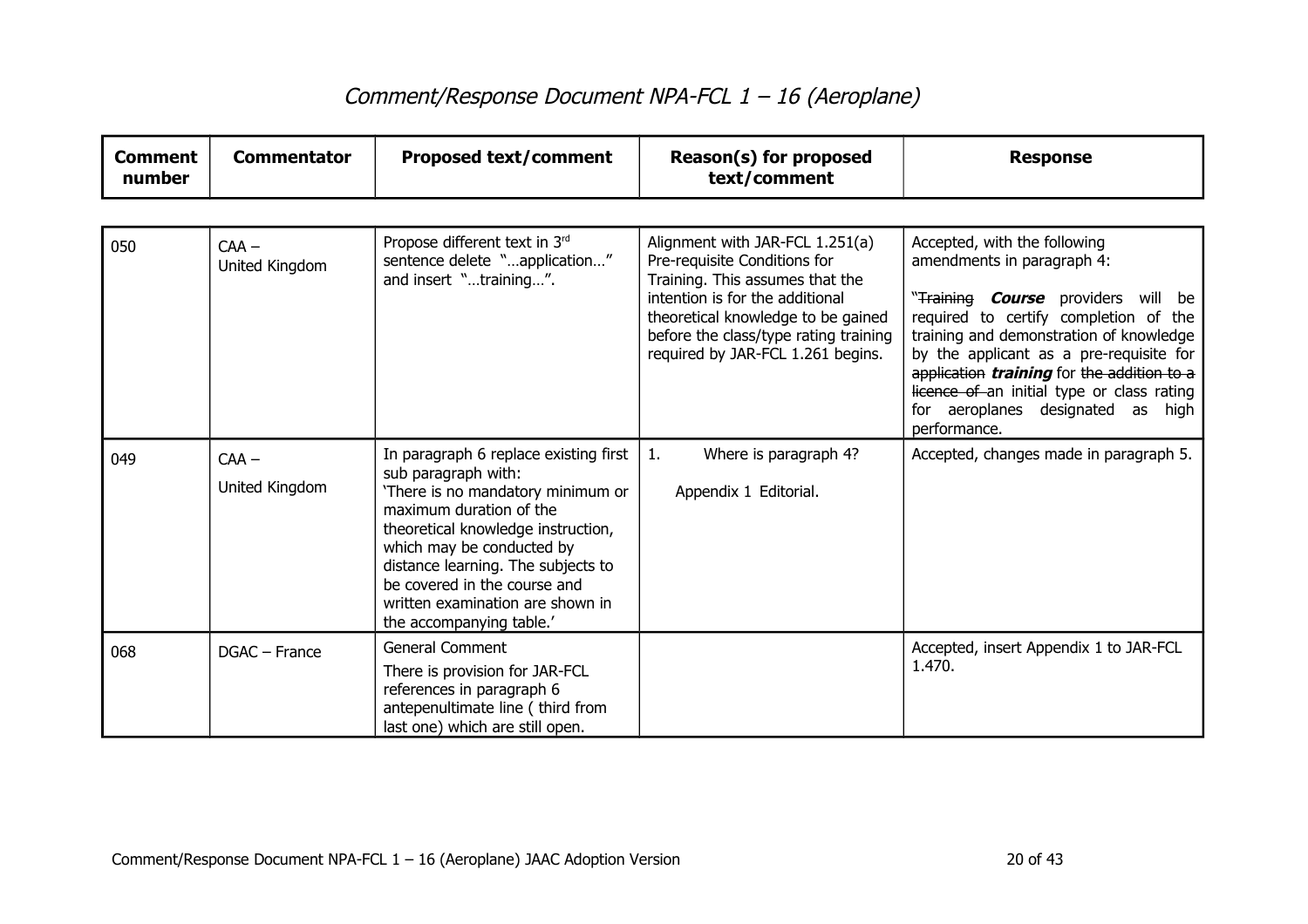| <b>Comment</b><br>number | Commentator | <b>Proposed text/comment</b> | Reason(s) for proposed<br>text/comment | <b>Response</b> |
|--------------------------|-------------|------------------------------|----------------------------------------|-----------------|
|--------------------------|-------------|------------------------------|----------------------------------------|-----------------|

### **AMC FCL 1.251**

| $\log$ | DGAC – France | General comment to paragraph 4.<br>Never in the JAR-FCL we have<br>made such references for<br>procedures on national licences !<br>Either this wording " or national<br>licences of a JAA Member<br><b>State"</b> has to be kept and this<br>concept has to be used in the all<br>JAR-FCL as necessary either the<br>wording has to be removed. |  | Accepted, with the following change to<br>the last sentence of paragraph 4 : "The<br>certificate will be valid indefinitely and<br>must be submitted with the application<br>for to add the first HPA type or class<br>rating. to a JAR-FCL or national licence<br>of a JAA Member State. |
|--------|---------------|--------------------------------------------------------------------------------------------------------------------------------------------------------------------------------------------------------------------------------------------------------------------------------------------------------------------------------------------------|--|-------------------------------------------------------------------------------------------------------------------------------------------------------------------------------------------------------------------------------------------------------------------------------------------|
|--------|---------------|--------------------------------------------------------------------------------------------------------------------------------------------------------------------------------------------------------------------------------------------------------------------------------------------------------------------------------------------------|--|-------------------------------------------------------------------------------------------------------------------------------------------------------------------------------------------------------------------------------------------------------------------------------------------|

### **AMC FCL 1.261(d)**

| 008 | Marduc Aeronautical<br>Consultancy $-$ The<br>Netherlands | Propose different text to exercise<br>10.<br>To add in the MCC exercises 10 i<br>flight director and autopilot,<br><b>TCAS</b> , one engine simulated<br>inoperative | For safety related issues, the TCAS<br>training should be introduced<br>during MCC training. This<br>introduction should not take place<br>during the MPA type training.<br>During the MPA training the specific<br>airline procedure will be added. | Rejected, not part of the NPA. Working<br>Paper is required. |
|-----|-----------------------------------------------------------|----------------------------------------------------------------------------------------------------------------------------------------------------------------------|------------------------------------------------------------------------------------------------------------------------------------------------------------------------------------------------------------------------------------------------------|--------------------------------------------------------------|
|-----|-----------------------------------------------------------|----------------------------------------------------------------------------------------------------------------------------------------------------------------------|------------------------------------------------------------------------------------------------------------------------------------------------------------------------------------------------------------------------------------------------------|--------------------------------------------------------------|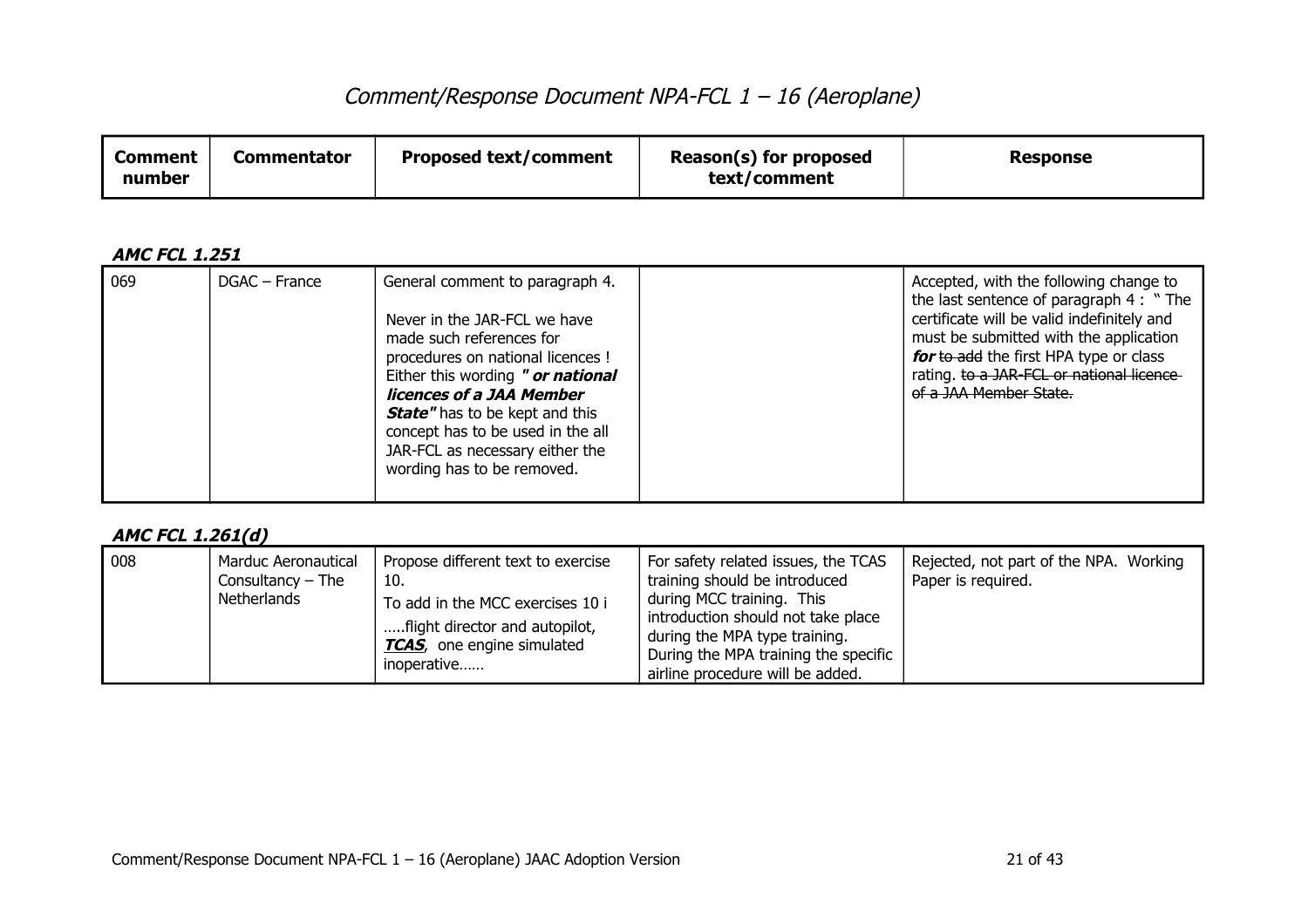| Comment<br>number | Commentator | <b>Proposed text/comment</b> | Reason(s) for proposed<br>text/comment | <b>Response</b> |
|-------------------|-------------|------------------------------|----------------------------------------|-----------------|
|-------------------|-------------|------------------------------|----------------------------------------|-----------------|

#### **JAR-FCL 1.280**

| 051 | $CAA -$<br>United Kingdom | Paragraph (a)<br>Replace proposed text with:-<br>"Of the 1500 hours flight time, up<br>to 100 hours of flight time may<br>have been completed in FS and<br>FNPT of which a maximum of 25<br>hours may have been in FNPT." | Flight simulators and FNPTs are<br>different kinds of STD. It is<br>inaccurate to infer, as the NPA<br>does, that FNPTs are a kind of flight<br>simulator. | Accepted. |
|-----|---------------------------|---------------------------------------------------------------------------------------------------------------------------------------------------------------------------------------------------------------------------|------------------------------------------------------------------------------------------------------------------------------------------------------------|-----------|
|-----|---------------------------|---------------------------------------------------------------------------------------------------------------------------------------------------------------------------------------------------------------------------|------------------------------------------------------------------------------------------------------------------------------------------------------------|-----------|

#### **Appendix 1 to JAR-FCL 1.285**

| 052 | $CAA -$<br>United Kingdom | Delete last paragraph in its entirety. | With reference to the justification<br>[which refers to the changes made<br>to JAR-FCL 1.055] and because the<br>requirement for the training to be<br>conducted at an approved FTO is<br>already mentioned in the $1st$<br>paragraph of this appendix, the last<br>paragraph is superfluous. | Accepted. |
|-----|---------------------------|----------------------------------------|-----------------------------------------------------------------------------------------------------------------------------------------------------------------------------------------------------------------------------------------------------------------------------------------------|-----------|
|-----|---------------------------|----------------------------------------|-----------------------------------------------------------------------------------------------------------------------------------------------------------------------------------------------------------------------------------------------------------------------------------------------|-----------|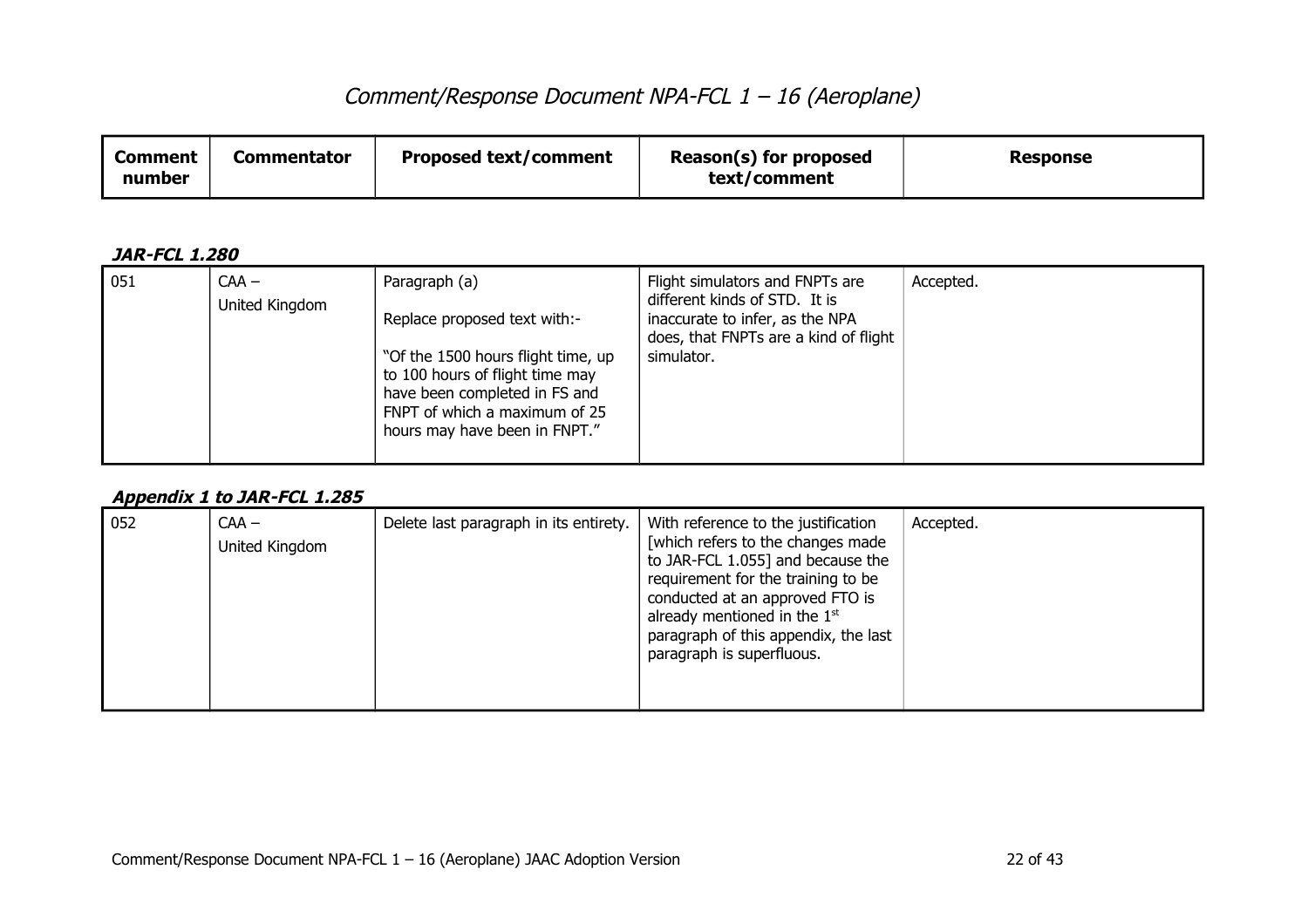| <b>Comment</b><br>number                                                                                                                                                                                                                                                                                                                                                                                                                                                                                                                                                                                                                                                                                                                                                                                                                                                                                                                                                                                                                                                                                                                                                                                                                       | <b>Commentator</b>              | <b>Proposed text/comment</b>                                                                                                                                                                                                                                       | Reason(s) for proposed<br>text/comment | <b>Response</b>                                                                                                                          |
|------------------------------------------------------------------------------------------------------------------------------------------------------------------------------------------------------------------------------------------------------------------------------------------------------------------------------------------------------------------------------------------------------------------------------------------------------------------------------------------------------------------------------------------------------------------------------------------------------------------------------------------------------------------------------------------------------------------------------------------------------------------------------------------------------------------------------------------------------------------------------------------------------------------------------------------------------------------------------------------------------------------------------------------------------------------------------------------------------------------------------------------------------------------------------------------------------------------------------------------------|---------------------------------|--------------------------------------------------------------------------------------------------------------------------------------------------------------------------------------------------------------------------------------------------------------------|----------------------------------------|------------------------------------------------------------------------------------------------------------------------------------------|
|                                                                                                                                                                                                                                                                                                                                                                                                                                                                                                                                                                                                                                                                                                                                                                                                                                                                                                                                                                                                                                                                                                                                                                                                                                                |                                 |                                                                                                                                                                                                                                                                    |                                        |                                                                                                                                          |
| 061                                                                                                                                                                                                                                                                                                                                                                                                                                                                                                                                                                                                                                                                                                                                                                                                                                                                                                                                                                                                                                                                                                                                                                                                                                            | European Cockpit<br>Association | Propose different text in paragraph<br>2:<br>An applicant shall be the holder of<br>either a CPL(A) for a professional<br>pilot or a PPL(A) for a private pilot,<br>issued in accordance with JAR-FCL<br>PPL(A) issued in accordance with-<br><b>ICAO Annex I.</b> | See text below !                       | Rejected. The pre-entry requirement to<br>hold a PPL(A) issued in accordance with<br>ICAO Annex I should be the same for all<br>courses. |
| In view of the fact that the ATPL theoretical knowledge is a pre-requisite for a multi-pilot rating instruction (JAR-FCL 1.250), an applicant for the ATPL(A)<br>theoretical knowledge instruction shall as a minimum be the holder CPL(A) for a professional pilot, and a PLL(A) for a private pilot.<br>Equally, the ATL theoretical knowledge examination will be accepted for the CPL or IR during the 36 months from the date gaining a pass in all the required<br>examination papers (JAR-FCL 1.495(a)) and 7 years from the last validity date of the IR entered in the CPL(A).<br>The indication in the NPA << the holder of a ICAO PPL.>> will increase the confusion as to the destination of this modular theoretical knowledge course.<br>This course is not appropriate for an ab-initio candidate as it would be impossible to complete a modular CPL and IR course in that timeframe having passed<br>the ATPL theoretical knowledge examination. The applicant would have to request an exemption from the Authority.<br>The 36 month is appropriate for an applicant in ATP integrated course and the modular ATPL theoretical course for a professional applicant holding at least a<br>CPL to pass an IR in the 36 months. |                                 |                                                                                                                                                                                                                                                                    |                                        |                                                                                                                                          |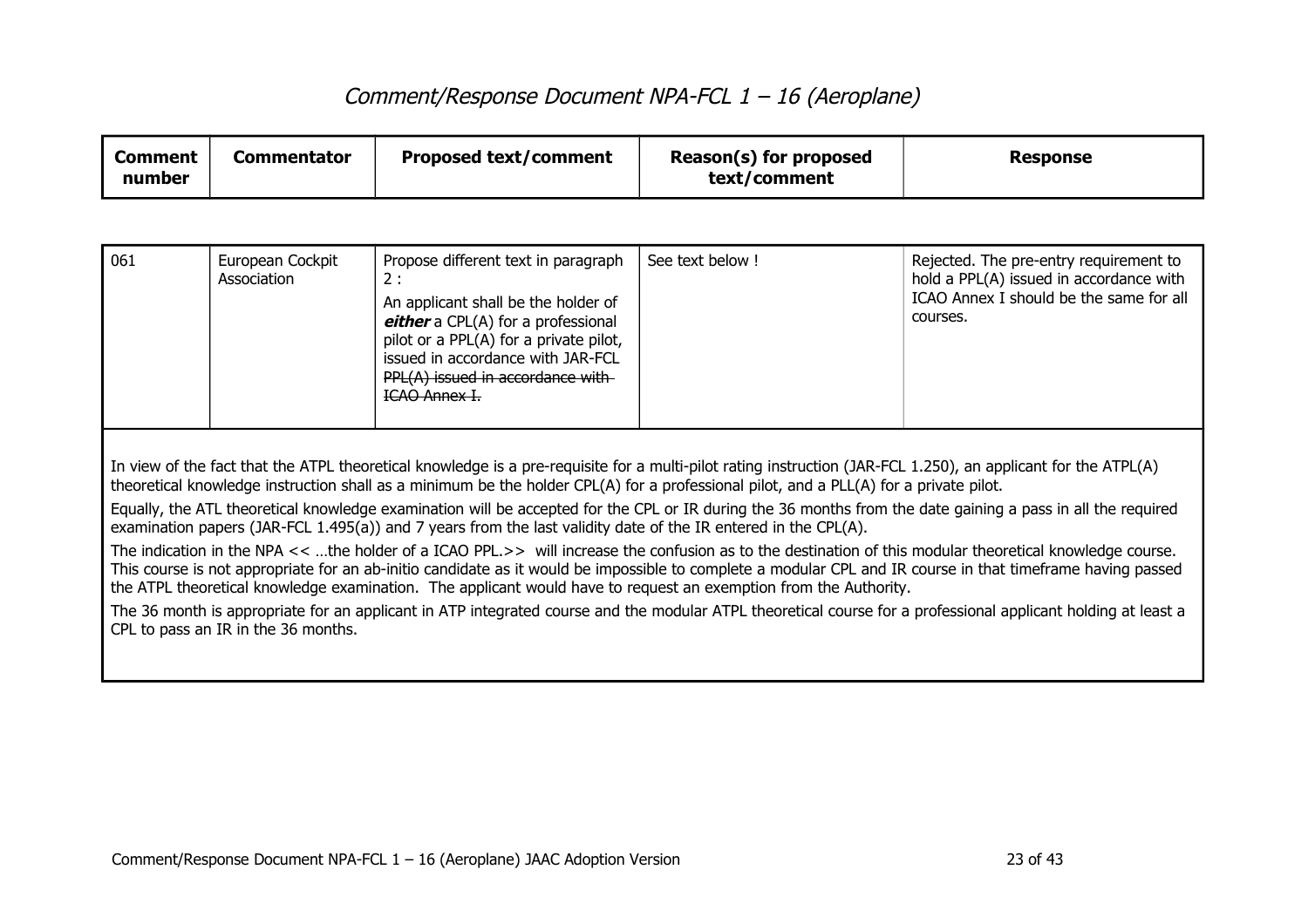| <b>Proposed text/comment</b><br><b>Comment</b><br>Commentator<br>number | Reason(s) for proposed<br>text/comment | <b>Response</b> |
|-------------------------------------------------------------------------|----------------------------------------|-----------------|
|-------------------------------------------------------------------------|----------------------------------------|-----------------|

| 017 | CAA - Belgium             | Propose different text to paragraph<br>(d).<br>1) the issue of an $IR(A)$ single<br>engine aeroplanes.<br>2) the issue of an IR(A) multi<br>engine aeroplanes, provided that<br>the instructor <b>meets the</b><br>requirements of JAR-FCL<br>$1.380(a)$ ; provided | The FI who meets the requirements<br>of JAR-FCL 1.380(a) has also the<br>privileges of a CRI(SPA) (see<br>paragraph (e) of JAR-FCL 1.330).<br>It is not necessary he holds a<br>CRI(SPA) rating on his licence.                                                  | Accepted.                          |
|-----|---------------------------|---------------------------------------------------------------------------------------------------------------------------------------------------------------------------------------------------------------------------------------------------------------------|------------------------------------------------------------------------------------------------------------------------------------------------------------------------------------------------------------------------------------------------------------------|------------------------------------|
| 037 | $ENAC - Italy$            | Delete one "A" in IRA(A)                                                                                                                                                                                                                                            | Editorial                                                                                                                                                                                                                                                        | Accepted.                          |
| 053 | $CAA -$<br>United Kingdom | Propose different text paragraph<br>$(d)(2)$ :<br>After "provided that the<br>instructor" insert "has the<br>privilege to give instruction in<br>accordance with JAR-FCL 1.330(e)<br>or" and in front of " CRI(SPA)<br>" insert "valid".                            | Suitably qualified FI rating holders<br>can also give flight instruction in<br>multi engine aeroplanes and the<br>multi engine aeroplane instructing<br>privilege should always be valid<br>before giving instruction for the IR<br>in a multi engine aeroplane. | Rejected, see response comment 017 |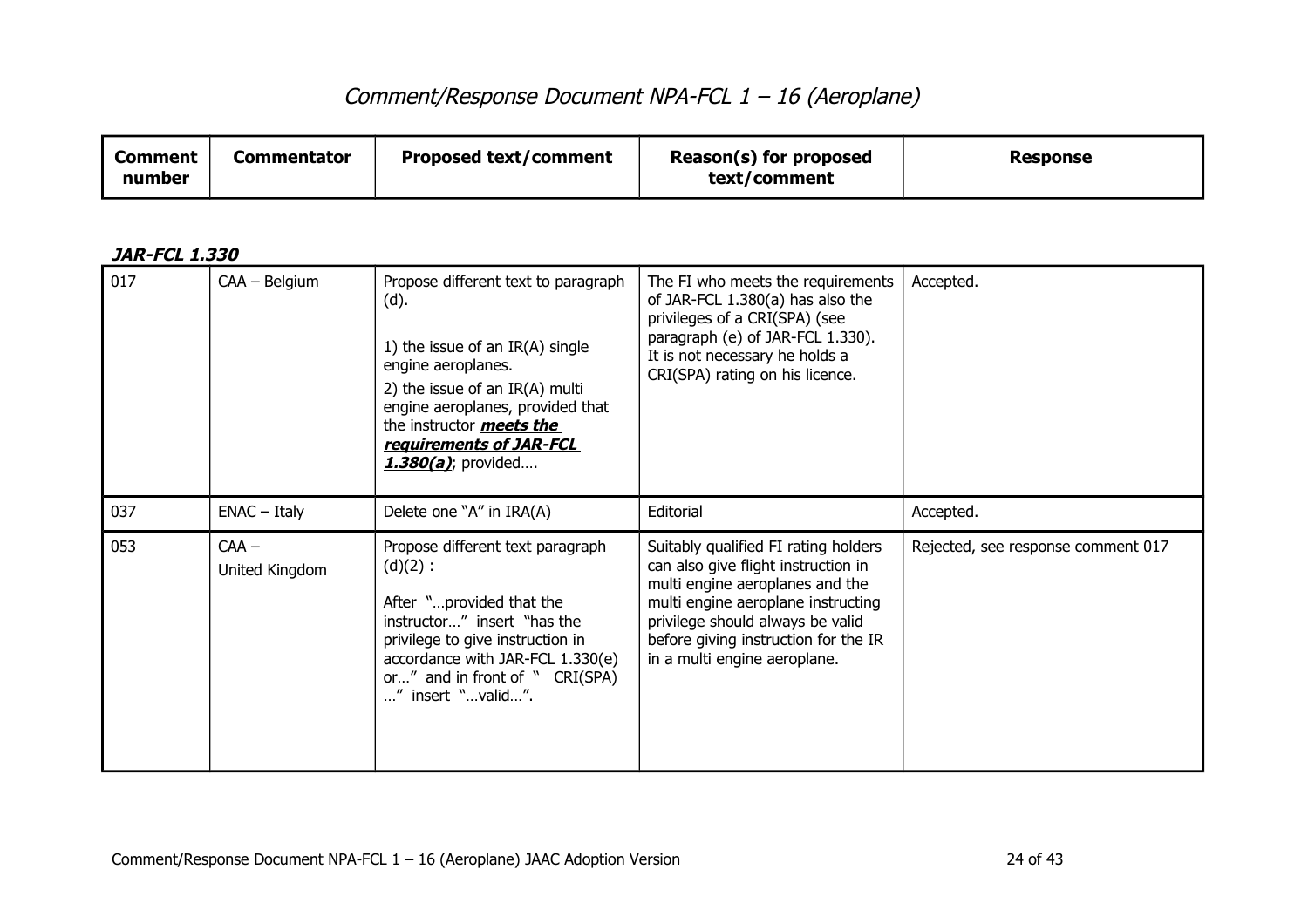| <b>Comment</b><br>number | <b>Commentator</b> | <b>Proposed text/comment</b>                                                                                                                                                                                                                                                                                                      | Reason(s) for proposed<br>text/comment | <b>Response</b>                     |
|--------------------------|--------------------|-----------------------------------------------------------------------------------------------------------------------------------------------------------------------------------------------------------------------------------------------------------------------------------------------------------------------------------|----------------------------------------|-------------------------------------|
|                          |                    |                                                                                                                                                                                                                                                                                                                                   |                                        |                                     |
| 070                      | DGAC - France      | <b>General Comment</b><br>For consistency with the new<br>wording (d) (2), the § 1.330 (e)<br>must read as follow:<br>(e) the issue of a single-pilot<br>multi-engine type or class rating,<br>provided that the instructor meets<br>the requirements of JAR-FCL<br>$1.380(a)$ ; holds a CRI (SPA) for<br>multi engine aeroplanes |                                        | Rejected, see response comment 017. |

| 001                                                                                                                                                                    | <b>IAOPA</b> | Propose to delete new paragraph<br>(b). | See text below ! | Rejected. The LST is of the opinion that<br>a FI should be checked at each alternate<br>revalidation of the FI rating. |  |
|------------------------------------------------------------------------------------------------------------------------------------------------------------------------|--------------|-----------------------------------------|------------------|------------------------------------------------------------------------------------------------------------------------|--|
| We consider that the proposal to introduce a "mandatory alternate FI revalidation proficiency check" would represent unsound legislation for the following<br>reasons. |              |                                         |                  |                                                                                                                        |  |

- No clear safety case has been made.
- JAR-FCL FI requirements have not been in place for sufficiently long for any defined "lowering of standards" to be proven.
- We were sold the "seminar concept" on the grounds that it would make revalidation easier, since it can be booked and achieved much more easily than the revalidation proficiency check.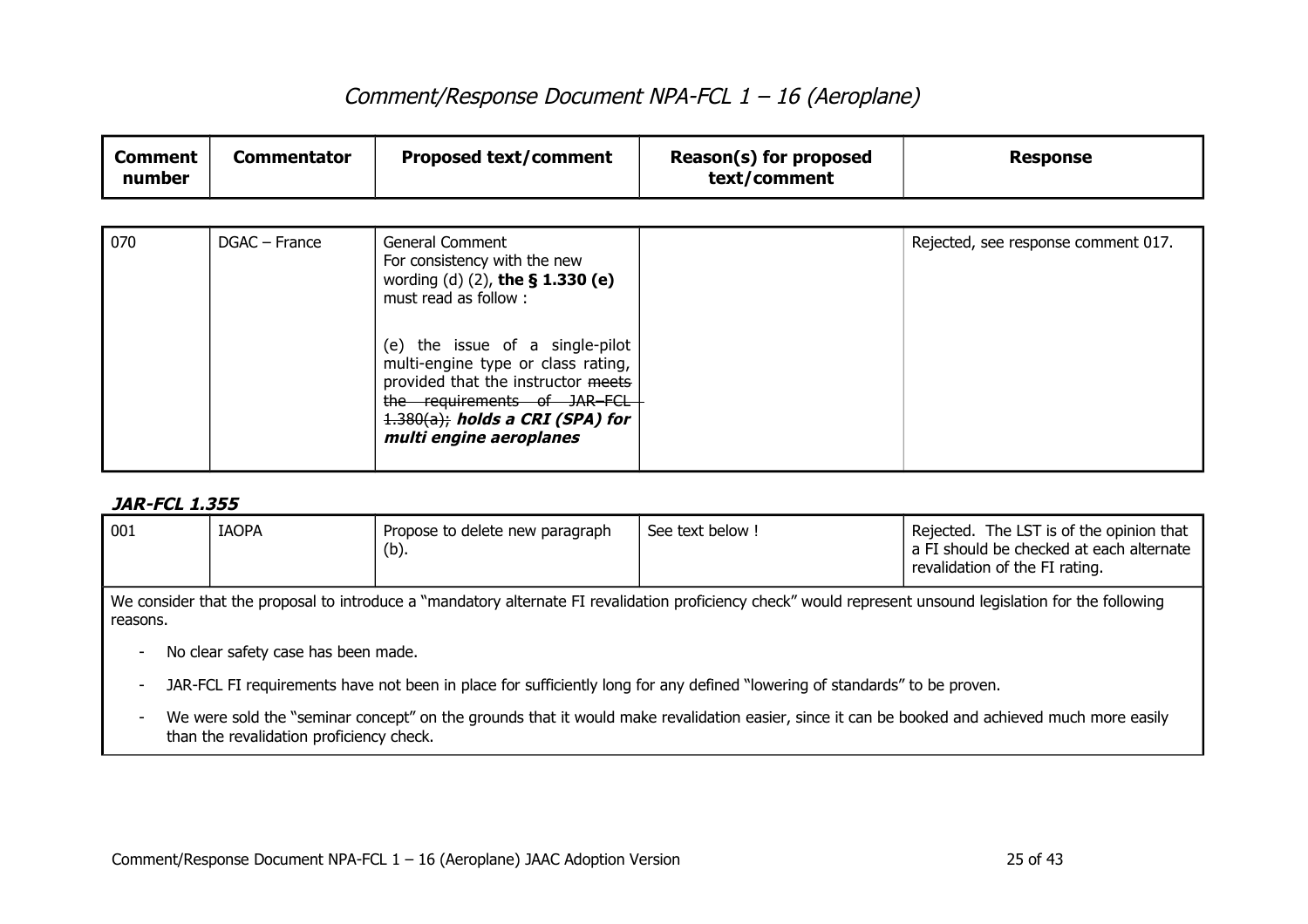| <b>Comment</b><br>number                                                                                                                                                                                                                                                                                                                                                                                                                                                                                                    | <b>Commentator</b>                                             | <b>Proposed text/comment</b>                                                                      | Reason(s) for proposed<br>text/comment                                                                                                                     | <b>Response</b>                                                                                                                                              |
|-----------------------------------------------------------------------------------------------------------------------------------------------------------------------------------------------------------------------------------------------------------------------------------------------------------------------------------------------------------------------------------------------------------------------------------------------------------------------------------------------------------------------------|----------------------------------------------------------------|---------------------------------------------------------------------------------------------------|------------------------------------------------------------------------------------------------------------------------------------------------------------|--------------------------------------------------------------------------------------------------------------------------------------------------------------|
|                                                                                                                                                                                                                                                                                                                                                                                                                                                                                                                             |                                                                |                                                                                                   |                                                                                                                                                            |                                                                                                                                                              |
|                                                                                                                                                                                                                                                                                                                                                                                                                                                                                                                             |                                                                | The seminar procedure has settled down well now and is understood by all concerned.               |                                                                                                                                                            |                                                                                                                                                              |
|                                                                                                                                                                                                                                                                                                                                                                                                                                                                                                                             |                                                                |                                                                                                   | Now that FEs have their examining standards checked every 3 years, they are standardised far more than hitherto. Porr instructional standards              | would have lead to an increased failure rate at the PPL Skill Test, fairly obviously. Has this happened ? No. Far better to focus on weak areas of           |
|                                                                                                                                                                                                                                                                                                                                                                                                                                                                                                                             |                                                                |                                                                                                   | to bring them to the attention of their FIs. You would then have continous attention to standardisation and detail.                                        | Skill Tests (which NAAs must now know as they get all those report forms returned), circulate those to Heads of Training at RFs and FTOs, requiring them     |
|                                                                                                                                                                                                                                                                                                                                                                                                                                                                                                                             |                                                                | legislative, financial and personal inconvenience which would result from this nugatory proposal. |                                                                                                                                                            | In conclusion we object in the strongest possible terms to this proposal. Flight Instructors need to be considered and would not wish to see the increase in |
| 028                                                                                                                                                                                                                                                                                                                                                                                                                                                                                                                         | <b>RAF Brize Norton</b><br>Flying Club Ltd -<br>United Kingdom | Propose to delete new paragraph<br>(b).                                                           | See text above !                                                                                                                                           | Rejected. See response to comment 001.                                                                                                                       |
| 054                                                                                                                                                                                                                                                                                                                                                                                                                                                                                                                         | $CAA -$<br>United Kingdom                                      | See text below !                                                                                  | The requirements should be<br>appropriate to the need.                                                                                                     | Rejected. See response to comment 001.                                                                                                                       |
| The text in the NPA will require the holder of an FI rating to pass a proficiency check at every second revalidation regardless of whether or not he/she also<br>passed a proficiency check at the previous revalidation of the rating. Also it is not clear where the counting starts from to determine what constitutes the<br>second revalidation.<br>On the basis of the justification what seems to have been intended is that if a pilot revalidates the FI rating with instructing experience and a seminar, for the |                                                                |                                                                                                   |                                                                                                                                                            |                                                                                                                                                              |
| next revalidation he/she must pass a proficiency check as one of the two from three options.                                                                                                                                                                                                                                                                                                                                                                                                                                |                                                                |                                                                                                   |                                                                                                                                                            |                                                                                                                                                              |
|                                                                                                                                                                                                                                                                                                                                                                                                                                                                                                                             | onerous way than the current NPA text requires.                |                                                                                                   | Is this what was really intended? It would deal with the concerns expressed in the justification but would do so in a slightly different and slightly less |                                                                                                                                                              |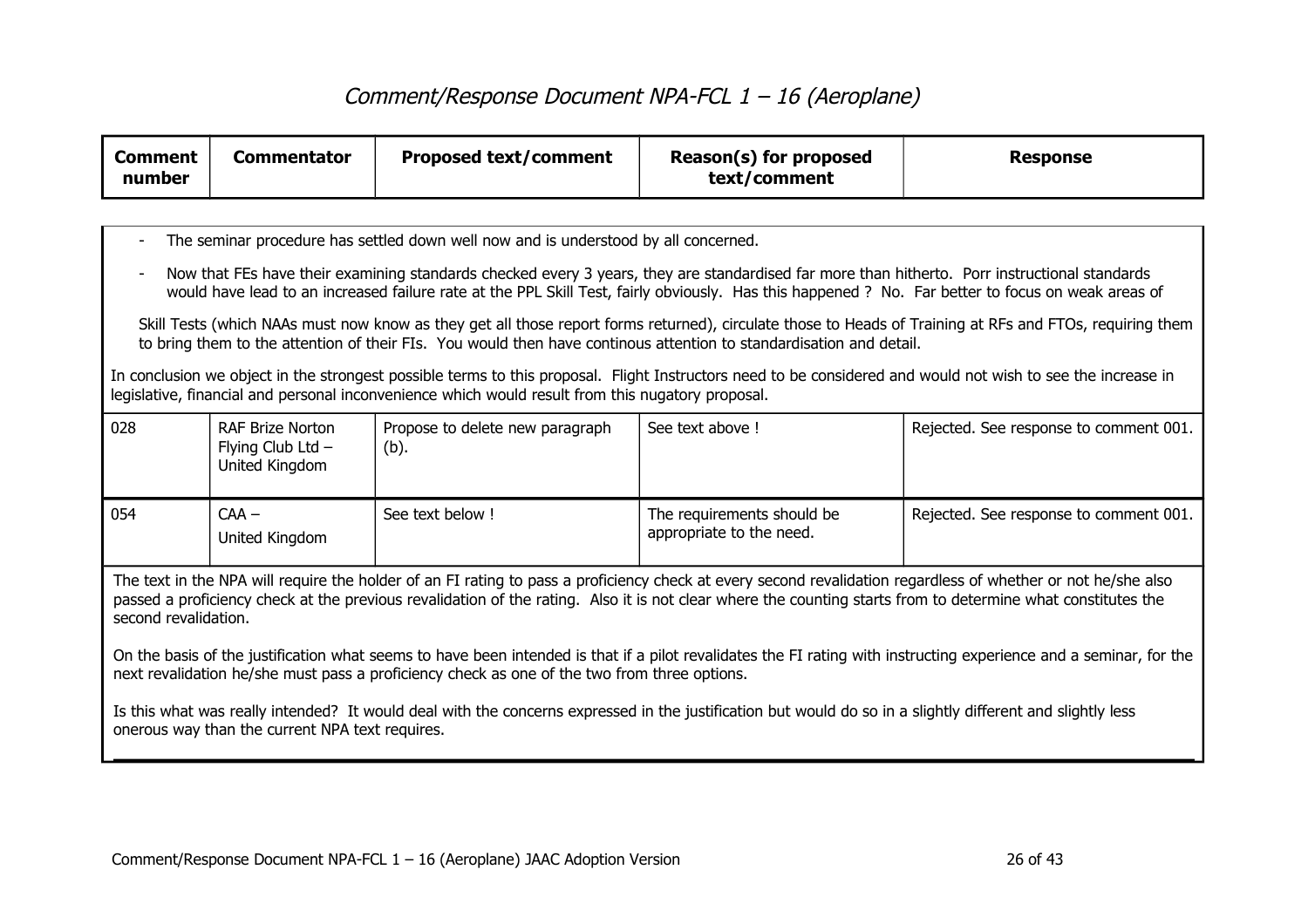| <b>Comment</b><br>number                                                                                                                                                                                                                                                                                  | <b>Commentator</b>                                                                                                                                           | <b>Proposed text/comment</b>                                                                                                         | Reason(s) for proposed<br>text/comment | <b>Response</b>                                                                                                                                         |  |
|-----------------------------------------------------------------------------------------------------------------------------------------------------------------------------------------------------------------------------------------------------------------------------------------------------------|--------------------------------------------------------------------------------------------------------------------------------------------------------------|--------------------------------------------------------------------------------------------------------------------------------------|----------------------------------------|---------------------------------------------------------------------------------------------------------------------------------------------------------|--|
|                                                                                                                                                                                                                                                                                                           |                                                                                                                                                              |                                                                                                                                      |                                        |                                                                                                                                                         |  |
| 076                                                                                                                                                                                                                                                                                                       | $CAA - The$<br><b>Netherlands</b>                                                                                                                            | Delete the proposed amendment, "<br>to require FI(A) rating holders to<br>pass a proficiency check at every<br>second revalidation". | See text below !                       | Rejected. See response to comment 001.                                                                                                                  |  |
| Reasons:                                                                                                                                                                                                                                                                                                  |                                                                                                                                                              | The argument that FI(A) holders become unrestricted without further testing or standardisation is unfounded.                         |                                        |                                                                                                                                                         |  |
|                                                                                                                                                                                                                                                                                                           |                                                                                                                                                              | initially for standardisation the FI seminars were developed.                                                                        |                                        |                                                                                                                                                         |  |
|                                                                                                                                                                                                                                                                                                           | year before the licence expires.                                                                                                                             |                                                                                                                                      |                                        | Secondarily the minimum hours required for revalidating the FI licence has been increased from nil till 100 hrs in three years and 30 hours in the last |  |
|                                                                                                                                                                                                                                                                                                           |                                                                                                                                                              | Third, FTOs are required to maintain quality control and standardisation regarding the performance of their Flight Instructor.       |                                        |                                                                                                                                                         |  |
| Further more:                                                                                                                                                                                                                                                                                             |                                                                                                                                                              |                                                                                                                                      |                                        |                                                                                                                                                         |  |
| profession.                                                                                                                                                                                                                                                                                               | With the introduction of JAR-FCL and the revalidation requirements already caused that a large number of good qualified free lance instructors gave up their |                                                                                                                                      |                                        |                                                                                                                                                         |  |
| Next to this the requirements to become a flight instructor has been increased significantly and caused a significant increment of costs for young pilots.<br>Already at this moment we are noticing that it becomes difficult for flying schools to maintain their minimum number of flight instructors. |                                                                                                                                                              |                                                                                                                                      |                                        |                                                                                                                                                         |  |
|                                                                                                                                                                                                                                                                                                           | Adding a proficiency check at every second revalidation will add another psychical and financial barrier, for pilots to become flight instructor.            |                                                                                                                                      |                                        |                                                                                                                                                         |  |
| <b>AMC FCL 1.355</b>                                                                                                                                                                                                                                                                                      |                                                                                                                                                              |                                                                                                                                      |                                        |                                                                                                                                                         |  |

| 007 | Marduc Aeronautical<br>Consultancy $-$ The<br>Netherlands | Propose different text to paragraph<br>(a)(2)(5).<br>5. The content of the FI/IRI<br>refresher seminar should include at<br>least the following: | To make the text more clear, to<br>prevent misunderstanding. One<br>could read it and only have one<br>subject in the seminar. This<br>change will make sure all subjects<br>are mentioned. | Rejected, not in NPA. Working Paper<br>reauired. |
|-----|-----------------------------------------------------------|--------------------------------------------------------------------------------------------------------------------------------------------------|---------------------------------------------------------------------------------------------------------------------------------------------------------------------------------------------|--------------------------------------------------|
|-----|-----------------------------------------------------------|--------------------------------------------------------------------------------------------------------------------------------------------------|---------------------------------------------------------------------------------------------------------------------------------------------------------------------------------------------|--------------------------------------------------|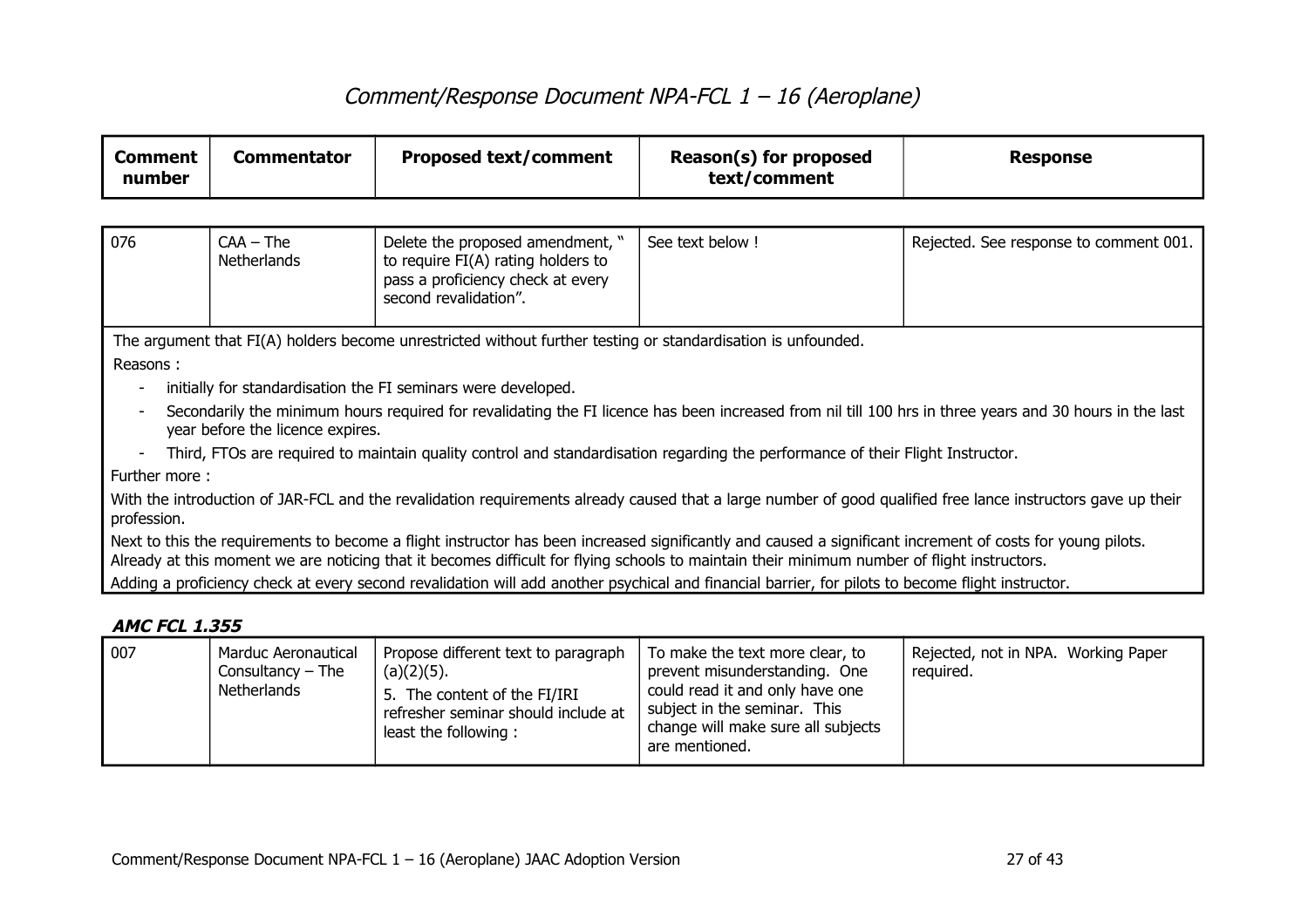| <b>Proposed text/comment</b><br><b>Commentator</b><br>Comment<br>number | Reason(s) for proposed<br>text/comment | <b>Response</b> |
|-------------------------------------------------------------------------|----------------------------------------|-----------------|
|-------------------------------------------------------------------------|----------------------------------------|-----------------|

| 018 | CAA - Belgium              | Propose different text to paragraph<br>(b).<br>The privileges of the holder of an<br>IRI(a) rating are limited to conduct<br>flight instruction for<br>(a) the issue of an $IR(A)$ single-<br>engine aeroplanes;<br>(b) the issue of an IR(A) multi-<br>engine aeroplanes, provided that<br>the instructor <b>meets the</b><br>requirements of JAR-FCL<br>1.380(a). | (Same as for JAR-FCL $1.330(d)$ )<br>The FI who meets the requirements<br>of JAR-FCL 1.380 (a) has also the<br>privileges of a CRI(SPA). It is not<br>necessary to hold a CRI(SPA) rating<br>on the licence.                                                     | Accepted.                             |
|-----|----------------------------|---------------------------------------------------------------------------------------------------------------------------------------------------------------------------------------------------------------------------------------------------------------------------------------------------------------------------------------------------------------------|------------------------------------------------------------------------------------------------------------------------------------------------------------------------------------------------------------------------------------------------------------------|---------------------------------------|
| 055 | $CAA -$<br>United Kingdom  | In paragraph (b) :<br>After "provided that the<br>instructor" insert "has the<br>privilege to give instruction in<br>accordance with JAR-FCL 1.330(e)<br>or" and in front of " CRI(SPA)<br>" insert "valid".                                                                                                                                                        | Suitably qualified FI rating holders<br>can also give flight instruction in<br>multi engine aeroplanes and the<br>multi engine aeroplane instructing<br>privilege should always be valid<br>before giving instruction for the IR<br>in a multi engine aeroplane. | Rejected, see response to comment 018 |
| 081 | $CAA - The$<br>Netherlands | Propose different text.<br>The privileges of the holder of an<br>$IRI(A)$ to conduct flight instruction                                                                                                                                                                                                                                                             | Editorial                                                                                                                                                                                                                                                        | Accepted.                             |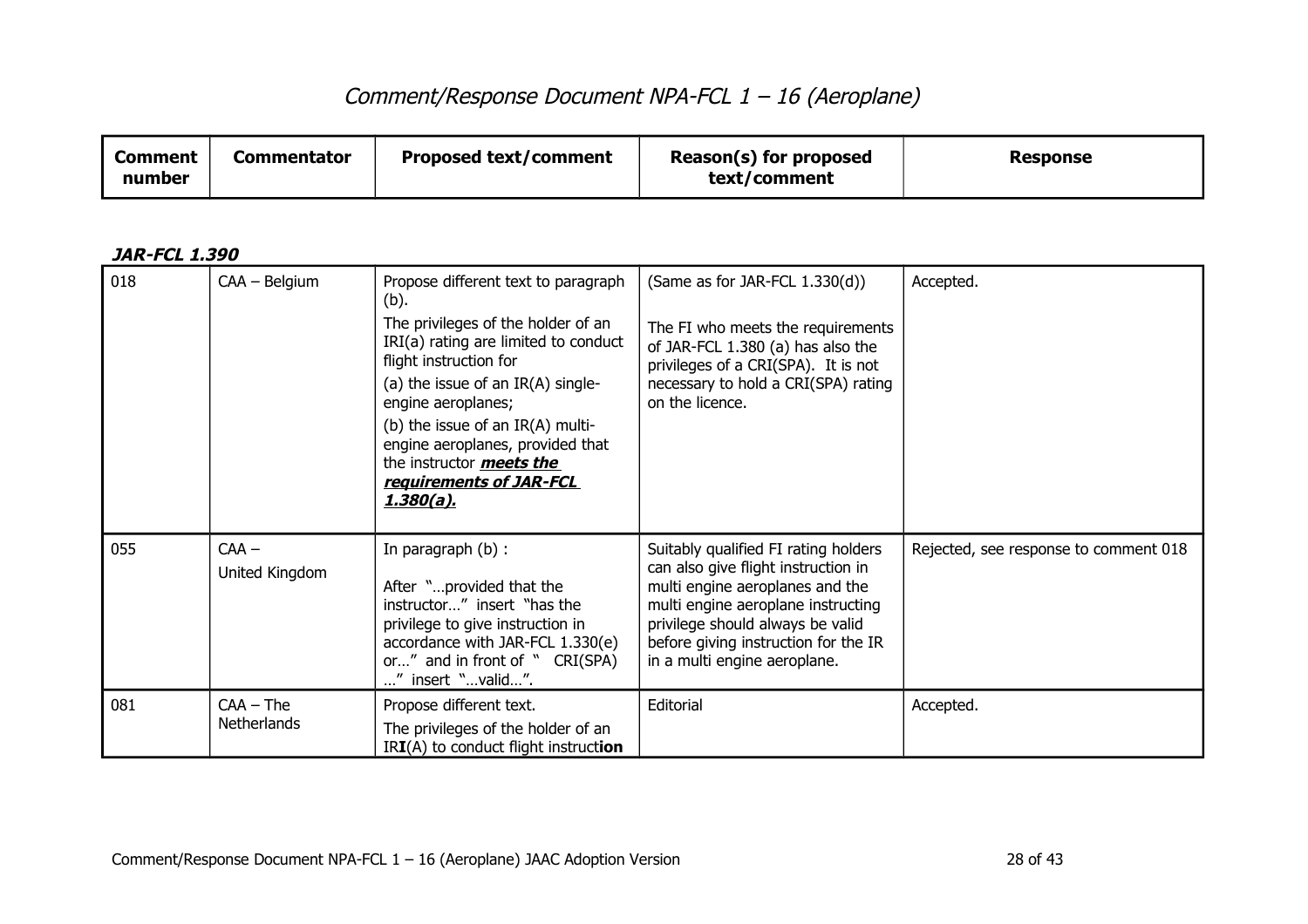| <b>Comment</b><br>number | <b>Commentator</b>                                               | <b>Proposed text/comment</b>                                                                                                                                                               | Reason(s) for proposed<br>text/comment                                                                                                                                     | <b>Response</b>                                                                                                                                                                             |
|--------------------------|------------------------------------------------------------------|--------------------------------------------------------------------------------------------------------------------------------------------------------------------------------------------|----------------------------------------------------------------------------------------------------------------------------------------------------------------------------|---------------------------------------------------------------------------------------------------------------------------------------------------------------------------------------------|
| <b>JAR-FCL 1.416</b>     |                                                                  |                                                                                                                                                                                            |                                                                                                                                                                            |                                                                                                                                                                                             |
| 082                      | $CAA - The$<br><b>Netherlands</b>                                | Request to combine MCCI and CRM<br>trainer privileges and requirements<br>to fill in the grey area that stays<br>undefined if only MCC instructors<br>are mentioned in JAR-FCL.            | To achieve a better coherence<br>between JAR-FCL and JAR-OPS in<br>the MCC / CRM area.                                                                                     | Rejected. Item to be discussed for future<br>FCL and OPS harmonisation.                                                                                                                     |
| <b>JAR-FCL 1.417</b>     |                                                                  |                                                                                                                                                                                            |                                                                                                                                                                            |                                                                                                                                                                                             |
| 004                      | Marduc Aeronautical<br>Consultancy $-$ The<br><b>Netherlands</b> | Propose different text to paragraph<br>$(a)(2)$ :<br>(a) (2) Have at least 1500 hours<br>flying experience as pilot on Multi-<br>Pilot Aeroplanes during<br>commercial air transportation. | This to prevent of having MCCI<br>instructors without JAR-OPS<br>experience. A pilot who flew in JAR<br>23 will have multi hours, but<br>probably flew not in MCC concept. | Rejected. See response to comment 022.                                                                                                                                                      |
| 019                      | CAA - Belgium                                                    | Why do we refer to AMC FCL 1.365<br>in paragraph $(a)(3)$ ? Is this<br>correct?                                                                                                            | There is no reference to an MCCI<br>course in AMC FCL 1.365.                                                                                                               | Noted, see response to comment 022.                                                                                                                                                         |
| 022                      | <b>KLM Flight Academy</b><br>$-$ The Netherlands                 | Propose different text :<br>See text below !                                                                                                                                               | See text below !                                                                                                                                                           | $(a)(1)$ : Accepted.<br>$(a)(3)$ : Rejected, with a reference to<br>new AMC FCL 1.417. A new one has<br>been developed based on AMC FCL<br>1.365.<br>$(a)(4)$ : Rejected.<br>(b) : Rejected |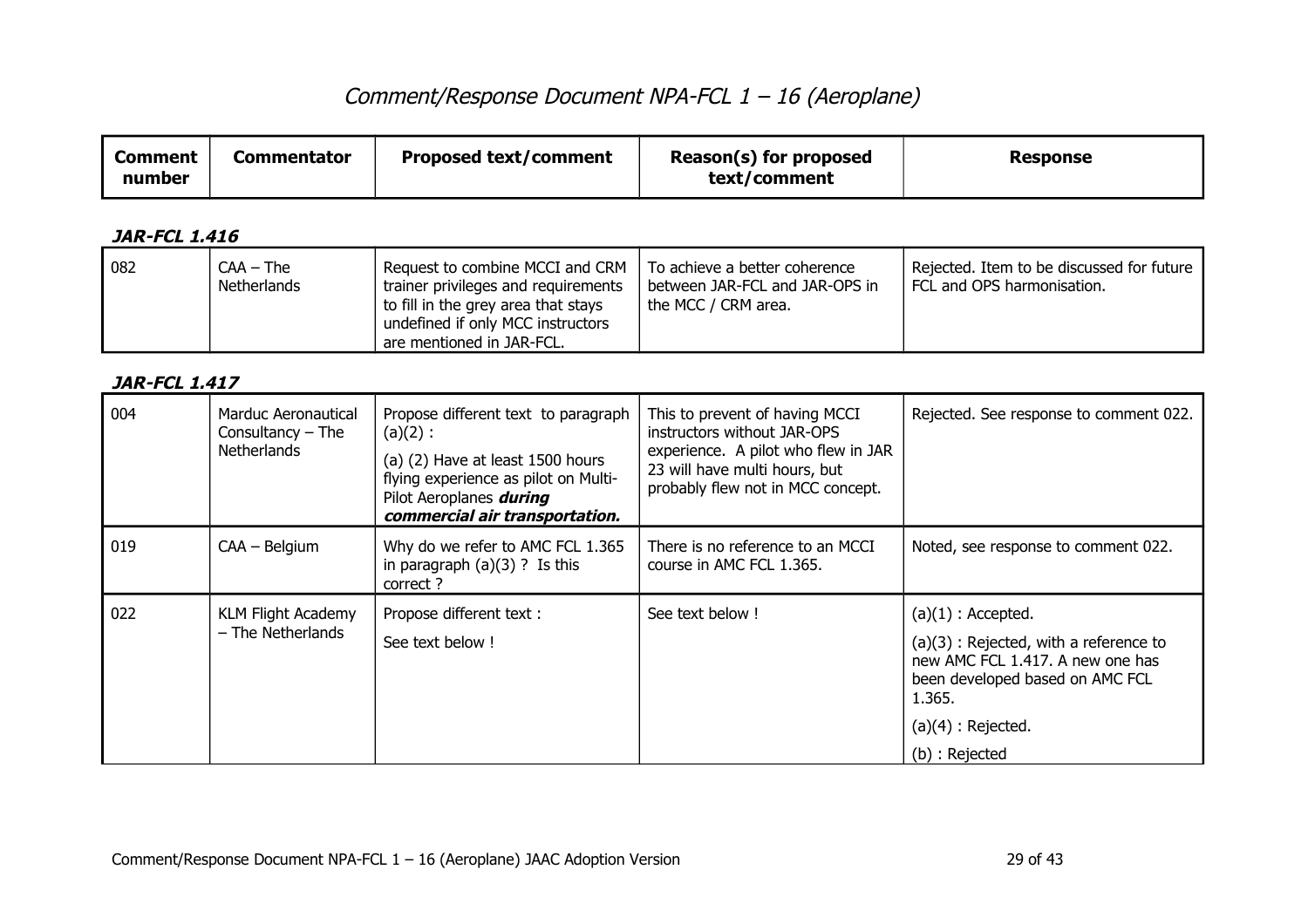| <b>Comment</b><br>number                                                                                                                                                                                                                                                                                                | <b>Commentator</b>                                                                                                                                                               | <b>Proposed text/comment</b>                                                                                                                                                                                                                                                                                                                                                                 | Reason(s) for proposed<br>text/comment                                                                                                                                                                                  | <b>Response</b>                                                                                                                                                |
|-------------------------------------------------------------------------------------------------------------------------------------------------------------------------------------------------------------------------------------------------------------------------------------------------------------------------|----------------------------------------------------------------------------------------------------------------------------------------------------------------------------------|----------------------------------------------------------------------------------------------------------------------------------------------------------------------------------------------------------------------------------------------------------------------------------------------------------------------------------------------------------------------------------------------|-------------------------------------------------------------------------------------------------------------------------------------------------------------------------------------------------------------------------|----------------------------------------------------------------------------------------------------------------------------------------------------------------|
|                                                                                                                                                                                                                                                                                                                         |                                                                                                                                                                                  |                                                                                                                                                                                                                                                                                                                                                                                              |                                                                                                                                                                                                                         |                                                                                                                                                                |
|                                                                                                                                                                                                                                                                                                                         |                                                                                                                                                                                  |                                                                                                                                                                                                                                                                                                                                                                                              |                                                                                                                                                                                                                         | - A reference to MCCI(A) to be added to<br>JAR-FCL 1.300(b)                                                                                                    |
|                                                                                                                                                                                                                                                                                                                         |                                                                                                                                                                                  |                                                                                                                                                                                                                                                                                                                                                                                              |                                                                                                                                                                                                                         | - JAR-FCL 1.310(c) to be amended to<br>cover also "Authorisations".                                                                                            |
|                                                                                                                                                                                                                                                                                                                         | (a) An applicant for a MCCI(A) authorisation shall:<br>(1) hold or have held within the last 3 years a professional<br>pilot licence issued by a JAA Member State or a non- JAR- |                                                                                                                                                                                                                                                                                                                                                                                              | The MCCI(A) requirements in NPA 16 are such that applying for a MCCI(A)<br>authorisation is restricted to, relatively, retired airline pilots.<br>Before JAR-FCL KLS (KLM Flight Academy) has been giving MCC training, |                                                                                                                                                                |
| FCL professional licence acceptable to the Authority and a<br>type rating on a multi-pilot aeroplane.<br>(2) have a least 1500 hours flying experience as pilot on<br>multi-pilot aeroplanes                                                                                                                            |                                                                                                                                                                                  | integrated in a Jet Orientation Course, since 1994. For conducting this training<br>instructors were used with different backgrounds : mostly retired captains with<br>abundant experience in flying and instruction but also some young FI's with<br>relatively little experience. These FI's have proven to be valuable MCC-<br>instructors after received propor MCC-training themselves. |                                                                                                                                                                                                                         |                                                                                                                                                                |
| (3) have completed on a FNPT II or a flight simulator an-<br>approved MCCI course received training in instruction,<br>acceptable to the Authority<br>(see AMC- FCL 1.365).                                                                                                                                             |                                                                                                                                                                                  |                                                                                                                                                                                                                                                                                                                                                                                              | Training in instruction acceptable to the Authority should provide quality<br>pilot.                                                                                                                                    | assurance for the training of airline captains who retired more than 3 years ago<br>as well as for training new MCCIs who do not have experience as an airline |
| (4) have conducted on a complete MCC course at least 3 hours<br>of flight instruction /MCC- instruction on the relevant FNPT<br>II or flight simulator under the supervision and to the-<br>satisfaction of a TRI(A), SFI(A) or MCCI(A) notified by the<br>Authority for this purpose. participated in a CRM - training |                                                                                                                                                                                  |                                                                                                                                                                                                                                                                                                                                                                                              |                                                                                                                                                                                                                         |                                                                                                                                                                |
|                                                                                                                                                                                                                                                                                                                         | that type of FNPT II or FS.                                                                                                                                                      | (b) If the privileges are to be extended to another type of FNPT II<br>or flight simulator the holder shall complete (a) (4) above on                                                                                                                                                                                                                                                        |                                                                                                                                                                                                                         |                                                                                                                                                                |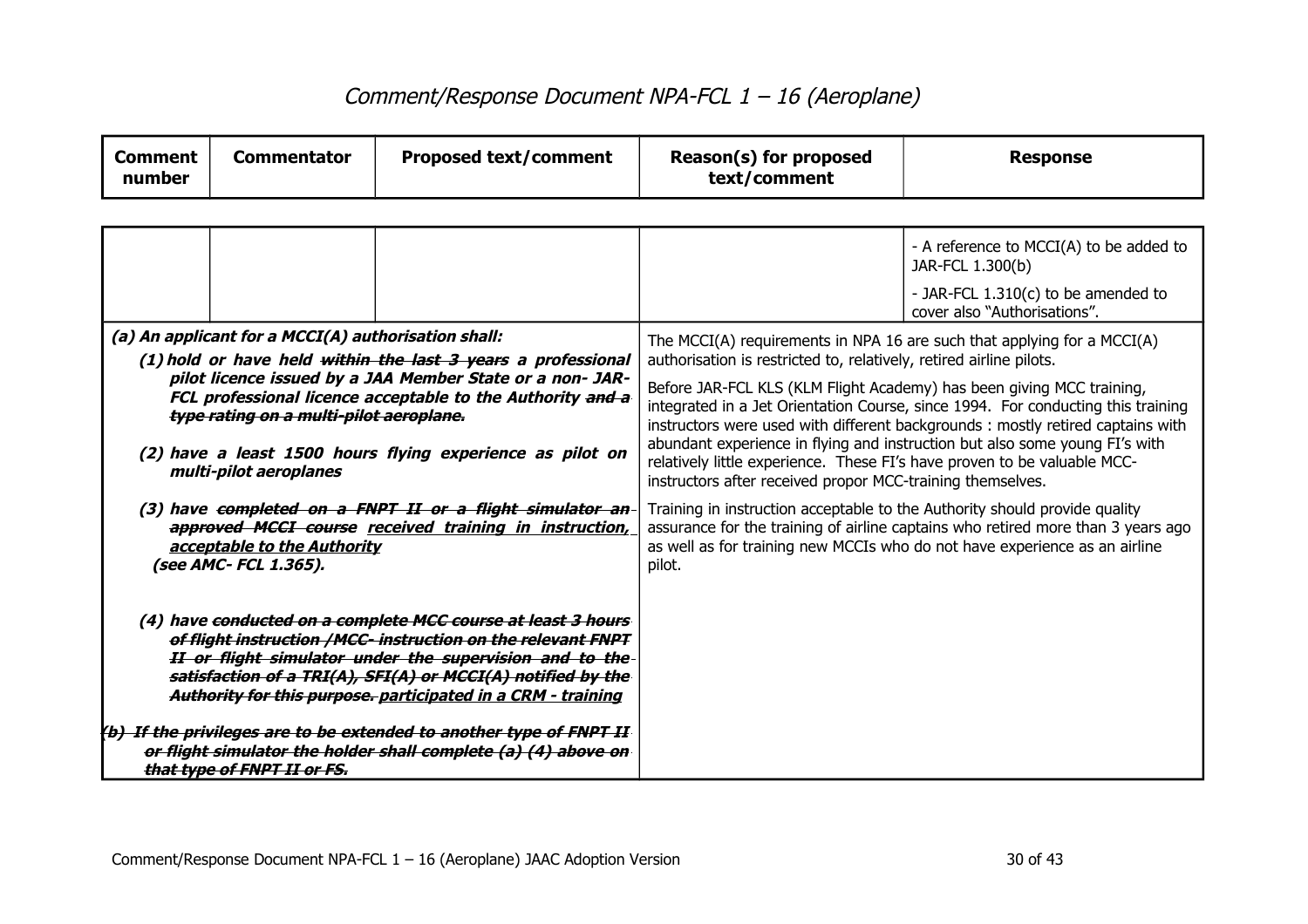| <b>Comment</b><br>number | <b>Commentator</b>                                               | <b>Proposed text/comment</b>                                                                                                                                                                                                                                                                                                    | Reason(s) for proposed<br>text/comment                                                                                                                                                                                                                                                                                                                                                                                                               | <b>Response</b>                                                |
|--------------------------|------------------------------------------------------------------|---------------------------------------------------------------------------------------------------------------------------------------------------------------------------------------------------------------------------------------------------------------------------------------------------------------------------------|------------------------------------------------------------------------------------------------------------------------------------------------------------------------------------------------------------------------------------------------------------------------------------------------------------------------------------------------------------------------------------------------------------------------------------------------------|----------------------------------------------------------------|
|                          |                                                                  |                                                                                                                                                                                                                                                                                                                                 |                                                                                                                                                                                                                                                                                                                                                                                                                                                      |                                                                |
| 026                      | <b>EAAPS</b>                                                     | Propose different text :<br>See Comment 022 !                                                                                                                                                                                                                                                                                   | See Comment 022 !                                                                                                                                                                                                                                                                                                                                                                                                                                    | Noted, see response to comment 022.                            |
| 032                      | <b>Marduc Aeronautical</b><br>Consultancy $-$ The<br>Netherlands | Propose different text under (a)(5)<br>(5) Have demonstrated to the<br>satisfaction of the Authority a<br>knowledge of the relevant parts of<br>JAR-FCL 1 (aeroplane) and JAR-<br>OPS as set out in AMC FCL 1.005 &<br>1.015                                                                                                    | To prevent the possibility that an<br>MCCI(A) will instruct without this<br>relevant knowledge.                                                                                                                                                                                                                                                                                                                                                      | Rejected. See response to comment 022.                         |
| 056                      | CAA - United<br>Kingdom                                          | (a) Paragraph (a)(1), remove<br>existing text "and a type rating on<br>a multi pilot aeroplane", and<br>replace removed text with: "or<br>have equivalent military<br>experience".<br>(b) Paragraph (a)(2), replace<br>existing text with "have at least 750<br>hours flying experience as pilot on<br>multi-pilot operations." | (a) The current precludes those<br>pilots that have experience in<br>Public Transport operations as<br>multi pilot crews in aircraft that are<br>certificated for single pilot<br>operations. It also excludes pilots<br>with appropriate military<br>experience.<br>(b) For consistency with (a) above<br>and also that this would be a<br>reasonable level of experience<br>given that the qualification is for<br>MCC course without Type Rating. | (a) Rejected.<br>(b) Rejected.<br>See response to comment 022. |
| 071                      | DGAC - France                                                    | Propose different text<br>(a) (2) have $at$ least                                                                                                                                                                                                                                                                               | Editorial spelling mistake                                                                                                                                                                                                                                                                                                                                                                                                                           | Accepted.                                                      |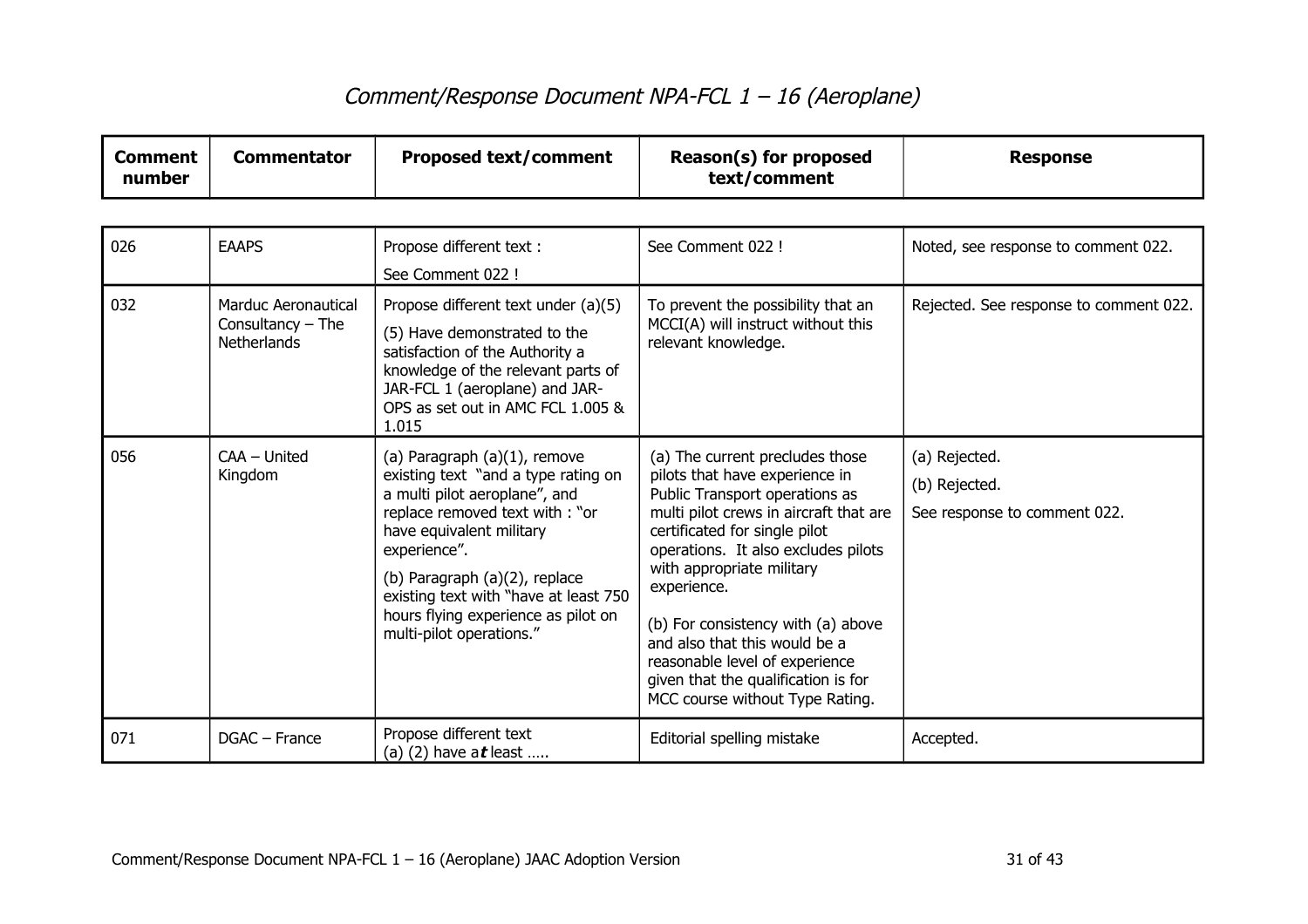| Comment<br>number | Commentator | <b>Proposed text/comment</b> | Reason(s) for proposed<br>text/comment | <b>Response</b> |
|-------------------|-------------|------------------------------|----------------------------------------|-----------------|
|-------------------|-------------|------------------------------|----------------------------------------|-----------------|

| 072 | DGAC – France | There is no MCCI course described<br>in AMC FCL 1.365 | Noted, see response to comment 022. |
|-----|---------------|-------------------------------------------------------|-------------------------------------|
| 074 | DGAC – France | See text below !                                      | Withdrawn, covered comment 073.     |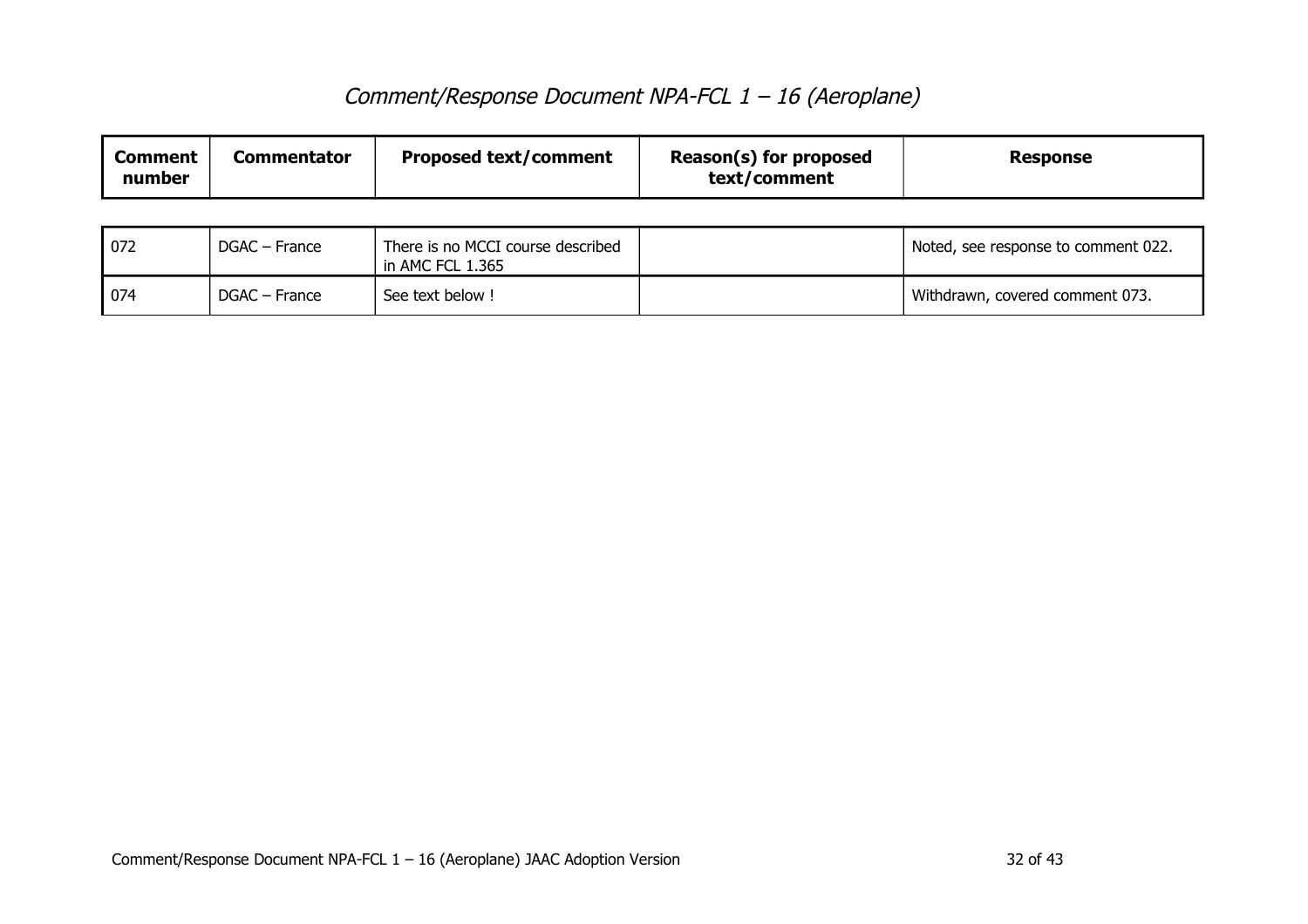| <b>Comment</b><br>number | <b>Commentator</b>                                                                                                                                                                                                                                                                                          | <b>Proposed text/comment</b>                                                          | Reason(s) for proposed<br>text/comment | <b>Response</b>                                                                                                                                                                                                                                                                                                             |  |  |  |
|--------------------------|-------------------------------------------------------------------------------------------------------------------------------------------------------------------------------------------------------------------------------------------------------------------------------------------------------------|---------------------------------------------------------------------------------------|----------------------------------------|-----------------------------------------------------------------------------------------------------------------------------------------------------------------------------------------------------------------------------------------------------------------------------------------------------------------------------|--|--|--|
|                          |                                                                                                                                                                                                                                                                                                             |                                                                                       |                                        |                                                                                                                                                                                                                                                                                                                             |  |  |  |
|                          | <b>JAA COMMITTEE ON FLIGHT CREW LICENSING</b>                                                                                                                                                                                                                                                               |                                                                                       |                                        |                                                                                                                                                                                                                                                                                                                             |  |  |  |
|                          | $(FCL-C)$<br>JAA FCL 2001/1 Meeting<br>Palma 8 - 11 January 2001                                                                                                                                                                                                                                            |                                                                                       |                                        |                                                                                                                                                                                                                                                                                                                             |  |  |  |
| /                        |                                                                                                                                                                                                                                                                                                             |                                                                                       | <b>REPORT</b>                          |                                                                                                                                                                                                                                                                                                                             |  |  |  |
|                          | <b>Agenda Item 7 Outstanding Working papers</b>                                                                                                                                                                                                                                                             |                                                                                       |                                        |                                                                                                                                                                                                                                                                                                                             |  |  |  |
| 31                       | The following working papers were discussed:                                                                                                                                                                                                                                                                |                                                                                       |                                        |                                                                                                                                                                                                                                                                                                                             |  |  |  |
| <b>WP 144CAA Denmark</b> |                                                                                                                                                                                                                                                                                                             |                                                                                       |                                        |                                                                                                                                                                                                                                                                                                                             |  |  |  |
|                          |                                                                                                                                                                                                                                                                                                             | JAR-FCL 1.417 MCCI(A) Requirements and JAR-FCL 1.418 MCCI(A) Revalidation and Renewal |                                        |                                                                                                                                                                                                                                                                                                                             |  |  |  |
|                          | problems, they could be considered then:                                                                                                                                                                                                                                                                    |                                                                                       |                                        | DE presented proposed text for the MCC instructor, pointing out that this would be a special MCC instructor. There was considerable discussion from the FCL-<br>C, particularly as to the "to hold or have held" clause. It was finally agreed that the following text would be accepted for NPA 15 and should there be any |  |  |  |
|                          |                                                                                                                                                                                                                                                                                                             | JAR-FCL 1.147 MCCI(A) Requirements (See AMC FCL 1.365)                                |                                        |                                                                                                                                                                                                                                                                                                                             |  |  |  |
| (a)<br>(i)               | An applicant for a MCCI(A) Authorisation shall:<br>hold or have held within the last 3 years, a professional pilot licence issued by a JAA Member<br>State or a non-JAR-FCL professional licence acceptable to the Authority and a valid type rating<br>on a multi-pilot aeroplane (rest of text unchanged) |                                                                                       |                                        |                                                                                                                                                                                                                                                                                                                             |  |  |  |
|                          | JAR-FCL 1.148 MCCI(A) Revalidation and Renewal. Unchanged from Working Paper                                                                                                                                                                                                                                |                                                                                       |                                        |                                                                                                                                                                                                                                                                                                                             |  |  |  |
|                          |                                                                                                                                                                                                                                                                                                             | continue working in this role, it would be necessary to become an SFI.                |                                        | It was pointed out that under the above arrangements, a MCCI(A) might only operate for 3 years (period of validity of authorisation) and should he/she wish to                                                                                                                                                              |  |  |  |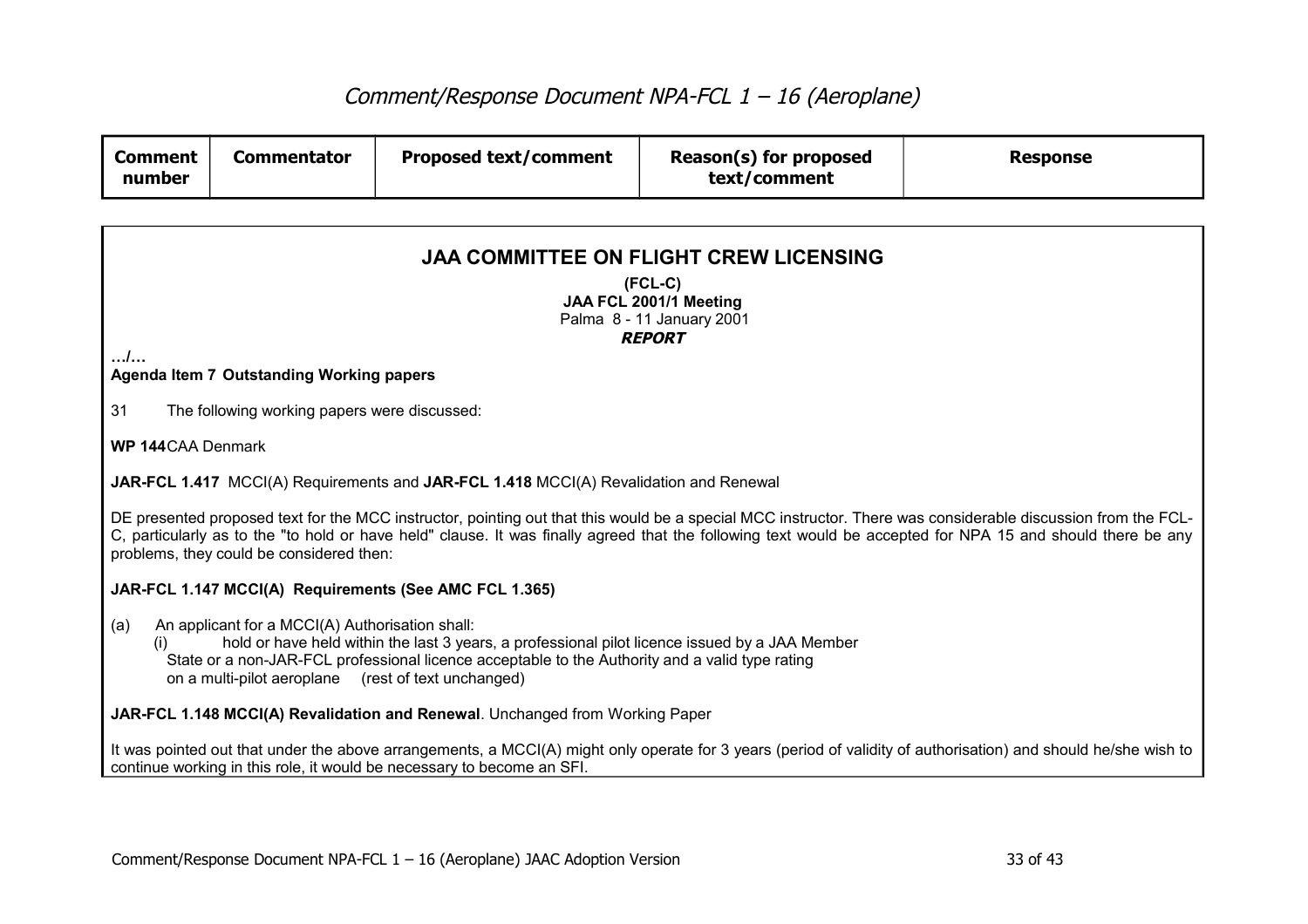| <b>Comment</b><br>number | <b>Commentator</b>                | <b>Proposed text/comment</b>                                                                                                                                                                                                                                                                                                                                                                                                                                                                                                        | Reason(s) for proposed<br>text/comment                                                                                                                                                          | <b>Response</b>                     |
|--------------------------|-----------------------------------|-------------------------------------------------------------------------------------------------------------------------------------------------------------------------------------------------------------------------------------------------------------------------------------------------------------------------------------------------------------------------------------------------------------------------------------------------------------------------------------------------------------------------------------|-------------------------------------------------------------------------------------------------------------------------------------------------------------------------------------------------|-------------------------------------|
|                          |                                   |                                                                                                                                                                                                                                                                                                                                                                                                                                                                                                                                     |                                                                                                                                                                                                 |                                     |
| 080                      | $CAA - The$<br><b>Netherlands</b> | Same as 022 !<br>We have knowledge of the proposal<br>of the KLM Flight Academy. We<br>support their proposal and we<br>propose to change the text in the<br>way they suggest.                                                                                                                                                                                                                                                                                                                                                      |                                                                                                                                                                                                 | Noted, see response to comment 022. |
| <b>JAR-FCL 1.418</b>     |                                   |                                                                                                                                                                                                                                                                                                                                                                                                                                                                                                                                     |                                                                                                                                                                                                 |                                     |
| 009                      | $KLM$ – The<br><b>Netherlands</b> | Propose different text, new<br>paragraph.<br>(a) For revalidation of a MCCI(A)<br>authorisation the applicant shall<br>within the last 12 months of the<br>validity period of the authorisation:<br>(1) (i) have held a type rating on a<br>multi-pilot aeroplanes, and<br>(2)(ii) have completed the<br>requirement in JAR-FCL 1.416(a)<br>(4).<br><b>Or</b><br>(3) during a MCC session in the<br>relevant FNPT II or flight simulator<br>have demonstrated his competence<br>as MCCI(A) to the satisfaction of<br>the Authority. | The original text of (a) is<br>misleading because it can be read<br>as:<br>Comply with (1) and comply with<br>$(2)$ or $(3)$ instead of,<br>Comply with $(1)$ and $(2)$ or comply<br>with $(3)$ | Noted, see response to comment 073. |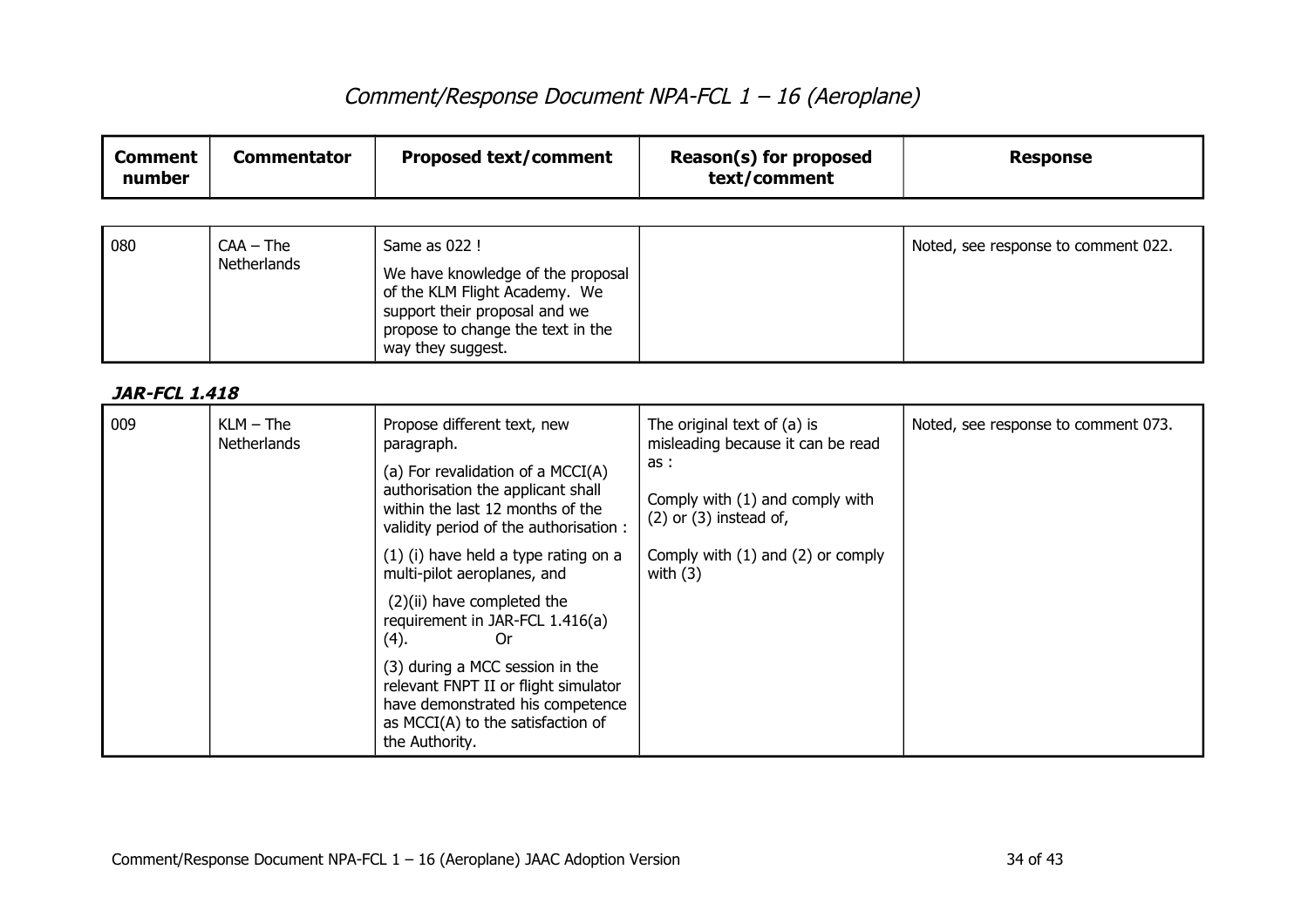| <b>Comment</b><br>number                                                                                                                                                                                                                                                                                                                                                                                                                                                                                                                                                                                                                                                                                                                                                                                                                                                                                                                | <b>Commentator</b>                             | <b>Proposed text/comment</b>                                                              | Reason(s) for proposed<br>text/comment                                                                                                                                                                                                                                                                                                                                                                                                                                                                                                                                                         | <b>Response</b>                        |
|-----------------------------------------------------------------------------------------------------------------------------------------------------------------------------------------------------------------------------------------------------------------------------------------------------------------------------------------------------------------------------------------------------------------------------------------------------------------------------------------------------------------------------------------------------------------------------------------------------------------------------------------------------------------------------------------------------------------------------------------------------------------------------------------------------------------------------------------------------------------------------------------------------------------------------------------|------------------------------------------------|-------------------------------------------------------------------------------------------|------------------------------------------------------------------------------------------------------------------------------------------------------------------------------------------------------------------------------------------------------------------------------------------------------------------------------------------------------------------------------------------------------------------------------------------------------------------------------------------------------------------------------------------------------------------------------------------------|----------------------------------------|
|                                                                                                                                                                                                                                                                                                                                                                                                                                                                                                                                                                                                                                                                                                                                                                                                                                                                                                                                         |                                                |                                                                                           |                                                                                                                                                                                                                                                                                                                                                                                                                                                                                                                                                                                                |                                        |
| 010                                                                                                                                                                                                                                                                                                                                                                                                                                                                                                                                                                                                                                                                                                                                                                                                                                                                                                                                     | $KLM$ – The<br>Netherlands                     | Propose different text :<br>- In paragraph (a) "revalidation"<br>instead of "validation". | Editorial mistakes.                                                                                                                                                                                                                                                                                                                                                                                                                                                                                                                                                                            | Accepted.                              |
|                                                                                                                                                                                                                                                                                                                                                                                                                                                                                                                                                                                                                                                                                                                                                                                                                                                                                                                                         |                                                | - In paragraph (a)(2) "1.417(a)(4)"<br>instead of "1.416(a)(4)".                          |                                                                                                                                                                                                                                                                                                                                                                                                                                                                                                                                                                                                |                                        |
| 023                                                                                                                                                                                                                                                                                                                                                                                                                                                                                                                                                                                                                                                                                                                                                                                                                                                                                                                                     | <b>KLM Flight Academy</b><br>- The Netherlands | Propose different text<br>See text below !                                                | See text below !                                                                                                                                                                                                                                                                                                                                                                                                                                                                                                                                                                               | Rejected, see response to comment 073. |
| (a) For validation of a MCCI(A) authorisation the applicant shall within<br>the last 12 months of the validity period of authorisation:<br>(1) have held a type rating on a multi-pilot aeroplanes. Conduct at<br>least 1 MCC training<br>(2) Have completed the requirement in JAR-FCL 1.416(a)(4) Receive<br>refresher training on Human Factors and CRM<br><b>Or</b><br>(3) during a MCC session in the relevant FNPT II or flight simulator-<br>have demonstrated his competence as MCCI(A) to the satisfaction of-<br>the Authority.<br>(b) If the authorisation has lapsed the applicant shall:<br>(1) meet any requirement of refresher training at the discretion of<br>the Authority. Conduct a MCC training under supervision of a MCCI<br>during a MCC session in the relevant FNPT II or flight<br>(2)<br>simulator have demonstrated competence MCCI(A) to<br>satisfaction of the Authority. Receive refresher training on |                                                | able to revalidate their MCCI $-$ authorisation if the article is not deleted.            | As a MCC training must be a part of an integrated ATPL curriculum at a FTO,<br>the requirement for revalidation and renewal as proposed in JAR-FCL 1.418(a)<br>(1) must be deleted because if MCCIs need to have held a type rating MPA<br>within the last 12 months of the validity period of the authorisation, they will,<br>most likely, have left the FTO and started to work for an airline. This will make<br>it very difficult for a FTO to maintain a group of MCCIs that is sufficiently large<br>for their training requirements. On top of this retired airline pilots will not be |                                        |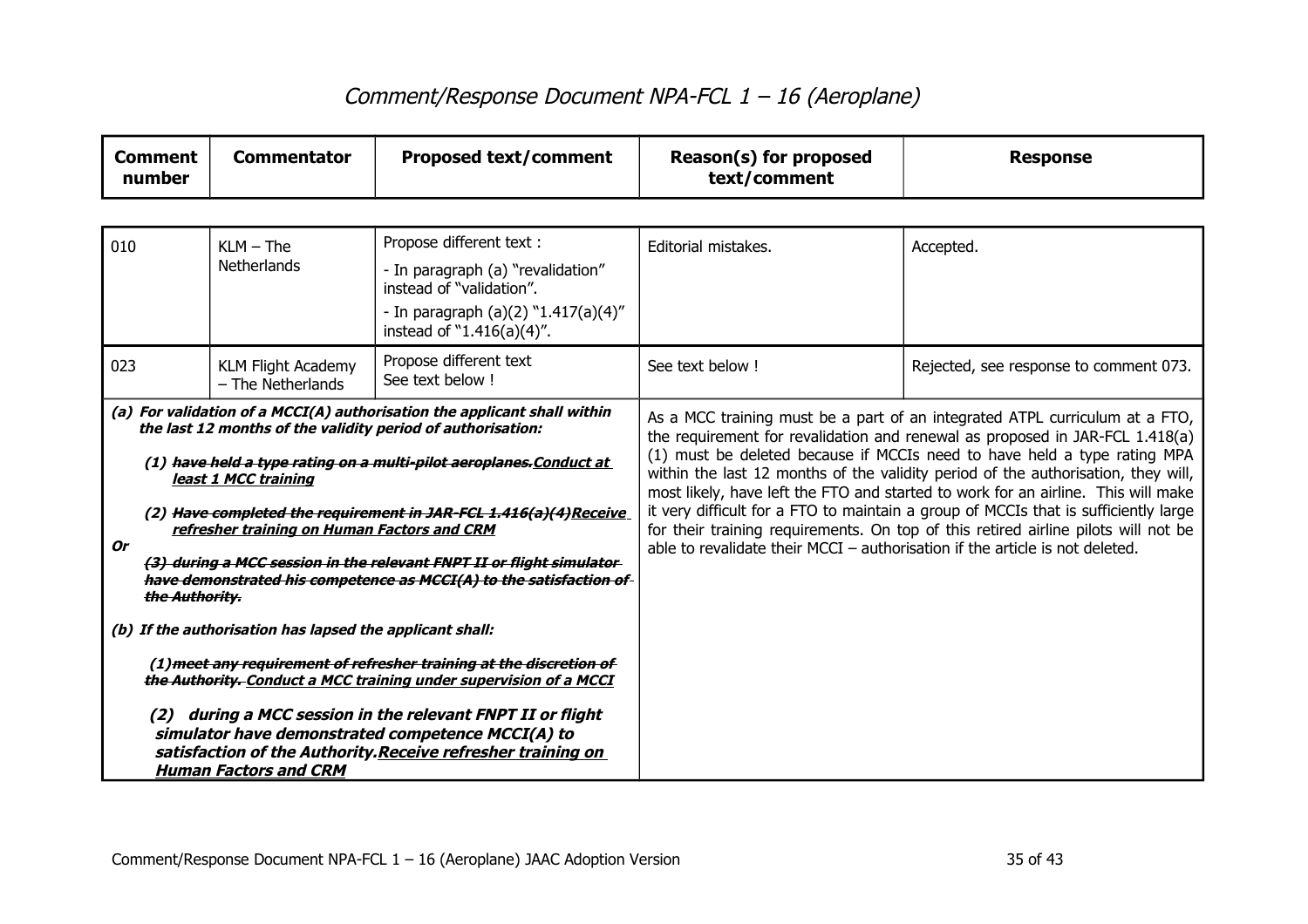| <b>Comment</b><br>number | <b>Commentator</b>      | <b>Proposed text/comment</b>                                                                                                                                                                                                  | Reason(s) for proposed<br>text/comment                                                                                                                                                                                                                                                                                                                                                                                                                                                                                                                                                                                                | <b>Response</b>                                                                                                                                                    |
|--------------------------|-------------------------|-------------------------------------------------------------------------------------------------------------------------------------------------------------------------------------------------------------------------------|---------------------------------------------------------------------------------------------------------------------------------------------------------------------------------------------------------------------------------------------------------------------------------------------------------------------------------------------------------------------------------------------------------------------------------------------------------------------------------------------------------------------------------------------------------------------------------------------------------------------------------------|--------------------------------------------------------------------------------------------------------------------------------------------------------------------|
|                          |                         |                                                                                                                                                                                                                               |                                                                                                                                                                                                                                                                                                                                                                                                                                                                                                                                                                                                                                       |                                                                                                                                                                    |
| 027                      | <b>EAAPS</b>            | See Comment 023                                                                                                                                                                                                               | See Comment 023                                                                                                                                                                                                                                                                                                                                                                                                                                                                                                                                                                                                                       | Noted, see response to comment 073.                                                                                                                                |
| 038                      | $ENAC - Italy$          | In paragraph (a) add RE at the<br>word "validation" at the first<br>sentence.                                                                                                                                                 | Editorial                                                                                                                                                                                                                                                                                                                                                                                                                                                                                                                                                                                                                             | Accepted.                                                                                                                                                          |
| 057                      | CAA - United<br>Kingdom | (a) Paragraph $(a)(1)$ , remove<br>existing text, and replace removed<br>text with: "have been current in<br>multi pilot operations".<br>(b) Paragraph (a)(2), replace<br>existing text "1.417(a)(4)", with<br>"1.418(a)(4)". | (a) Consistency with proposed<br>changes to 1.417<br>(b) Typographical error                                                                                                                                                                                                                                                                                                                                                                                                                                                                                                                                                          | Rejected.                                                                                                                                                          |
| 073                      | DGAC - France           | Propose different text !<br>See text below                                                                                                                                                                                    | $-$ (a) and (a) (2) : are editorial<br>- The requirement in (1) is not<br>necessary because "have held" is<br>covered by the new requirement in<br>JAR-FCL 1.417 (a)(1)<br>- Those requirements have been<br>set for the pilots which have lost<br>their licence for medical reason. It<br>has been said during the discussion<br>of the WP (see the attachment<br>extract from LST # 1 report) that<br>after 3 years this MCCI(A) must<br>become a SFI. This concept is not<br>in the requirement in this NPA but<br>France is from the opinion that at<br>least the necessary skills to operate<br>as MCCI have to be demonstrated. | Accepted, with the deletion of proposed<br>$(a)(3)$ and $(a)(2)$ renumbered in $(a)(1)$ .<br>Proposed (b)(2) replaced by the text of<br>(a)(2)<br>See text below ! |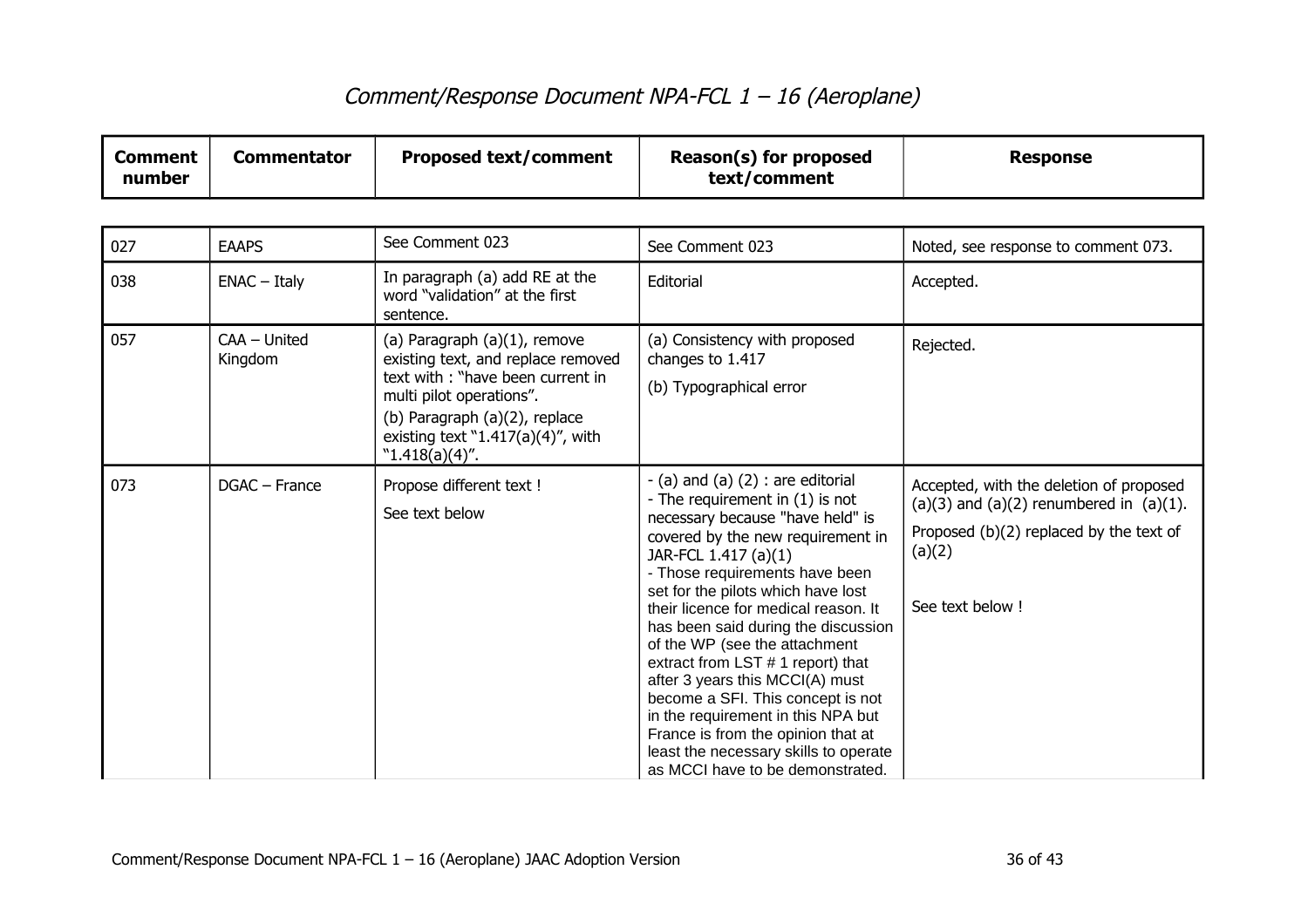| <b>Comment</b><br>number                                                                                                                                                                                                                                                                                                              | <b>Commentator</b>                                       | <b>Proposed text/comment</b>                                        | Reason(s) for proposed<br>text/comment                                                                                                                                                            | <b>Response</b> |  |
|---------------------------------------------------------------------------------------------------------------------------------------------------------------------------------------------------------------------------------------------------------------------------------------------------------------------------------------|----------------------------------------------------------|---------------------------------------------------------------------|---------------------------------------------------------------------------------------------------------------------------------------------------------------------------------------------------|-----------------|--|
|                                                                                                                                                                                                                                                                                                                                       |                                                          |                                                                     |                                                                                                                                                                                                   |                 |  |
| authorisation:                                                                                                                                                                                                                                                                                                                        | within the last 12 months of the validity period of      | (a) For revalidation of a MCCI(A) authorisation the applicant shall | (a) For revalidation of a MCCI(A) authorisation the applicant shall<br>within the last 12 months of the validity period of authorisation<br>have completed the requirement in JAR-FCL 1.417(a)(4) |                 |  |
|                                                                                                                                                                                                                                                                                                                                       | (1) have held a type rating on a multi-pilot aeroplanes. |                                                                     | (b) If the authorisation has lapsed the applicant shall:                                                                                                                                          |                 |  |
|                                                                                                                                                                                                                                                                                                                                       | 1.417(a)(4)                                              | (2) Have completed the requirement in JAR-FCL $1.416(a)(4)$         | (1) meet any requirement of refresher training at the<br>discretion of the Authority, and                                                                                                         |                 |  |
| <b>Or</b>                                                                                                                                                                                                                                                                                                                             |                                                          |                                                                     | (2) Have completed the requirement in JAR-FCL 1.417(a)<br>(4).                                                                                                                                    |                 |  |
| (3) during a MCC session in the relevant FNPT II or flight<br>simulator have demonstrated his competence as<br>MCCI(A) to the satisfaction of a TRI(A), SFI(A) or<br>MCCI(A) notified by the Authority for this purpose<br>the Authority.                                                                                             |                                                          |                                                                     |                                                                                                                                                                                                   |                 |  |
|                                                                                                                                                                                                                                                                                                                                       | (b) If the authorisation has lapsed the applicant shall: |                                                                     |                                                                                                                                                                                                   |                 |  |
| (1) meet any requirement of refresher training at the<br>discretion of the Authority, and<br>(2) during a MCC session in the relevant FNPT II or flight<br>simulator have demonstrated his competence as<br>MCCI(A) to the satisfaction of a TRI(A), SFI(A) or<br>MCCI(A) notified by the Authority for this<br>purpose the Authority |                                                          |                                                                     |                                                                                                                                                                                                   |                 |  |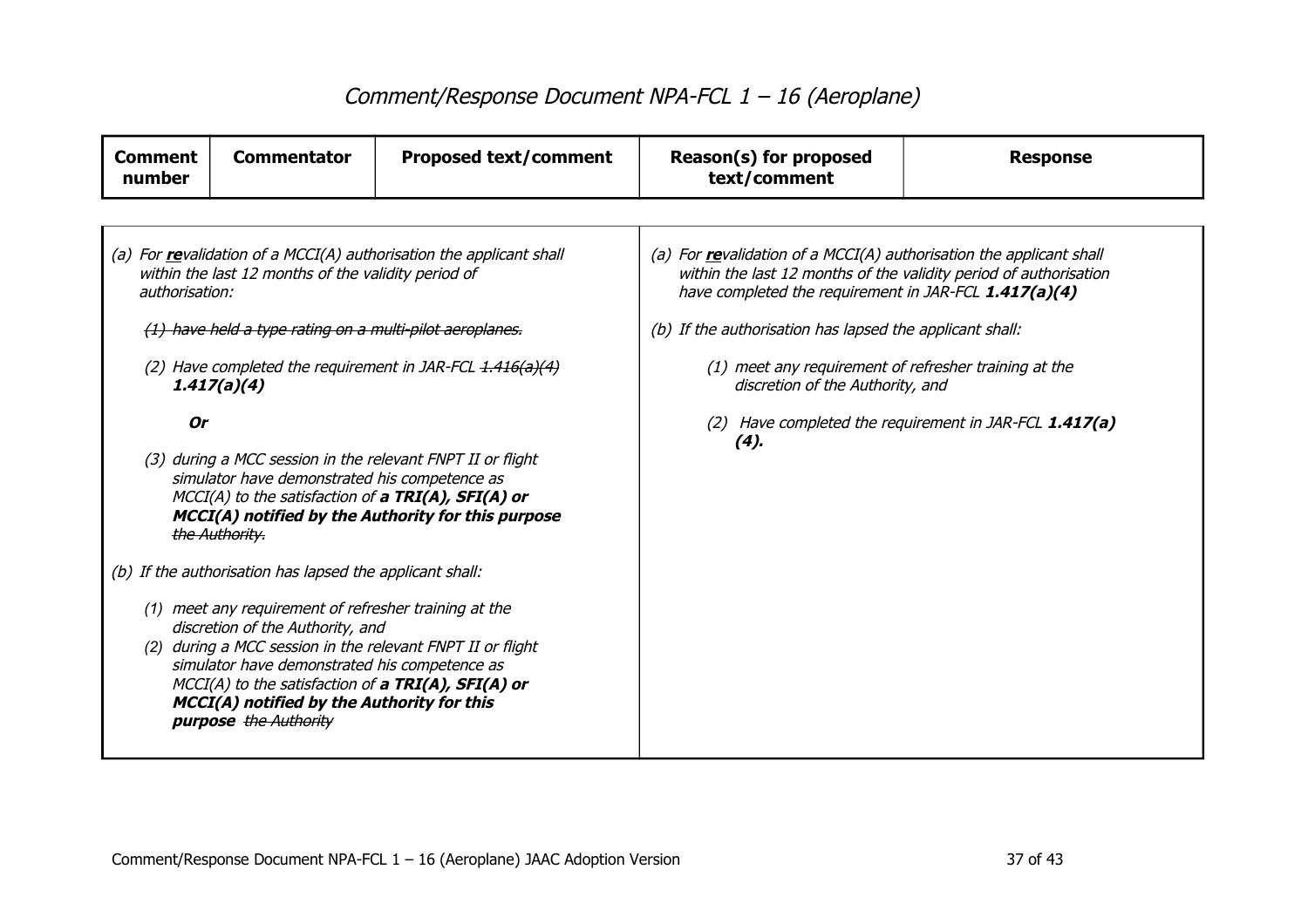| Reason(s) for proposed<br><b>Proposed text/comment</b><br><b>Commentator</b><br><b>Comment</b><br><b>Response</b><br>text/comment<br>number |
|---------------------------------------------------------------------------------------------------------------------------------------------|
|---------------------------------------------------------------------------------------------------------------------------------------------|

| 074 | $\overline{\phantom{0}}$<br><b>DGAC</b><br>C – France | See text below ! | Noted, see response to<br>comment 073 |
|-----|-------------------------------------------------------|------------------|---------------------------------------|
|     |                                                       |                  |                                       |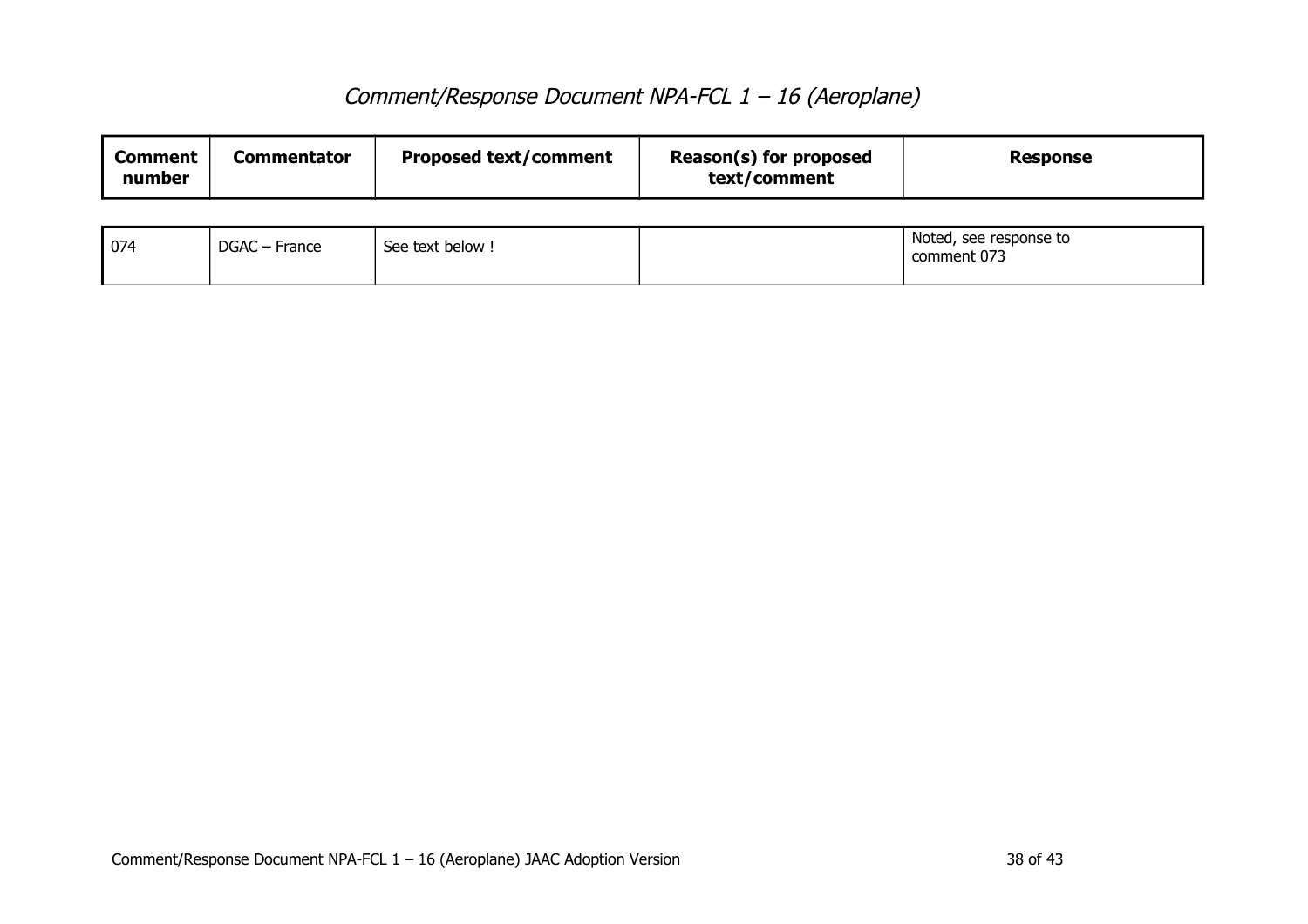| <b>Comment</b><br>number | <b>Commentator</b>                                                                                                                                                                                                                                                                                                                                                      | <b>Proposed text/comment</b>                                                          | Reason(s) for proposed<br>text/comment | <b>Response</b>                                                                                                                                        |  |  |  |
|--------------------------|-------------------------------------------------------------------------------------------------------------------------------------------------------------------------------------------------------------------------------------------------------------------------------------------------------------------------------------------------------------------------|---------------------------------------------------------------------------------------|----------------------------------------|--------------------------------------------------------------------------------------------------------------------------------------------------------|--|--|--|
|                          |                                                                                                                                                                                                                                                                                                                                                                         |                                                                                       |                                        |                                                                                                                                                        |  |  |  |
|                          | <b>JAA COMMITTEE ON FLIGHT CREW LICENSING</b>                                                                                                                                                                                                                                                                                                                           |                                                                                       |                                        |                                                                                                                                                        |  |  |  |
|                          | $(FCL-C)$<br>JAA FCL 2001/1 Meeting                                                                                                                                                                                                                                                                                                                                     |                                                                                       |                                        |                                                                                                                                                        |  |  |  |
|                          | Palma 8 - 11 January 2001                                                                                                                                                                                                                                                                                                                                               |                                                                                       |                                        |                                                                                                                                                        |  |  |  |
| /                        | <b>REPORT</b>                                                                                                                                                                                                                                                                                                                                                           |                                                                                       |                                        |                                                                                                                                                        |  |  |  |
|                          | Agenda Item 7 Outstanding Working papers                                                                                                                                                                                                                                                                                                                                |                                                                                       |                                        |                                                                                                                                                        |  |  |  |
| 31                       | The following working papers were discussed:                                                                                                                                                                                                                                                                                                                            |                                                                                       |                                        |                                                                                                                                                        |  |  |  |
| <b>WP 144CAA Denmark</b> |                                                                                                                                                                                                                                                                                                                                                                         |                                                                                       |                                        |                                                                                                                                                        |  |  |  |
|                          |                                                                                                                                                                                                                                                                                                                                                                         | JAR-FCL 1.417 MCCI(A) Requirements and JAR-FCL 1.418 MCCI(A) Revalidation and Renewal |                                        |                                                                                                                                                        |  |  |  |
|                          | DE presented proposed text for the MCC instructor, pointing out that this would be a special MCC instructor. There was considerable discussion from the FCL-<br>C, particularly as to the "to hold or have held" clause. It was finally agreed that the following text would be accepted for NPA 15 and should there be any<br>problems, they could be considered then: |                                                                                       |                                        |                                                                                                                                                        |  |  |  |
|                          |                                                                                                                                                                                                                                                                                                                                                                         | JAR-FCL 1.147 MCCI(A) Requirements (See AMC FCL 1.365)                                |                                        |                                                                                                                                                        |  |  |  |
| (a)<br>(i)               | An applicant for a MCCI(A) Authorisation shall:<br>hold or have held within the last 3 years, a professional pilot licence issued by a JAA Member<br>State or a non-JAR-FCL professional licence acceptable to the Authority and a valid type rating<br>on a multi-pilot aeroplane (rest of text unchanged)                                                             |                                                                                       |                                        |                                                                                                                                                        |  |  |  |
|                          |                                                                                                                                                                                                                                                                                                                                                                         | JAR-FCL 1.148 MCCI(A) Revalidation and Renewal. Unchanged from Working Paper          |                                        |                                                                                                                                                        |  |  |  |
|                          |                                                                                                                                                                                                                                                                                                                                                                         | wish to continue working in this role, it would be necessary to become an SFI.        |                                        | It was pointed out that under the above arrangements, a MCCI(A) might only operate for 3 years (period of validity of authorisation) and should he/she |  |  |  |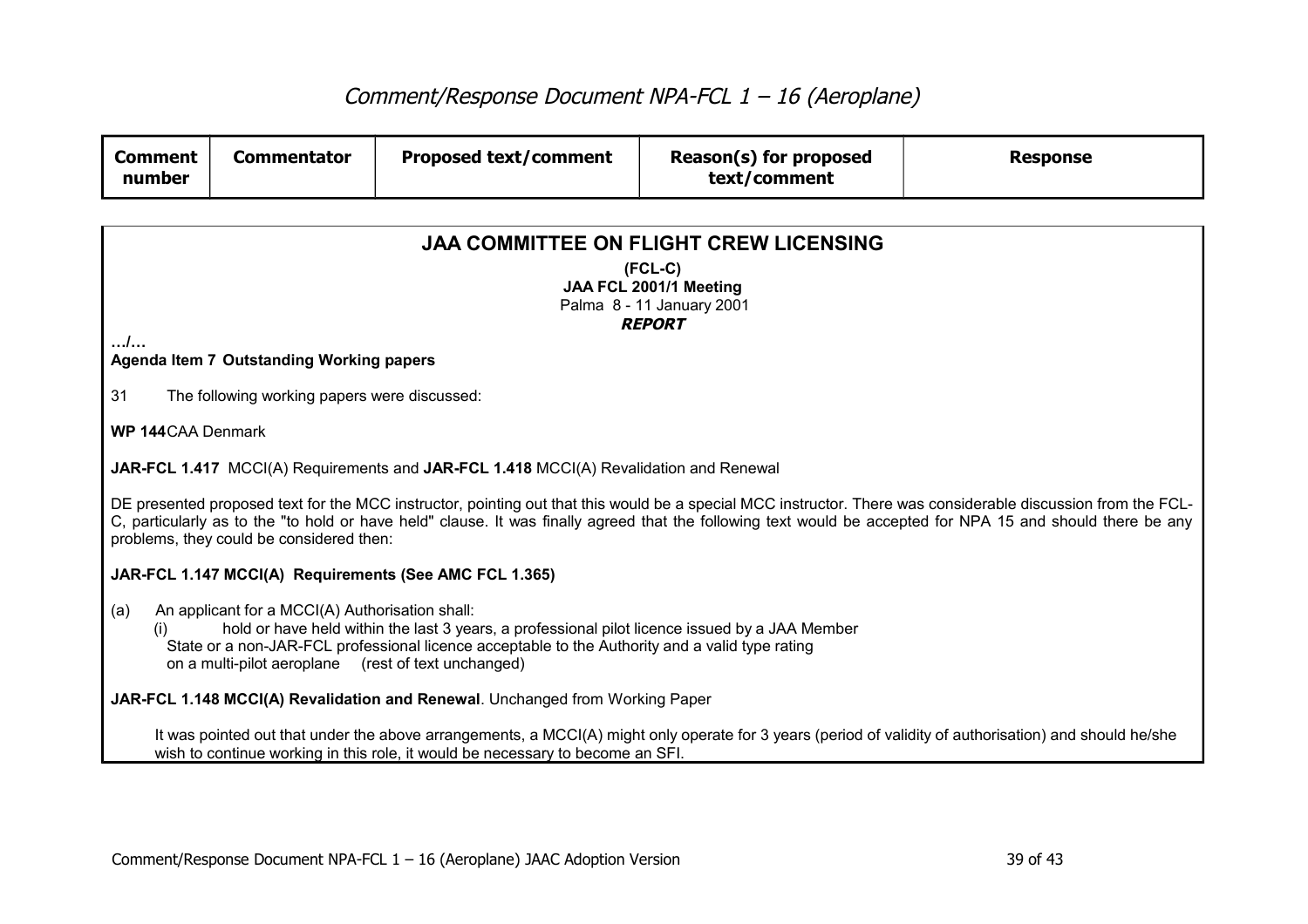| <b>Comment</b><br>number | <b>Commentator</b>                                                                                                                                                                                   | <b>Proposed text/comment</b>                                                      | Reason(s) for proposed<br>text/comment                                                                                                                                                                                                                                                                                                          | <b>Response</b>                        |  |  |
|--------------------------|------------------------------------------------------------------------------------------------------------------------------------------------------------------------------------------------------|-----------------------------------------------------------------------------------|-------------------------------------------------------------------------------------------------------------------------------------------------------------------------------------------------------------------------------------------------------------------------------------------------------------------------------------------------|----------------------------------------|--|--|
|                          |                                                                                                                                                                                                      |                                                                                   |                                                                                                                                                                                                                                                                                                                                                 |                                        |  |  |
| 078                      | $CAA -$<br>The Netherlands                                                                                                                                                                           | Propose different text,<br>See text below !                                       | Solely maintaining a MP type rating<br>shouldn't mean that the instructor<br>remains current in MCC instruction.<br>To be able to maintain a<br>satisfactory level of standardisation<br>and quality control, demonstration<br>instruction competence towards a<br>person who is notified by the<br>Authority for this purpose is<br>essential. | Noted, see response to<br>comment 073. |  |  |
|                          |                                                                                                                                                                                                      |                                                                                   | (a) For revalidation of a MCCI(A) authorisation the applicant shall within the last 12 months of the validity period of the authorisation :                                                                                                                                                                                                     |                                        |  |  |
|                          |                                                                                                                                                                                                      | (1) Have completed the requirements in JAR-FCL 1.417(a)(4) [i.s.o. JAR-FCL 1.416] |                                                                                                                                                                                                                                                                                                                                                 |                                        |  |  |
| <b>Or</b>                |                                                                                                                                                                                                      |                                                                                   |                                                                                                                                                                                                                                                                                                                                                 |                                        |  |  |
|                          | (2) during a MCC session in the relevant FNPT II or FS have demonstrated his competence as MCCI(A) to the satisfaction of a TRI(A), SFI(A) or<br>MCCI(A) notified by the Authority for this purpose. |                                                                                   |                                                                                                                                                                                                                                                                                                                                                 |                                        |  |  |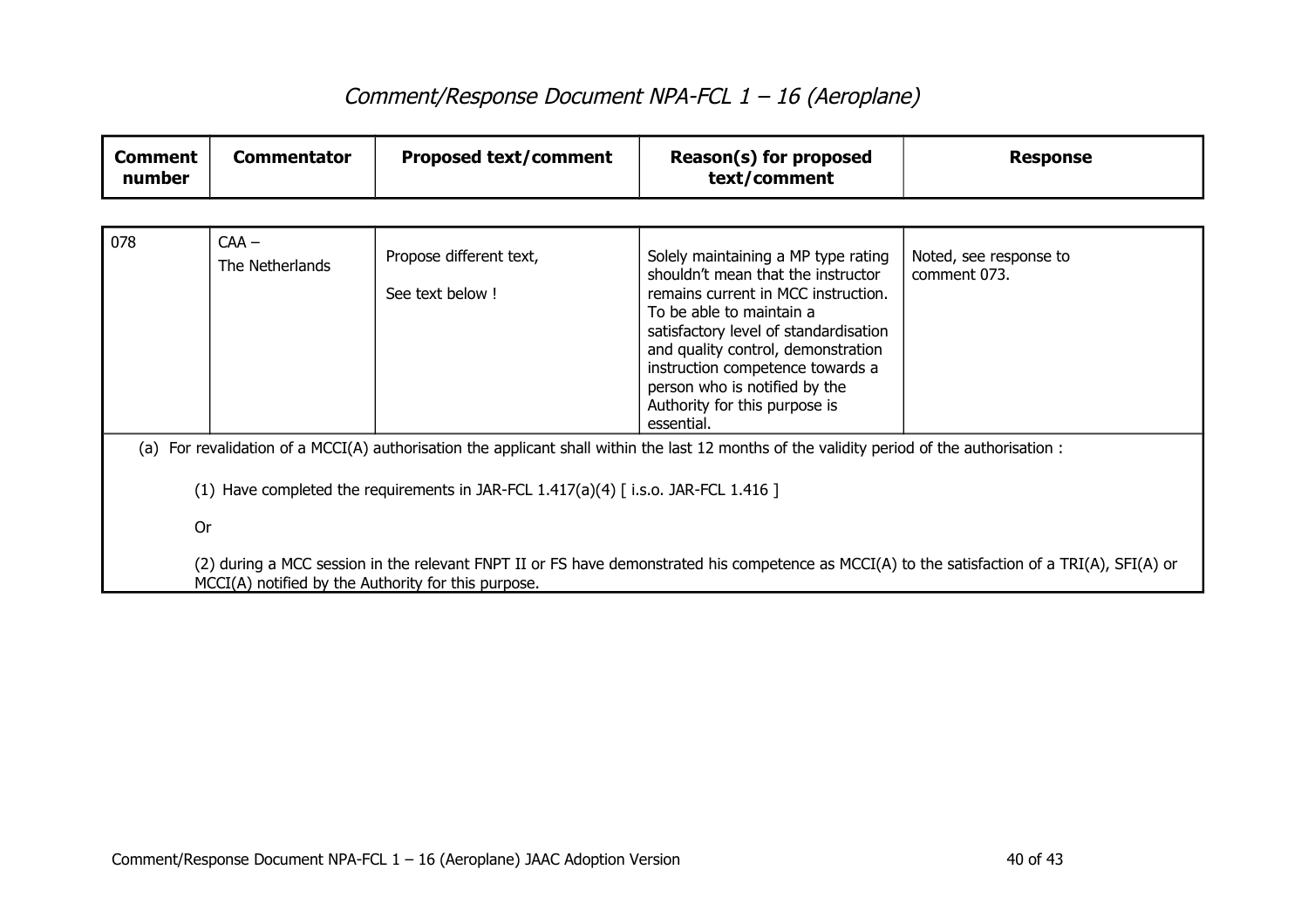| 058                                                                                                                                                                                                                                                                                                                                                                                                                                                                                                                     | $CAA -$<br>United Kingdom | See text below!                                                                                                                               | See text below!                                                                                                                                                                                                                                                                                                                                                                                                                                                                                                                                                                        | Accepted, with the following amendment<br>for the first sentence:                                                                                                                                                                                                            |
|-------------------------------------------------------------------------------------------------------------------------------------------------------------------------------------------------------------------------------------------------------------------------------------------------------------------------------------------------------------------------------------------------------------------------------------------------------------------------------------------------------------------------|---------------------------|-----------------------------------------------------------------------------------------------------------------------------------------------|----------------------------------------------------------------------------------------------------------------------------------------------------------------------------------------------------------------------------------------------------------------------------------------------------------------------------------------------------------------------------------------------------------------------------------------------------------------------------------------------------------------------------------------------------------------------------------------|------------------------------------------------------------------------------------------------------------------------------------------------------------------------------------------------------------------------------------------------------------------------------|
|                                                                                                                                                                                                                                                                                                                                                                                                                                                                                                                         |                           |                                                                                                                                               |                                                                                                                                                                                                                                                                                                                                                                                                                                                                                                                                                                                        | "An applicant shall be recommended for<br>an examination by the approved FTO<br>responsible for applicant's training when<br>the applicant has completed the<br>appropriate elements of the course of<br>theoretical knowledge instruction to a<br>satisfactorily standard." |
| Proposed different text in paragraph (b). Delete $1st$ sentence and replace<br>with:-<br>"An applicant shall be recommended for an examination by the approved<br>FTO responsible for applicant's training when the applicant has<br>satisfactorily completed the appropriate elements of the course of<br>theoretical knowledge instruction to a standard that in the judgement of<br>the HT or CGI, if appointed, will enable the applicant to be entered for the<br>examination with a good prospect of passing it." |                           | NPA for AMC FCL 1.160 and 1.165(a)(4), 1.205 and 1.285, paragraph f.<br>[flight] testing but could be extended to cover examinations as well. | An applicant should only be recommended to sit an examination if he/she has a<br>good chance of passing the examination. The alternative text above better<br>achieves the aim described in the justification. It is similar to the proposed<br>Also this requirement is properly the responsibility of the FTO not the applicant<br>and so should be taken out of 1.485 entirely. It could be put in a new separate<br>provision in Sub part J entitled Responsibilities of the FTO. Another suitable<br>place would be JAR-FCL 1.030. This presently covers general arrangements for |                                                                                                                                                                                                                                                                              |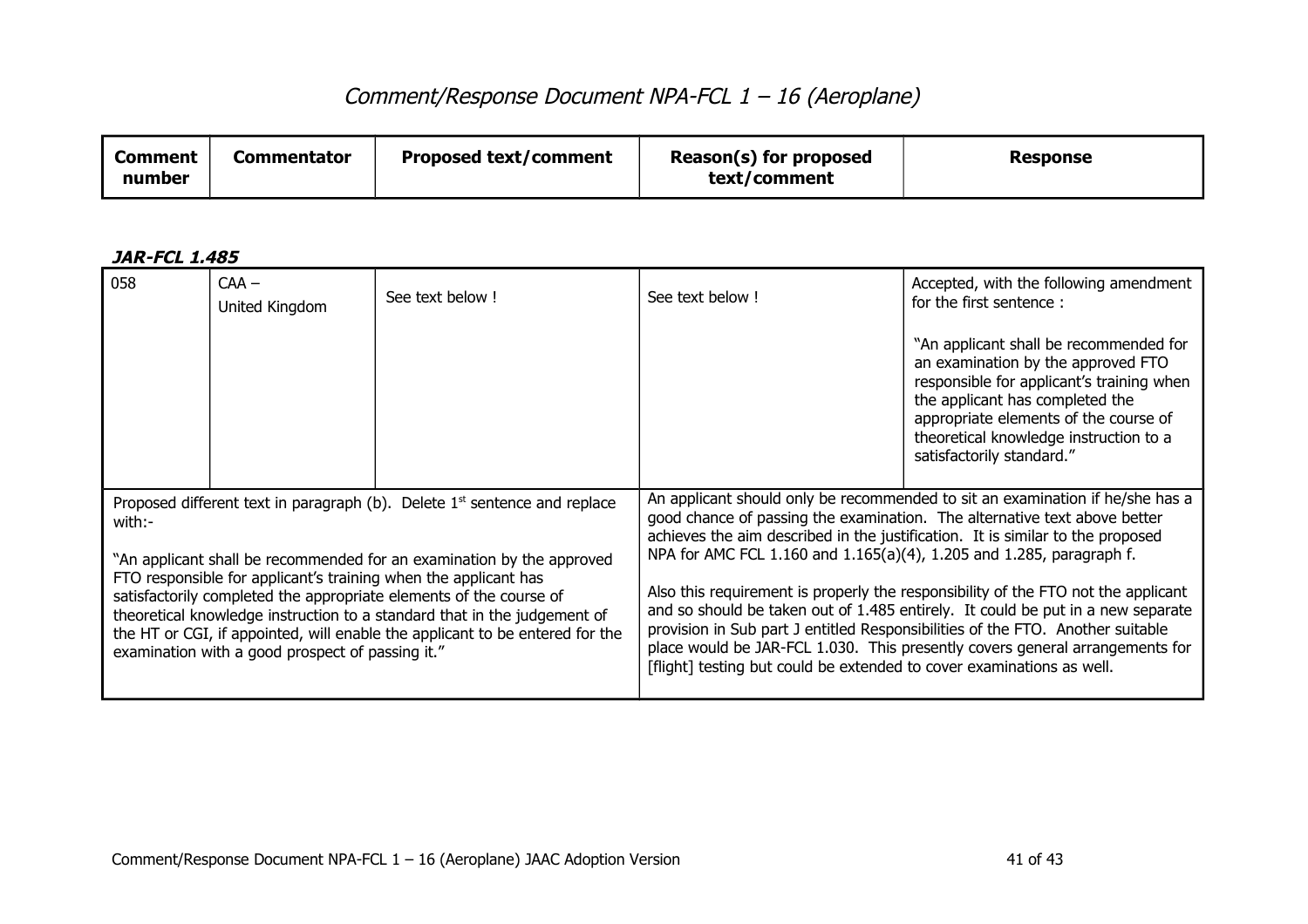| <b>Proposed text/comment</b><br>Commentator<br>Comment<br>number | Reason(s) for proposed<br>text/comment | <b>Response</b> |
|------------------------------------------------------------------|----------------------------------------|-----------------|
|------------------------------------------------------------------|----------------------------------------|-----------------|

#### **JAR-FCL 1.490**

| 020 | CAA - Belgium | Propose different text.<br>is allowed by JAR-FCL, within the<br>time and <b>attempts or</b> sittings<br>limits                                                                                                                   | Paragraph (c) of JAR-FCL 1.490<br>forsees also a limitation of attempts<br>which are not taken over in<br>paragraph (d). | Rejected. |
|-----|---------------|----------------------------------------------------------------------------------------------------------------------------------------------------------------------------------------------------------------------------------|--------------------------------------------------------------------------------------------------------------------------|-----------|
| 075 | DGAC – France | General Comment<br>It seems that the wording of the<br>paragraph (d) means the same<br>thing that the new paragraph (c) !<br>That must be checked with the<br>$LSST(E)$ and the paragraph $(d)$<br>must be removed if necessary. |                                                                                                                          | Accepted. |

### **IEM FCL 1.490**

| 021 | CAA - Belgium | General comment.                                               | ' Rejected, they only refer to Subpart J. |
|-----|---------------|----------------------------------------------------------------|-------------------------------------------|
|     |               | Why this items are not taken in<br>JAR-FCL 1.001 Definitions ? |                                           |